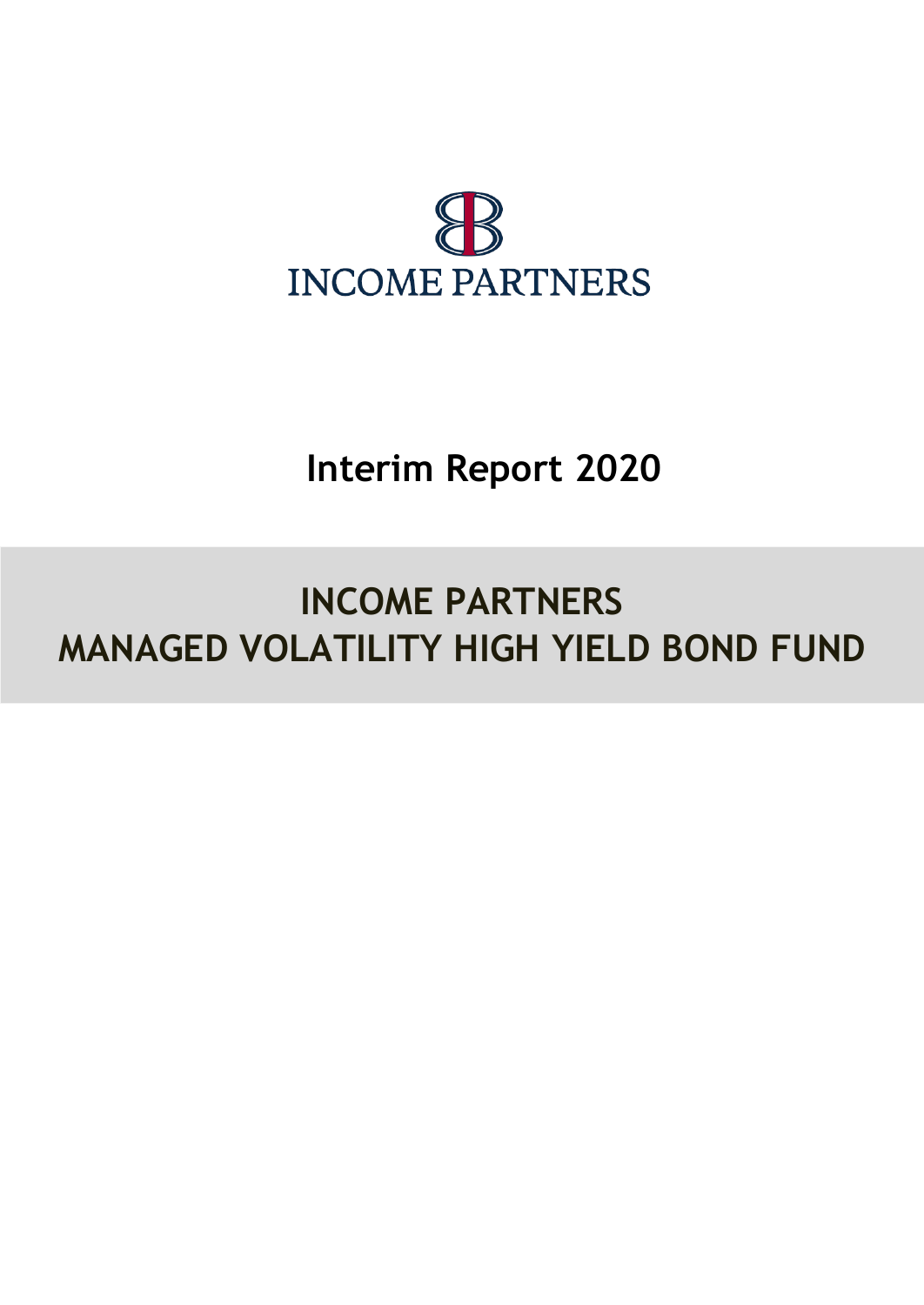(Sub–Fund of Income Partners Strategy Fund)

(Established in the Cayman Islands as an exempted unit trust and was re-domiciled to the jurisdiction of Hong Kong as a sub-fund of an open ended umbrella unit trust under the laws of Hong Kong)

**SEMI-ANNUAL FINANCIAL STATEMENTS (UNAUDITED)**

**FOR THE SIX MONTHS ENDED 30 JUNE 2020**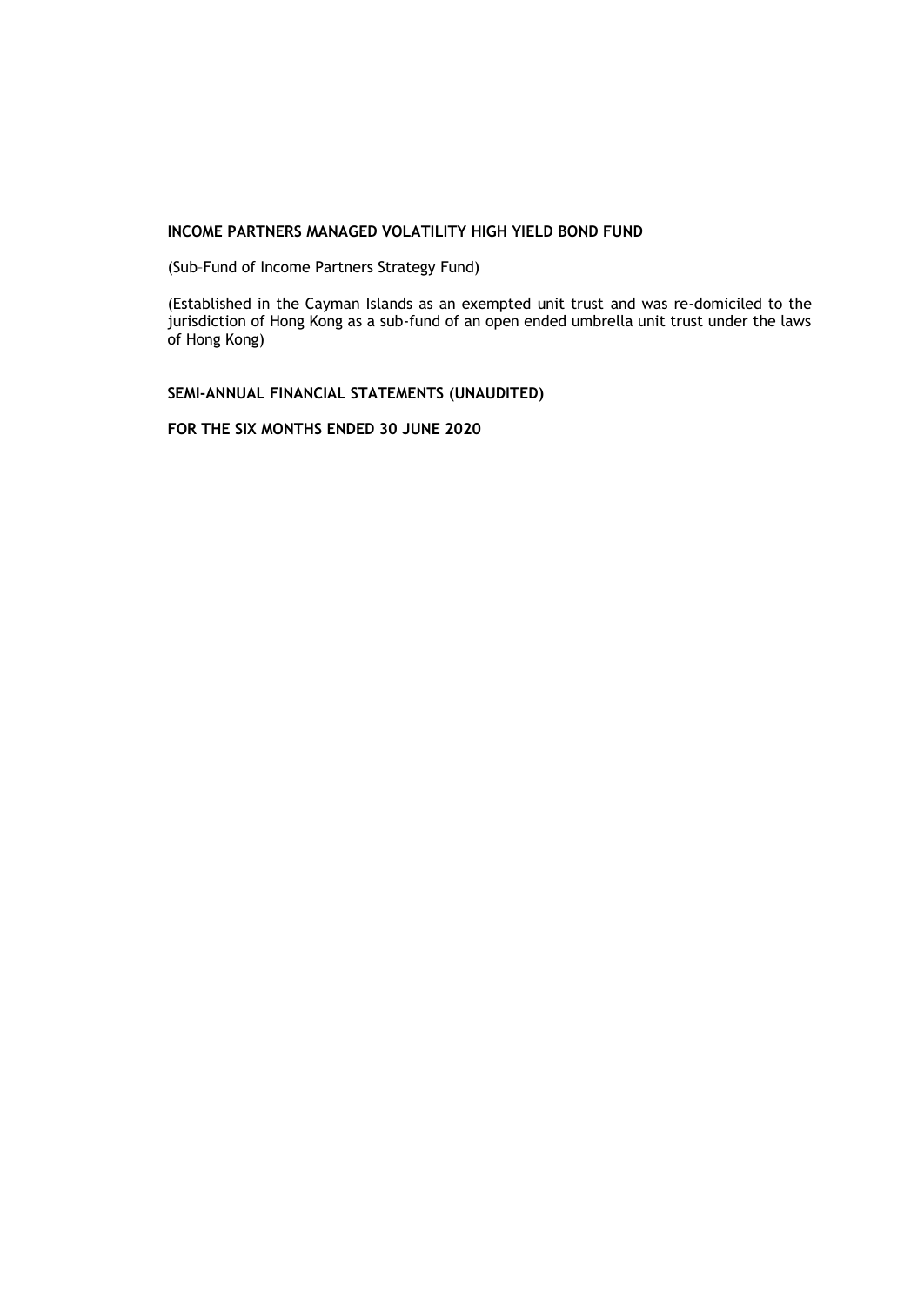(Sub-Fund of Income Partners Strategy Fund)

(Established in the Cayman Islands as an exempted unit trust and was re-domiciled to the jurisdiction of Hong Kong as a sub-fund of an open ended umbrella unit trust under the laws of Hong Kong)

### **TABLE OF CONTENTS**

| STATEMENT OF PROFIT AND LOSS AND OTHER COMPREHENSIVE INCOME (UNAUDITED)  8   |  |
|------------------------------------------------------------------------------|--|
| STATEMENT OF CHANGES IN NET ASSETS ATTRIBUTABLE TO UNITHOLDERS (UNAUDITED) 9 |  |
|                                                                              |  |
|                                                                              |  |
|                                                                              |  |
|                                                                              |  |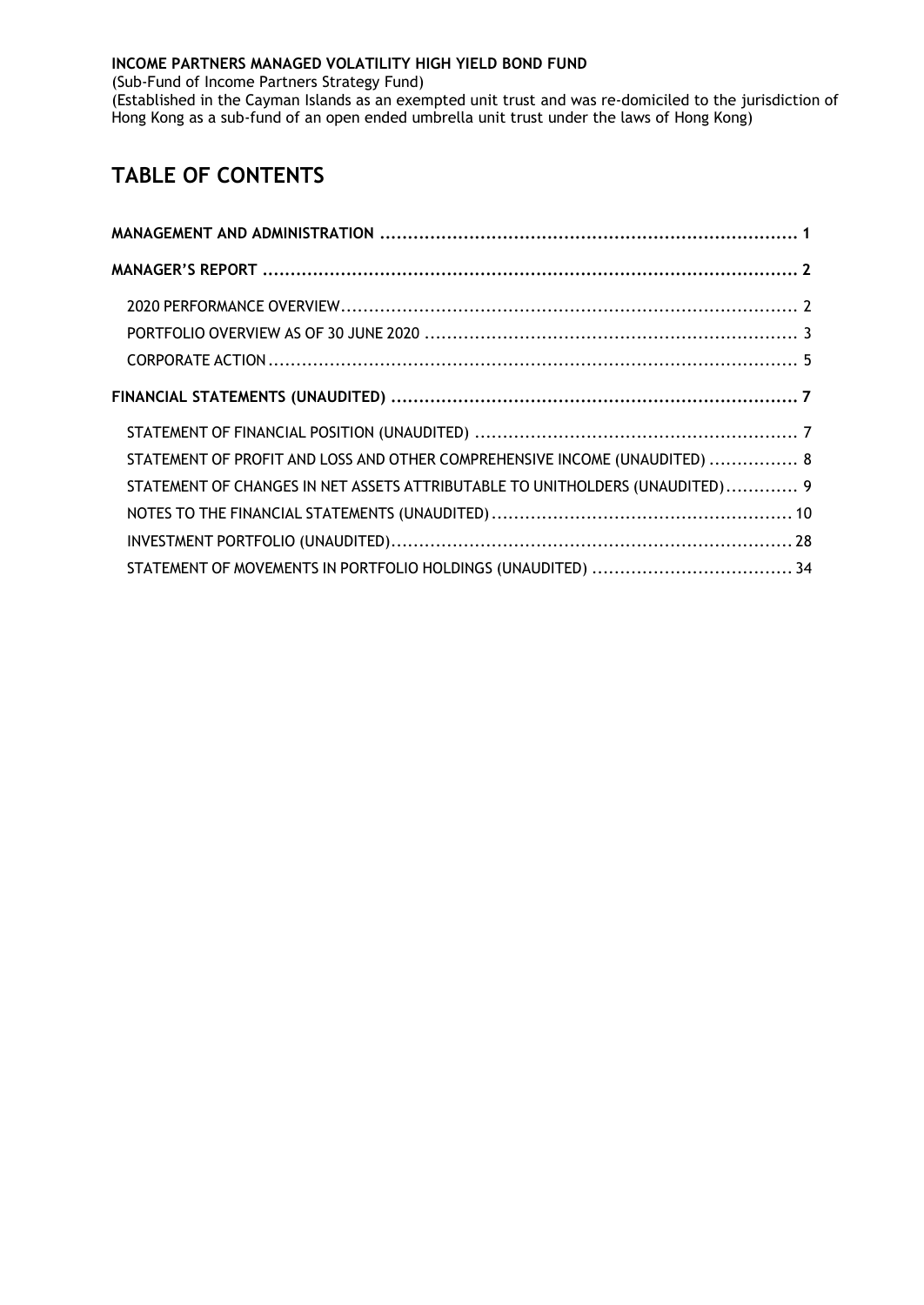(Sub-Fund of Income Partners Strategy Fund)

(Established in the Cayman Islands as an exempted unit trust and was re-domiciled to the jurisdiction of Hong Kong as a sub-fund of an open ended umbrella unit trust under the laws of Hong Kong)

### <span id="page-3-0"></span>**MANAGEMENT AND ADMINISTRATION**

Income Partners Asset Management (HK) Limited Emil Nguy Suites 3503-4 Cambridge House Francis Tija Taikoo Place, 979 King's Road Nan Peng Shen Quarry Bay **Fai Hung Ma** Hong Kong

#### **MANAGER DIRECTORS OF THE MANAGER**

#### **TRUSTEE AND PRINCIPAL OFFICE ADMINISTRATOR**

50th Floor, Champion Tower **50th Floor, Champion Tower** Three Garden Road, Central Three Garden Road, Central Hong Kong Hong Kong

#### **REGISTRAR AND PROCESSING AGENT SOLICITORS TO THE MANAGER**

Citicorp Financial Services Limited Citi Tower, One Bay East **Akin Gump Strauss Hauer & Feld**<br>
83 Hoi Bun Road **Again Company Strauss Hauer Bank** Units 1801-08 & 10. 18/F. Glouce Hong Kong **Central** 

Three Garden Road, Central Hong Kong **CH-1204 Geneva** 

#### **AUDITOR**

PricewaterhouseCoopers 21/F, Edinburgh Tower The Landmark 15 Queen's Road Central Hong Kong

Cititrust Limited Citibank N.A., Hong Kong Branch

## **IN RESPECT OF HONG KONG LAW**

83 Hoi Bun Road<br>
Kwun Tong, Kowloon<br>
Kwun Tong, Kowloon<br>
Washington Units 1801-08 & 10, 18/F, Gloucester Tower The Landmark, 15 Queen's Road Hong Kong

#### **CUSTODIAN SWISS REPRESENTATIVE AGENT**

Citibank N.A., Hong Kong Branch Acolin Fund Services AG, Geneva Branch 50th Floor, Champion Tower<br>
Three Garden Road, Central
(formerly Hugo Fund Services SA)
(500)
50th Floor, Champion Tower
(6, Cours de Rive Switzerland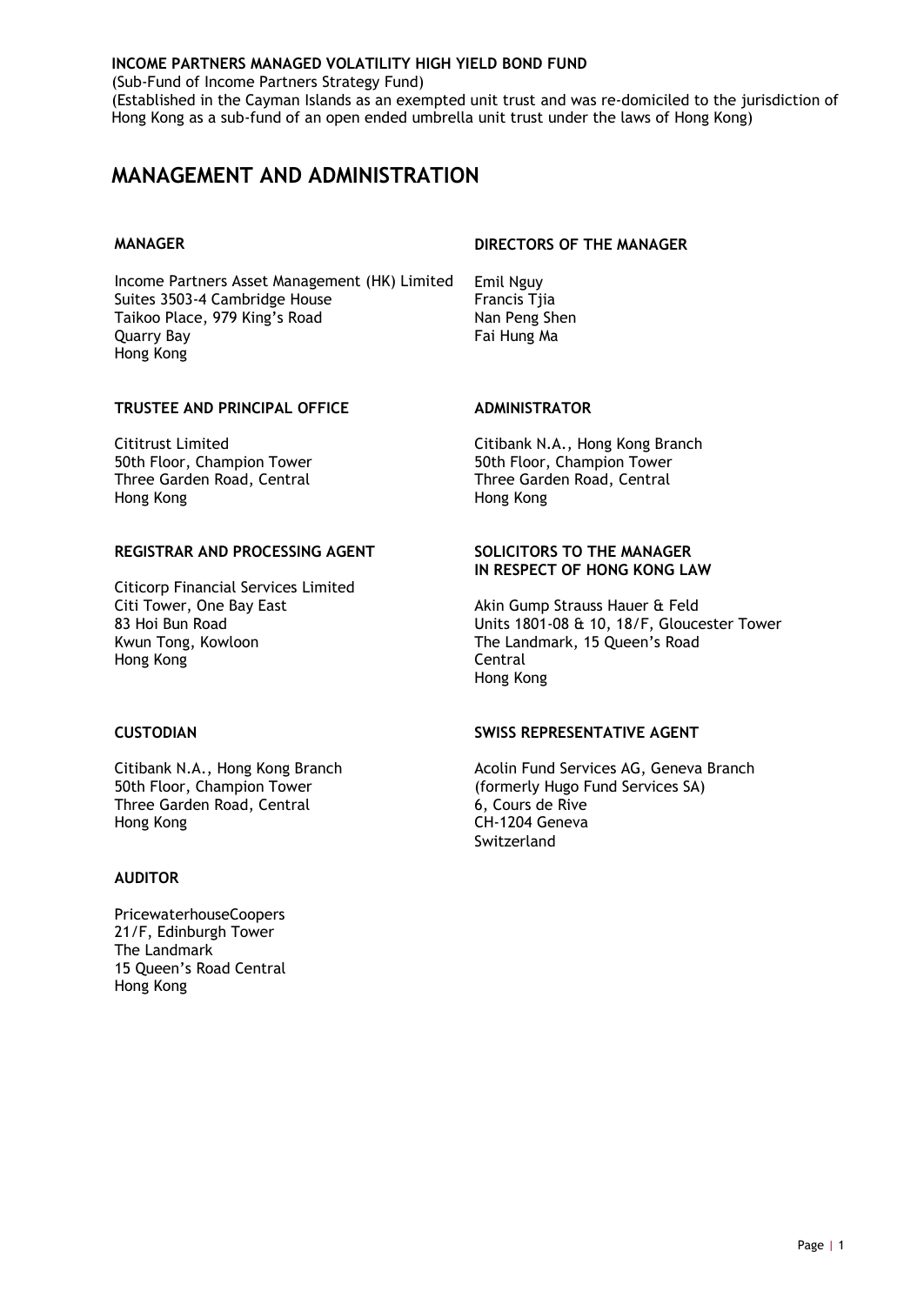(Sub-Fund of Income Partners Strategy Fund)

(Established in the Cayman Islands as an exempted unit trust and was re-domiciled to the jurisdiction of Hong Kong as a sub-fund of an open ended umbrella unit trust under the laws of Hong Kong)

#### <span id="page-4-0"></span>**MANAGER'S REPORT**

#### <span id="page-4-1"></span>**2020 PERFORMANCE OVERVIEW**

In the first six months of 2020, the **Income Partners Managed Volatility High Yield Bond Fund** (the "Fund") generated a total return<sup>1</sup> as per below table:

| <b>Class of Shares</b>        | <b>ISIN Code</b> | Bloomberg<br>ticker | <b>Fund Class</b><br><b>Inception Date</b> | <b>YTD 2020</b><br>Return | Annualized<br>Dividend Yield* |
|-------------------------------|------------------|---------------------|--------------------------------------------|---------------------------|-------------------------------|
| Class 1A Accumulation (USD)   | HK0000421336     | <b>IRHY1AA HK</b>   | 8-Jan-18                                   | $-4.47%$                  |                               |
| Class 1A Distribution (USD)   | HK0000421328     | <b>IPRHY1A HK</b>   | $7-May-13$                                 | $-4.47%$                  | 8.6%                          |
| Class 1B Accumulation (RMB)   | HK0000421351     | <b>IRHY1BA HK</b>   | 26-Jun-19                                  | $-2.92%$                  |                               |
| Class 1E Distribution (USD-H) | HK0000490067     | <b>IPRHY1E HK</b>   | 25-Mar-19                                  | $-3.46%$                  | 8.6%                          |
| Class 2A Accumulation (USD)   | HK0000421419     | <b>IRHY2AA HK</b>   | 27-Jul-11                                  | $-4.70%$                  |                               |
| Class 2A Distribution (USD)   | HK0000421401     | <b>IPRHY2A HK</b>   | $3 - Aug-11$                               | $-4.71%$                  | 8.9%                          |
| Class 2B Accumulation (RMB)   | HK0000421435     | <b>IRHY2BA HK</b>   | 27-Jul-11                                  | $-3.16%$                  | $\sim$                        |
| Class 2B Distribution (RMB)   | HK0000421427     | <b>IPRHY2B HK</b>   | 27-Jul-11                                  | $-3.15%$                  | 9.3%                          |
| Class 2C Distribution (USD)   | HK0000421443     | <b>IPRHY2C HK</b>   | 10-Aug-11                                  | $-4.71%$                  | 7.0%<br>(pays 7% Fixed)       |
| Class 2D Accumulation (HKD)   | HK0000421468     | <b>IRHY2DA HK</b>   | 21-Feb-18                                  | $-5.16%$                  |                               |
| Class 2D Distribution (HKD)   | HK0000421450     | <b>IPRHY2D HK</b>   | 9-Feb-18                                   | $-5.15%$                  | 9.0%                          |
| Class 2E Accumulation (AUD)   | HK0000421484     | <b>IRHY2EA HK</b>   | 7-Mar-18                                   | $-2.45%$                  | $\blacksquare$                |
| Class 2E Distribution (AUD)   | HK0000421476     | <b>IPRHY2E HK</b>   | $4$ -May-18                                | $-2.45%$                  | 6.7%                          |
| Class 2F Accumulation (AUD-H) | HK0000421500     | <b>IRHY2FA HK</b>   | 13-Oct-15                                  | $-4.31%$                  | $\overline{\phantom{a}}$      |
| Class 2F Distribution (AUD-H) | HK0000421492     | <b>IPRHY2F HK</b>   | $2-May-19$                                 | $-4.30%$                  | 6.9%                          |
| Class 2G Accumulation (USD-H) | HK0000421526     | <b>IRHY2GA HK</b>   | 13-Oct-15                                  | $-3.70%$                  | $\sim$                        |
| Class 2G Distribution (USD-H) | HK0000421518     | <b>IPRHY2G HK</b>   | 19-Oct-15                                  | $-3.68%$                  | 8.7%                          |
| Class 21 Accumulation (SGD-H) | HK0000421567     | <b>IRHY2IA HK</b>   | 30-Apr-19                                  | $-3.95%$                  | $\overline{\phantom{a}}$      |
| Class 21 Distribution (SGD-H) | HK0000421559     | <b>IPRHY2I HK</b>   | 24-Apr-19                                  | $-3.97%$                  | 7.5%                          |
| Class 2J Distribution (EUR)   | HK0000490000     | <b>IPRHY2J HK</b>   | 16-Jul-19                                  | $-2$                      | 5.1%                          |
| Class 2K Accumulation (EUR-H) | HK0000490034     | <b>IRHY2KA HK</b>   | 8-May-19                                   | $-4.72%$                  | $\overline{\phantom{a}}$      |
| Class 2K Distribution (EUR-H) | HK0000490026     | <b>IPRHY2K HK</b>   | $7-May-19$                                 | $-4.70%$                  | 5.1%                          |
| Class 2L Accumulation (HKD-H) | HK0000490059     | <b>IRHY2LA HK</b>   | 7-May-19                                   | $-3.51%$                  | $\blacksquare$                |
| Class 2L Distribution (HKD-H) | HK0000490042     | <b>IPRHY2L HK</b>   | 17-Apr-19                                  | $-3.53%$                  | 8.7%                          |

\* Annualized Dividend Yield: [(1 + distribution per unit / ex-dividend NAV) ^ distribution frequency] – 1. Yield figures are estimates and are based on the latest dividend distribution and the ex-dividend NAV of the previous month. Yield figures are for reference only. Positive dividend yield does not imply positive return. Dividend rate is not guaranteed and distributions may be paid from capital.

-

<sup>1</sup> Adjusted for monthly dividend distributions

<sup>&</sup>lt;sup>2</sup> As per Hong Kong SFC's guidelines for advertising applicable to collective investment schemes, performance information may be presented after the share classes have attained an investment track record of over 6 months.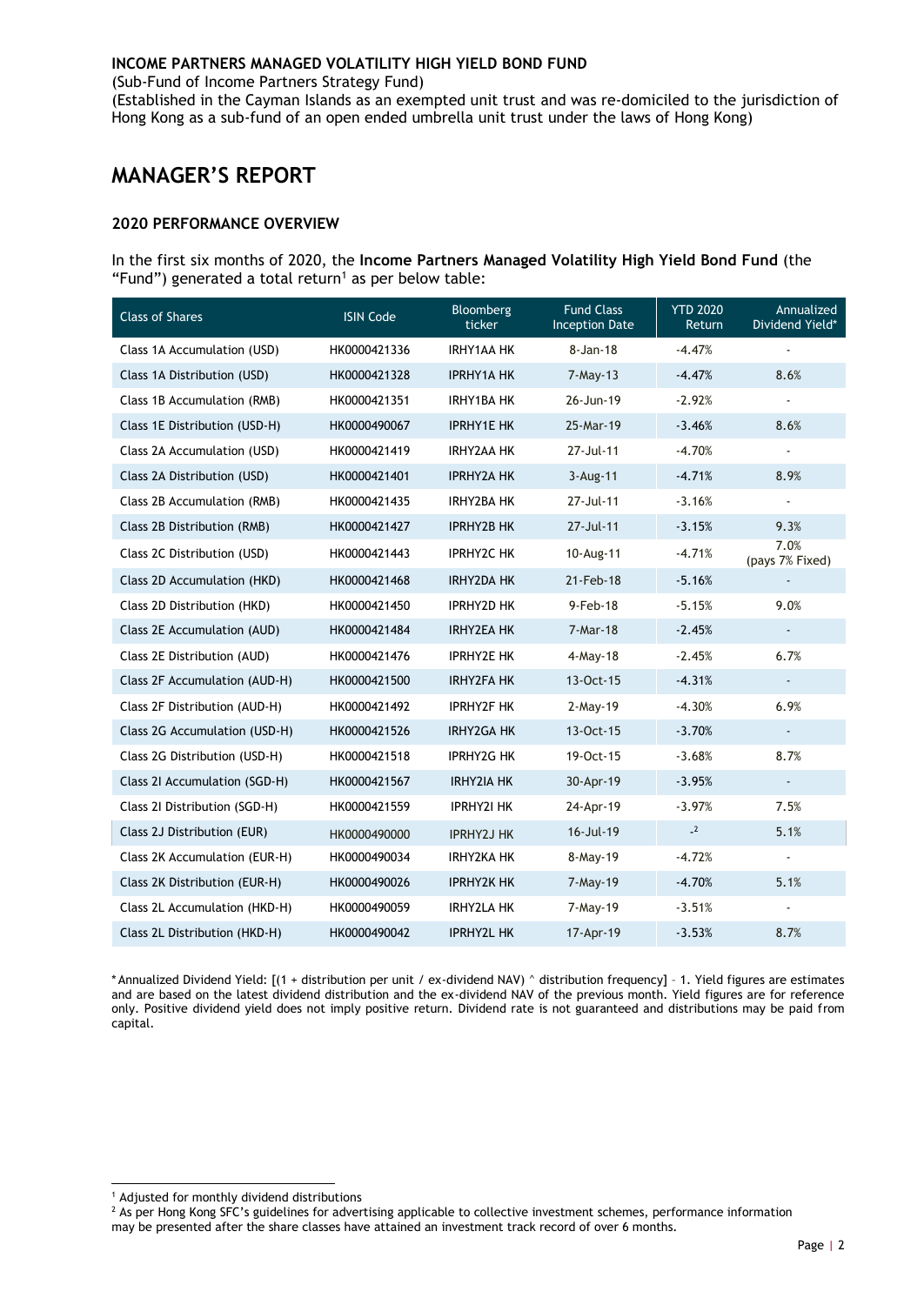(Sub-Fund of Income Partners Strategy Fund)

(Established in the Cayman Islands as an exempted unit trust and was re-domiciled to the jurisdiction of Hong Kong as a sub-fund of an open ended umbrella unit trust under the laws of Hong Kong)

In January and February, the Asian high yield market has been resilient, as China has largely contained the outbreak of coronavirus in a quick way. However, into March, the Asian high yield market sold off sharply, on the outbreak of coronavirus in the US and European countries. As US equities crashed, investors rushed to liquidate risky assets globally, and market liquidity became very thin in the middle of March. Under such backdrop, Asian high yield bonds have been marked down significantly, although few bonds have been traded during this period, and fundamentally Chinese high yield credits have been on an improving phase as the coronavirus risk has already been contained in China since late February.

Into late March, with the Fed announced unlimited quantitative easing (QE) to support market functioning, and established credit facilities to support the liquidity of investment grade bond and ABS market, as well as the congress passed the USD 2 trillion coronavirus stimulus package, both market liquidity and risk sentiment have come back, and Asian high yield bonds have started to bottom out since March 25<sup>th</sup>, and recovered consistently into the second quarter.

In term of valuation, by the end of June, the average credit spread of JACI non-investment grade blended index has tightened to 746 bps from 958 bps in end March, still much wider than the periodical wide of 623 bps in late 2018 resulted from China's deleveraging policy, and year beginning level of 535 bps.

Looking forward, we kept the view that the Asian high yield market may become more volatile into the second half under all the positive and negative factors, but the overall trend will continue to be recovery, as valuation is still wide compared to historical levels, and China as about half of the market has already contained the coronavirus domestically. Major positive factors supporting the market include the quantitative easing effect from the Fed, still wide valuation and recovery of China's economy, while negative factors include the lagging impact from coronavirus on the economy and credits, as well as uncertainty from the coming US election. To capture the investment opportunity in Asian high yield, we believe that it's crucial to be prudent on credit selection and avoid defaults for the rest of the year. The fund will continue to closely monitor the market and actively manage risk.

| <b>Modified Duration:</b> | Average Credit | <b>Yield to Maturity</b> | <b>Yield to Maturity</b> |
|---------------------------|----------------|--------------------------|--------------------------|
|                           | Rating:        | in $RMB^3$ :             | in $USD4$ :              |
| 3.0 years                 | BB-            | 9.6%                     | $7.6\%$                  |

#### <span id="page-5-0"></span>**PORTFOLIO OVERVIEW AS OF 30 JUNE 2020**

-

<sup>&</sup>lt;sup>3</sup> Yield to Maturity in RMB applies to all Unhedged share classes in RMB (2B), USD (2A), HKD (2D), AUD (2E), SGD (2H), EUR (2J), as investors are exposed to RMB risk. Where applicable, workout dates are used for the calculation of yield to maturity for callable bonds (sourced from Bloomberg).

<sup>4</sup> Yield to Maturity in USD applied to all Hedged share classes in USD-Hedged (2G), AUD-Hedged (2F), HKD-Hedged (2L), SGD-Hedged (2I), EUR-Hedged (2K), RMB (USD Exposure) (2X) as investors are not exposed to RMB risk. Where applicable, workout dates are used for the calculation of yield to maturity for callable bonds (sourced from Bloomberg).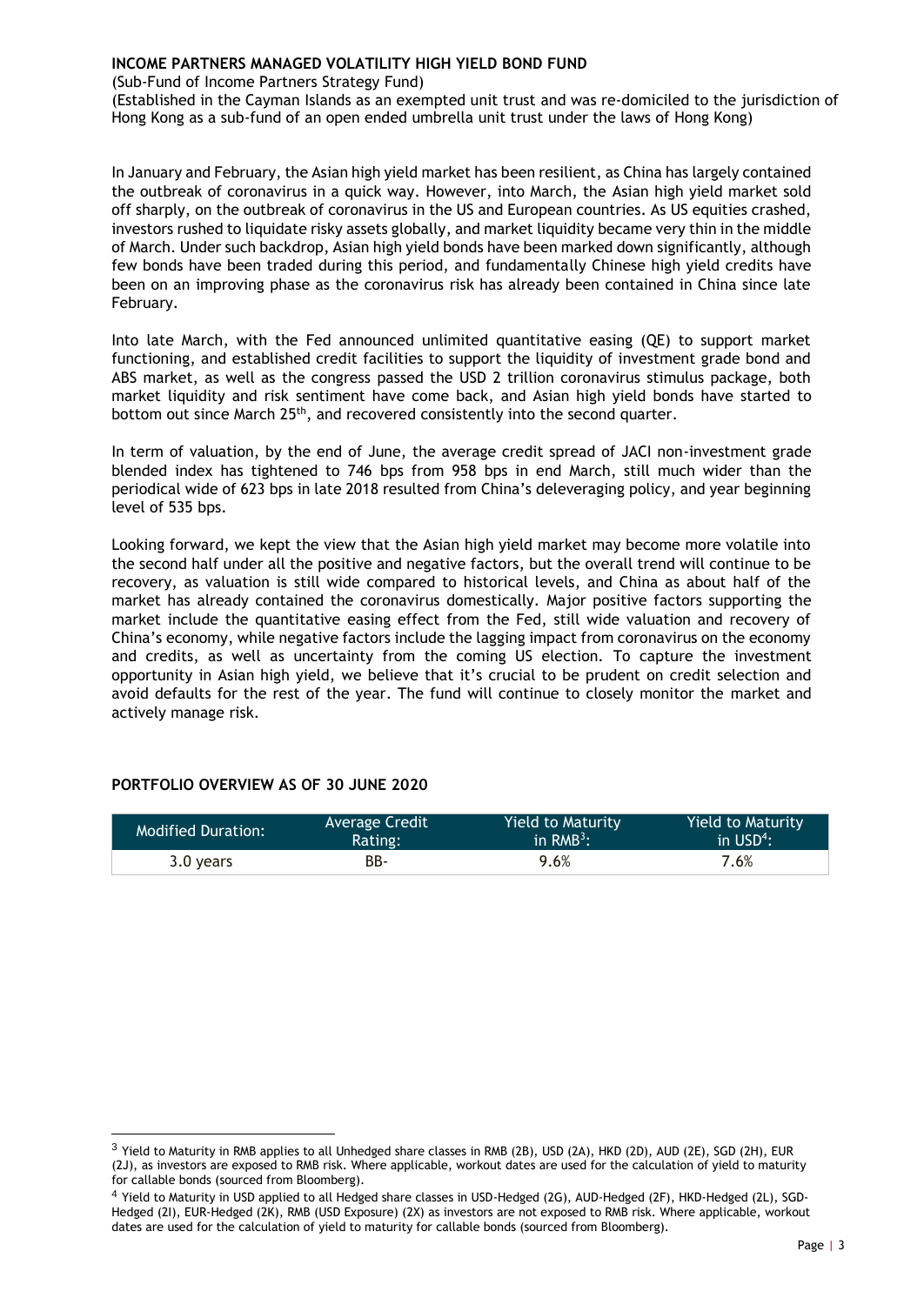(Sub-Fund of Income Partners Strategy Fund)

(Established in the Cayman Islands as an exempted unit trust and was re-domiciled to the jurisdiction of Hong Kong as a sub-fund of an open ended umbrella unit trust under the laws of Hong Kong)

#### **PORTFOLIO OVERVIEW AS OF 30 JUNE 2020 (CONTINUED)**

| Top 10 Holdings                    | 25.1% |
|------------------------------------|-------|
| Ronshine China Holdings Ltd        | 2.7%  |
| Powerlong Real Estate Holdings Ltd | 2.6%  |
| Sunac China Holdings Limited       | 2.6%  |
| Central China Real Estate Limited  | 2.6%  |
| Kaisa Group Holdings Ltd           | 2.5%  |
| Yuzhou Properties Co Ltd           | 2.5%  |
| China SCE Group Holdings Ltd       | 2.5%  |
| Far East Horizon Ltd               | 2.5%  |
| Fantasia Holdings Group Co Ltd     | 2.4%  |
| China Aoyuan Group Limited         | 2.3%  |

#### Geographic Exposure



#### Industry Exposure

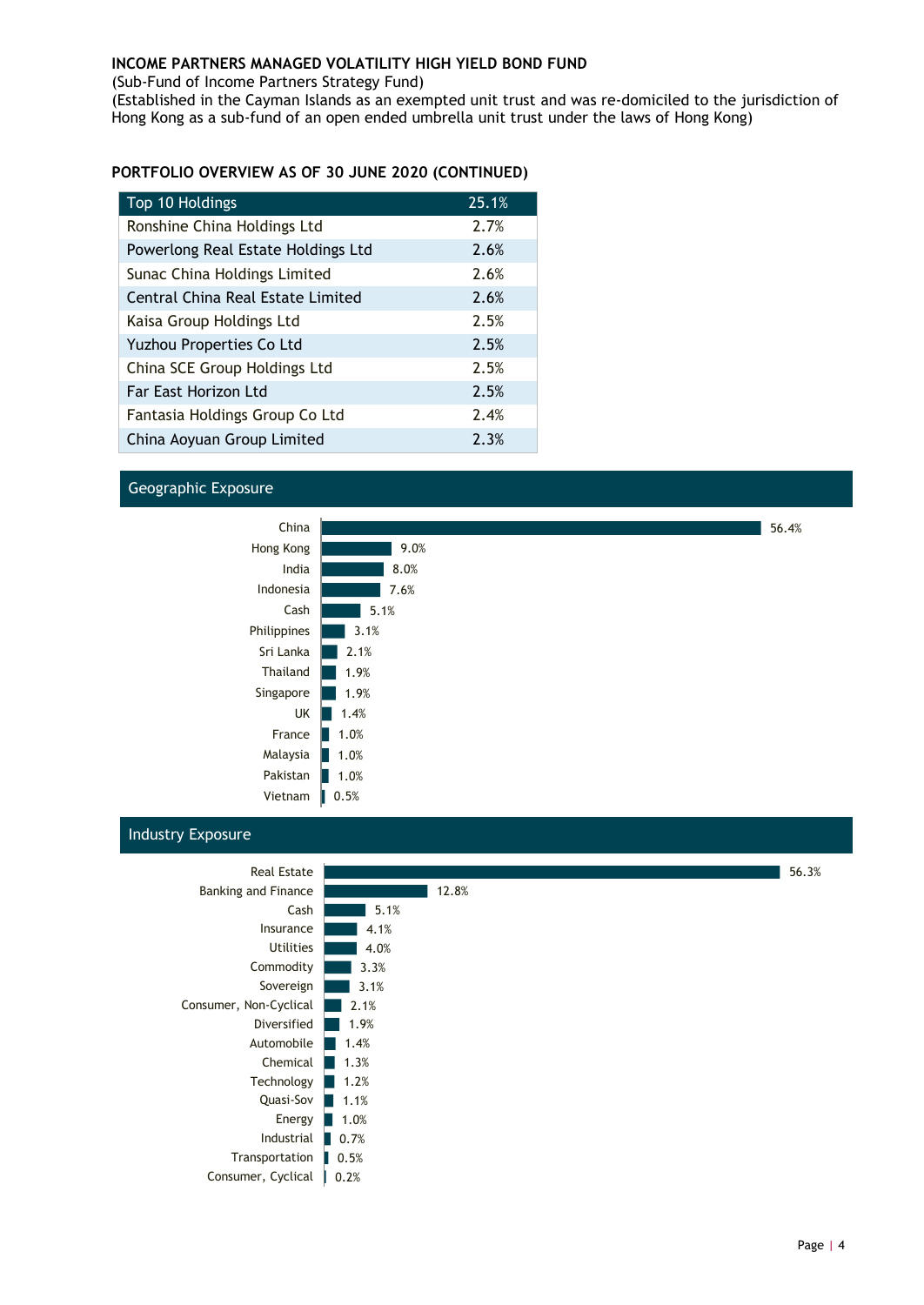(Sub-Fund of Income Partners Strategy Fund)

(Established in the Cayman Islands as an exempted unit trust and was re-domiciled to the jurisdiction of Hong Kong as a sub-fund of an open ended umbrella unit trust under the laws of Hong Kong)

#### **PORTFOLIO OVERVIEW AS OF 30 JUNE 2020 (CONTINUED)**



#### Credit Rating Exposure

#Total exposures may differ due to rounding. Please note the ratings exposures shown here include some of Income Partners' own implied internal ratings. Where S&P/Moody's/Fitch ratings for bond holdings are not available, Income Partners' internal credit ratings apply.

Source: Income Partners, based on 30 June 2020

#### <span id="page-7-0"></span>**CORPORATE ACTION**

As per a Notice to Shareholders dated 27 March 2020, the Manager decided to impose a temporary change regarding the adjustment of issue and redemption prices of Units in the Fund as a result of the extreme market volatility arising from the COVID-19 virus outbreak. As such, with effect from 27 March 2020, the issue and redemption prices may be adjusted by an amount that exceeds the 1% limit disclosed in the fund prospectus until further notice. The adjustment applied will be in an amount which reflects the dealing costs that may be incurred by the Fund and the estimated bid/offer spread of the assets in which the Fund invests.

On 8 April 2020, the prospectus was further amended to clarify the following matters in order to reflect existing requirements under the Securities and Futures Commission's Code on Unit Trusts and Mutual Funds of the Securities and Futures Commission's Handbook for Unit Trusts and Mutual Funds, Investment-Linked Assurance Schemes and Unlisted Structured Investment Products (the "Code"):

- i. specific investment restrictions under the Code that are applicable to the Fund, as stated under paragraph (d) of the section titled "Investment Restrictions" of the prospectus and in the last paragraph of the section titled "Investment Restrictions" of the Explanatory Memorandum; and
- ii. how unclaimed redemption proceeds or other cash held by the trustee of the Sub-Fund would be treated in the event of the Sub-Fund's termination.

Furthermore, amendments were made relating to the Mainland-Hong Kong Mutual Recognition of Funds arrangements that are reflected in the prospectus and product key facts statement ("KFS"):

i. subject to regulatory approval by the China Securities Regulatory Commission under the Mainland-Hong Kong Mutual Recognition of Funds arrangement, Class 2X RMB (USD Exposure) Units, Class 2XA USD Units, Class 2XB RMB Units and Class 2XG USD-Hedged Units (both Distribution and Accumulation Units) may be offered only to investors in Mainland China (as defined in the prospectus). A risk factor has also been included in the prospectus under the heading "Settlement cycle under the Mainland-Hong Kong Mutual Recognition of Funds arrangement" in relation to such offerings; and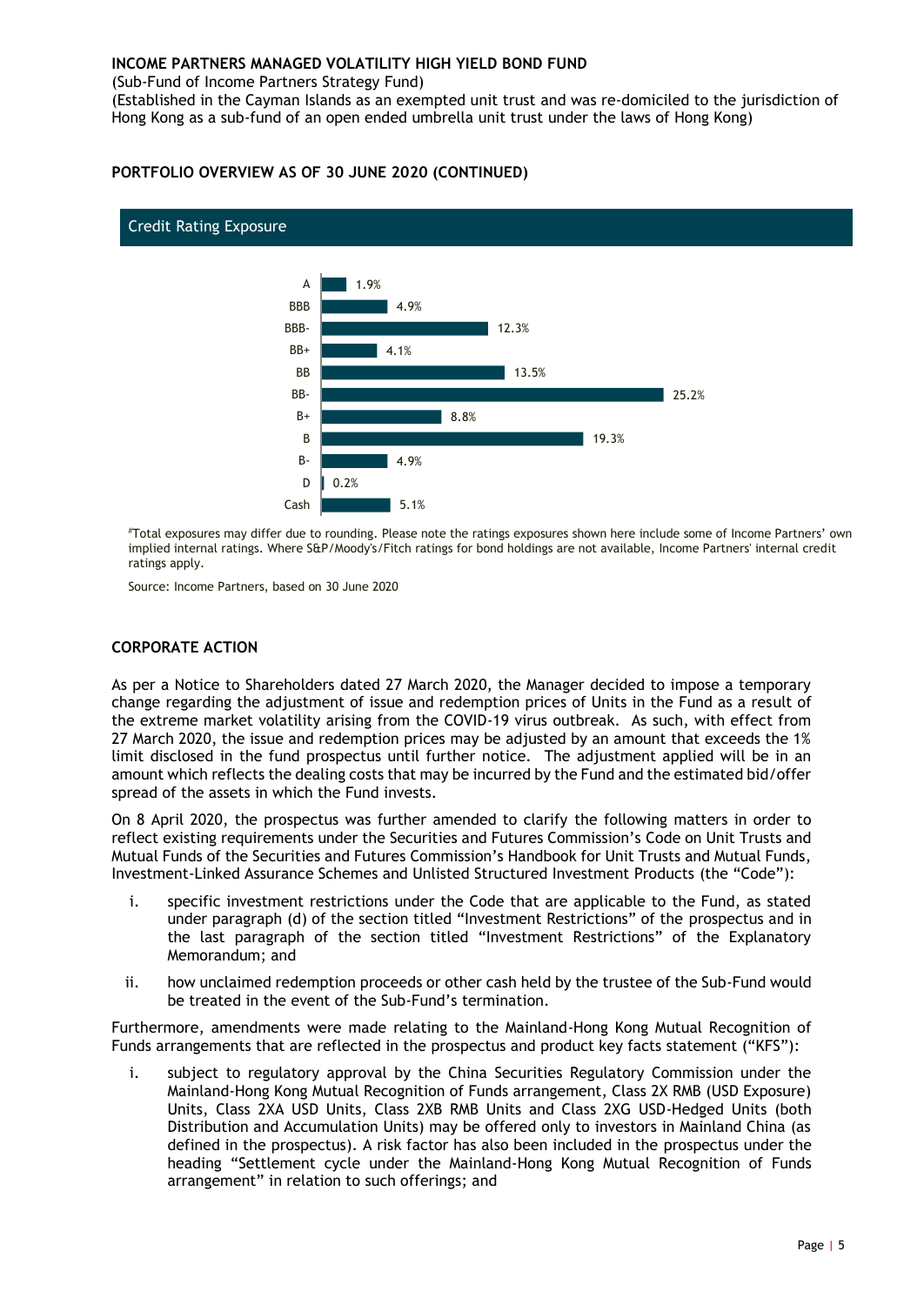(Sub-Fund of Income Partners Strategy Fund)

(Established in the Cayman Islands as an exempted unit trust and was re-domiciled to the jurisdiction of Hong Kong as a sub-fund of an open ended umbrella unit trust under the laws of Hong Kong)

#### **CORPORATE ACTION (CONTINUED)**

ii. to clarify that the Fund's existing investment policy to "not in aggregate invest in more than 20% of its Net Asset Value in the Mainland China market" refers to the onshore Mainland China market.

Finally, as per a Notice to Unitholders dated 29 July 2020, please note that with effect from 31 July 2020, the address of the Manager was changed to the following:

Income Partners Asset Management (HK) Limited

Suites 3503-4 Cambridge House, Taikoo Place

979 King's Road, Quarry Bay

Hong Kong

The Manager's phone, fax and email will remain the same.

As of 10 June 2020 the trustee of the fund, Cititrust Limited, has adopted a Chinese name, namely 花旗信托有限公司 and the Chinese version of the Fund's prospectus and KFS have been updated accordingly.

Lastly, as part of the Manager's liquidity risk management policy, an internal liquidity assessment of the securities held by the Fund is conducted by the Manager on a monthly basis. An outline of such liquidity assessment is contained in the prospectus under the heading "Liquidity Risk Management" which sets out, amongst other things, certain factors that the Manager takes into account to assess the liquidity of each underlying asset of the Fund.

The Manager has clarified in the revised prospectus that input gathered from an independent secondary source is also one of the factors considered by it as part of the foregoing internal liquidity assessment.

The latest updated prospectus and revised KFS are available on the Manager's website (www.incomepartners.com).

For further details on the above changes, please refer to the respective Notice to investors.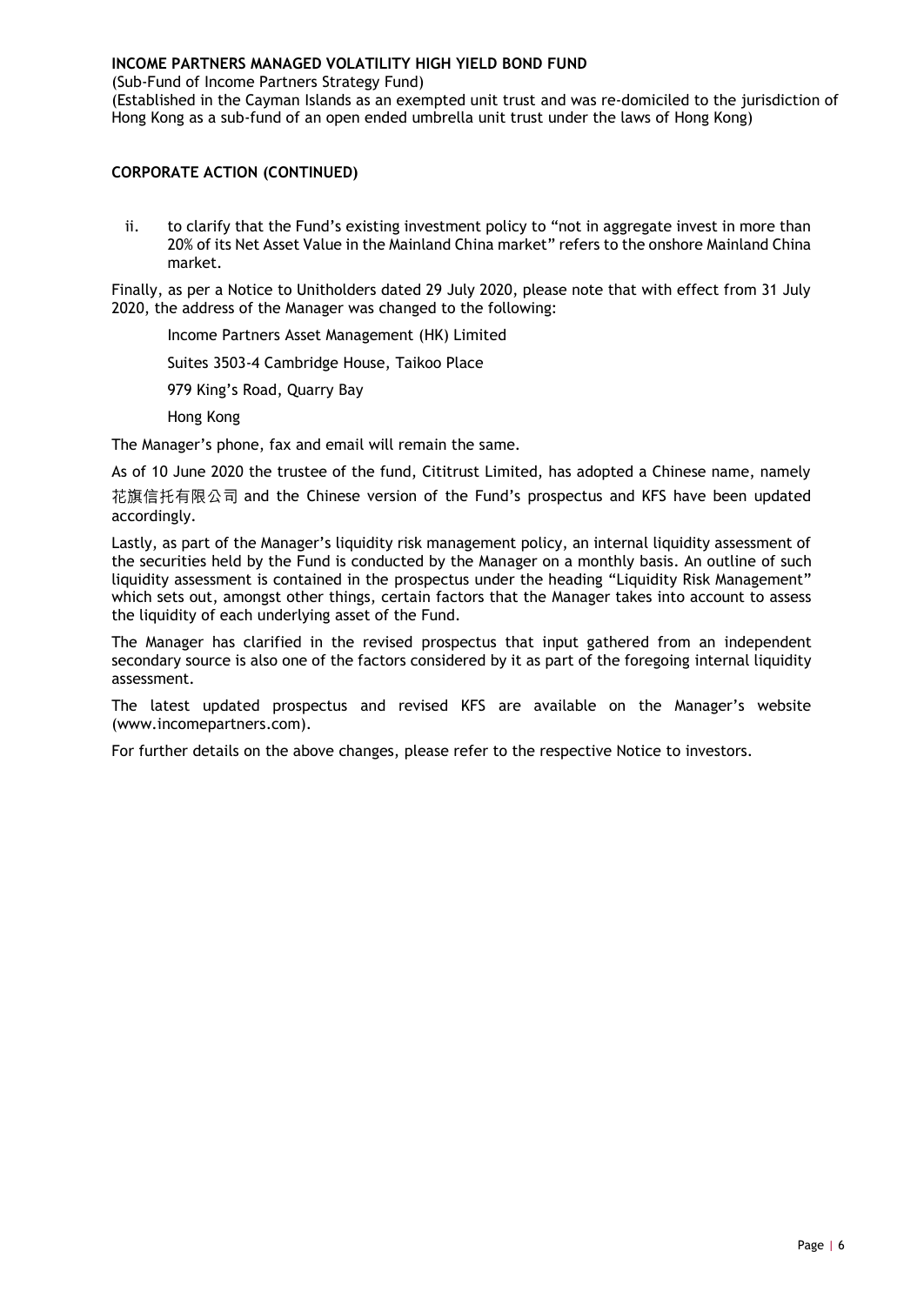(Sub-Fund of Income Partners Strategy Fund)

(Established in the Cayman Islands as an exempted unit trust and was re-domiciled to the jurisdiction of Hong Kong as a sub-fund of an open ended umbrella unit trust under the laws of Hong Kong)

### <span id="page-9-0"></span>**FINANCIAL STATEMENTS (UNAUDITED)**

#### <span id="page-9-1"></span>**STATEMENT OF FINANCIAL POSITION (UNAUDITED)**

#### **AS AT 30 JUNE 2020**

|                                                                                                                                                                                                                                                         | Note         | As at<br>30 June 2020<br>(unaudited)<br><b>RMB</b>                                                       | As at<br>31 December 2019<br>(audited)<br><b>RMB</b>                                                     |
|---------------------------------------------------------------------------------------------------------------------------------------------------------------------------------------------------------------------------------------------------------|--------------|----------------------------------------------------------------------------------------------------------|----------------------------------------------------------------------------------------------------------|
| <b>Assets - Current assets</b>                                                                                                                                                                                                                          |              |                                                                                                          |                                                                                                          |
| Financial assets at fair value through profit or loss<br>Derivative financial instruments<br>Interest receivable<br>Prepayment and other receivable<br>Amount due from the broker<br>Subscription receivable<br>Margin deposits<br><b>Bank balances</b> | 9            | 1,321,895,258<br>625,496<br>23,999,125<br>451,870<br>32,454,237<br>1,535,379<br>53,920,093<br>64,188,405 | 1,722,784,142<br>18,355,474<br>31,679,757<br>112,918<br>13,150,092<br>30,154<br>50,159,757<br>23,089,350 |
| <b>Total assets</b>                                                                                                                                                                                                                                     |              | 1,499,069,863                                                                                            | 1,859,361,644                                                                                            |
| Liabilities - Current liabilities                                                                                                                                                                                                                       |              |                                                                                                          |                                                                                                          |
| Derivative financial instruments<br>Amount due to the broker                                                                                                                                                                                            | 2(a)         | 1,971,941<br>67,375,011                                                                                  | 3,466,855<br>9,246,512                                                                                   |
| Other liabilities and accrued expenses<br>Redemption payable                                                                                                                                                                                            | 2(b)<br>2(g) | 2.480.743<br>12,332,115                                                                                  | 2,905,189<br>3,651,732                                                                                   |
| Liabilities (excluding net assets attributable to unitholders)                                                                                                                                                                                          |              | 84, 159, 810                                                                                             | 19,270,288                                                                                               |
| Net assets attributable to unitholders                                                                                                                                                                                                                  |              | 1,414,910,053                                                                                            | 1,840,091,356                                                                                            |
|                                                                                                                                                                                                                                                         |              | 1,499,069,863                                                                                            | 1,859,361,644                                                                                            |
| Represented by:<br>Net assets attributable to unitholders (in accordance with the<br>Prospectus of the Fund)                                                                                                                                            | 5            | 1,415,455,777                                                                                            | 1,840,381,681                                                                                            |
| Adjustment for different basis adopted by the Fund in arriving<br>at net assets attributable to unitholders                                                                                                                                             | 5            | (545, 724)                                                                                               | (290, 325)                                                                                               |

The accompanying notes are an integral part of these financial statements.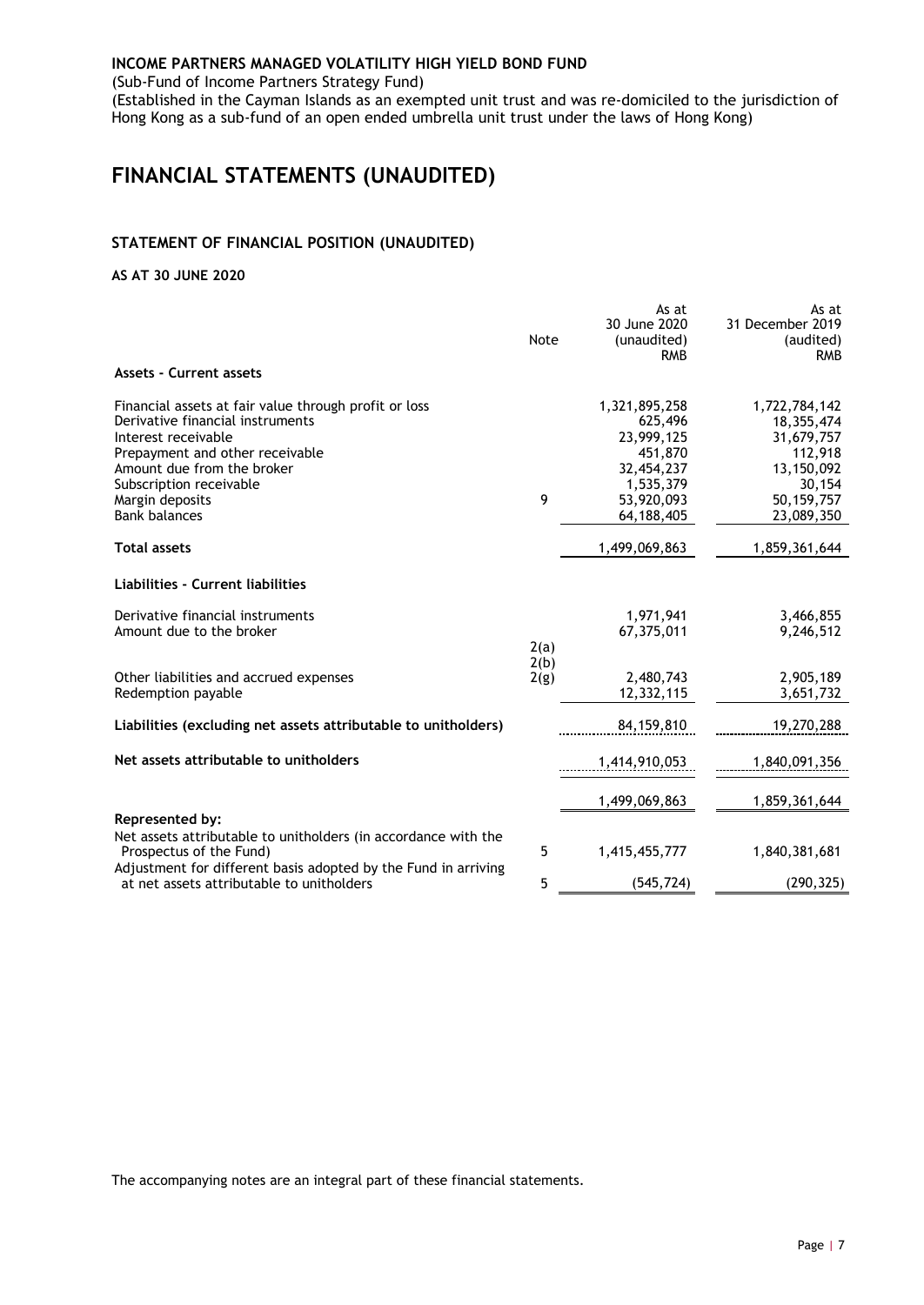(Sub-Fund of Income Partners Strategy Fund)

(Established in the Cayman Islands as an exempted unit trust and was re-domiciled to the jurisdiction of Hong Kong as a sub-fund of an open ended umbrella unit trust under the laws of Hong Kong)

#### <span id="page-10-0"></span>**STATEMENT OF PROFIT AND LOSS AND OTHER COMPREHENSIVE INCOME (UNAUDITED)**

#### **For the six months ended 30 June 2020**

|                                                                                                        |      | For the six months | For the six months |
|--------------------------------------------------------------------------------------------------------|------|--------------------|--------------------|
|                                                                                                        |      | ended              | ended              |
|                                                                                                        |      | 30 June 2020       | 30 June 2019       |
|                                                                                                        | Note | (Unaudited)        | (Unaudited)        |
|                                                                                                        |      | <b>RMB</b>         | <b>RMB</b>         |
| Income                                                                                                 |      |                    |                    |
| Debt interest income                                                                                   |      | 48,030,365         | 32,140,830         |
| Net (losses)/gains on financial assets and liabilities                                                 |      |                    |                    |
| at fair value through profit or loss                                                                   |      | (90, 786, 123)     | 83,100,089         |
| Net foreign exchange gains/(losses)                                                                    |      | 953,282            | (15, 287, 081)     |
| Bank interest income                                                                                   |      | 391,324            | 532,458            |
| Dividend income                                                                                        |      |                    | 8,724              |
| Fee rebate                                                                                             |      | 68,835             | (4,045)            |
| Other income                                                                                           |      | 3                  | 76,784             |
| Total investment (loss)/income                                                                         |      | (41, 342, 314)     | 100,567,759        |
|                                                                                                        |      |                    |                    |
| <b>Expenses</b>                                                                                        |      |                    |                    |
| Management fee                                                                                         | 2(a) | (10, 406, 855)     | (7, 529, 892)      |
| Trustee fee                                                                                            | 2(b) | (58, 230)          | (32, 255)          |
| Custodian, administration, compliance monitoring,<br>financial statement preparation fee and registrar |      |                    |                    |
| and processing agent fee                                                                               | 2(g) | (1,043,577)        | (665, 597)         |
| Auditor's remuneration                                                                                 |      | (171, 635)         | (179, 339)         |
| Other operating expenses                                                                               |      | (147,900)          | (115, 430)         |
| SFC authorization costs                                                                                |      | (369, 740)         |                    |
| Legal and professional fees                                                                            |      | (30, 610)          | (196, 312)         |
| Total operating expenses                                                                               |      | (12, 228, 547)     | (8,718,825)        |
| Operating (loss)/profit                                                                                |      | (53, 570, 861)     | 91,848,934         |
|                                                                                                        |      |                    |                    |
| <b>Finance costs</b>                                                                                   |      |                    |                    |
| Distributions to holders of redeemable units                                                           |      | (37, 365, 108)     | (24, 540, 271)     |
| Interest expense                                                                                       |      | (676)              |                    |
| (Loss)/profit after distributions                                                                      |      | (90, 936, 645)     | 67,308,663         |
| Adjustment for SFC authorization costs                                                                 |      | 245,977            | (119, 102)         |
| (Decrease)/increase in net assets attributable to                                                      |      |                    |                    |
| unitholders from operations                                                                            |      | (90, 690, 668)     | 67,189,561         |
|                                                                                                        |      |                    |                    |

The accompanying notes are an integral part of these financial statements.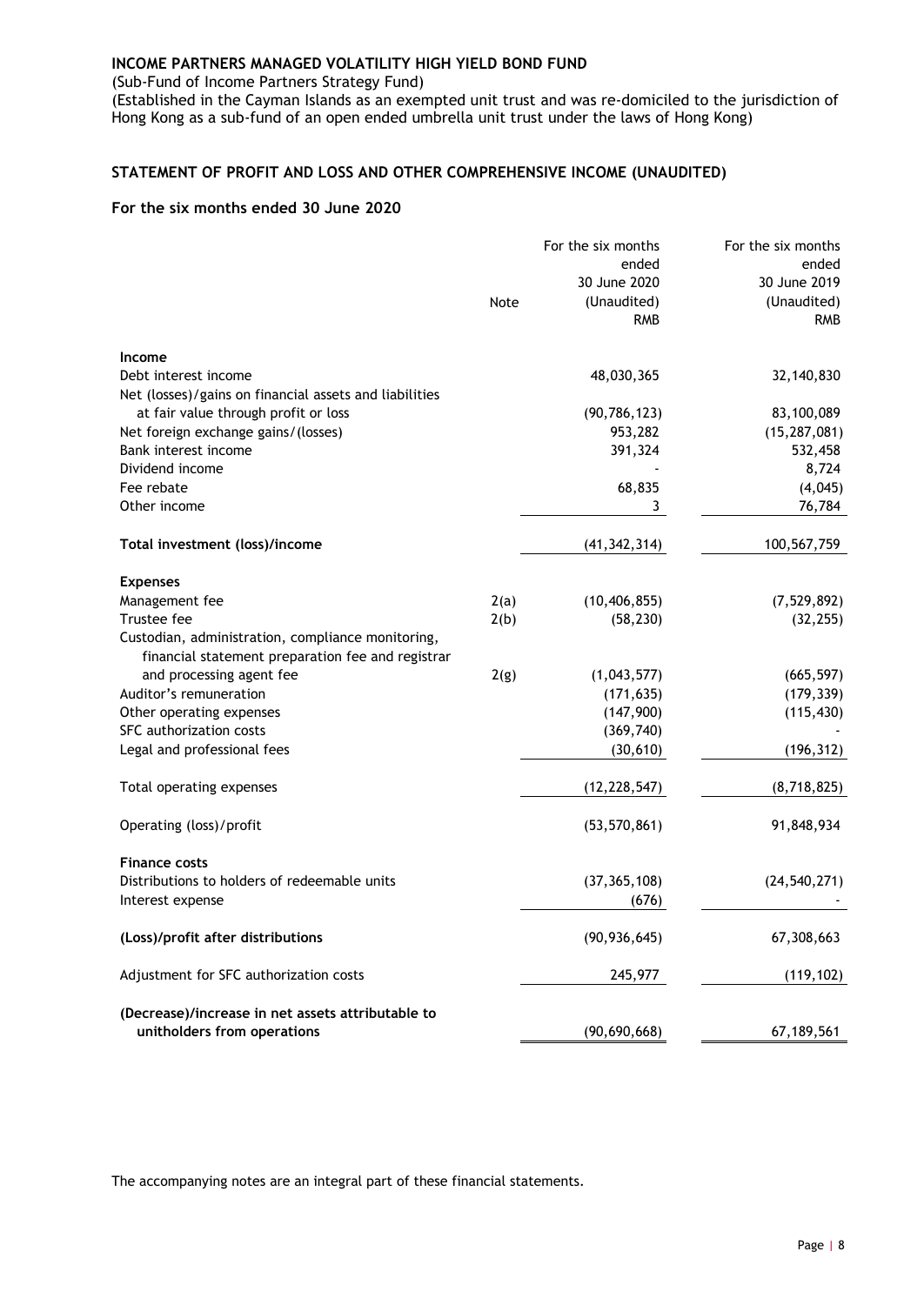(Sub-Fund of Income Partners Strategy Fund)

(Established in the Cayman Islands as an exempted unit trust and was re-domiciled to the jurisdiction of Hong Kong as a sub-fund of an open ended umbrella unit trust under the laws of Hong Kong)

#### <span id="page-11-0"></span>**STATEMENT OF CHANGES IN NET ASSETS ATTRIBUTABLE TO UNITHOLDERS (UNAUDITED)**

#### **For the six months ended 30 June 2020**

|                                                               | For the six months | For the six months |
|---------------------------------------------------------------|--------------------|--------------------|
|                                                               | ended              | ended              |
|                                                               | 30 June 2020       | 30 June 2019       |
|                                                               | (Unaudited)        | (Unaudited)        |
|                                                               | <b>RMB</b>         | <b>RMB</b>         |
| Net assets attributable to unitholders at the beginning of    |                    |                    |
| the period                                                    | 1,840,381,681      | 941,893,827        |
| Issuance of redeemable units                                  | 348,853,842        | 963,800,646        |
| Redemption of redeemable units                                | (683,089,078)      | (277, 847, 593)    |
| (Decrease)/increase in net assets attributable to unitholders |                    |                    |
| from operations                                               | (90, 690, 668)     | 67, 189, 561       |
| Net assets attributable to unitholders of redeemable units    |                    |                    |
| at the end of the period                                      | 1,415,455,777      | 1,695,036,441      |
|                                                               |                    |                    |
|                                                               | For the six months | For the six months |
|                                                               | ended              | ended              |
|                                                               | 30 June 2020       | 30 June 2019       |
|                                                               | (Unaudited)        | (Unaudited)        |
|                                                               | Units              | <b>Units</b>       |
| Units outstanding at the beginning of the period              | 10,846,038         | 5,574,692          |
| Units issued                                                  | 2,410,603          | 6,478,423          |
| Units redeemed                                                | (3,634,127)        | (1, 514, 402)      |
|                                                               |                    |                    |
| Units outstanding at the end of the period                    | 9,622,514          | 10,538,713         |

The accompanying notes are an integral part of these financial statements.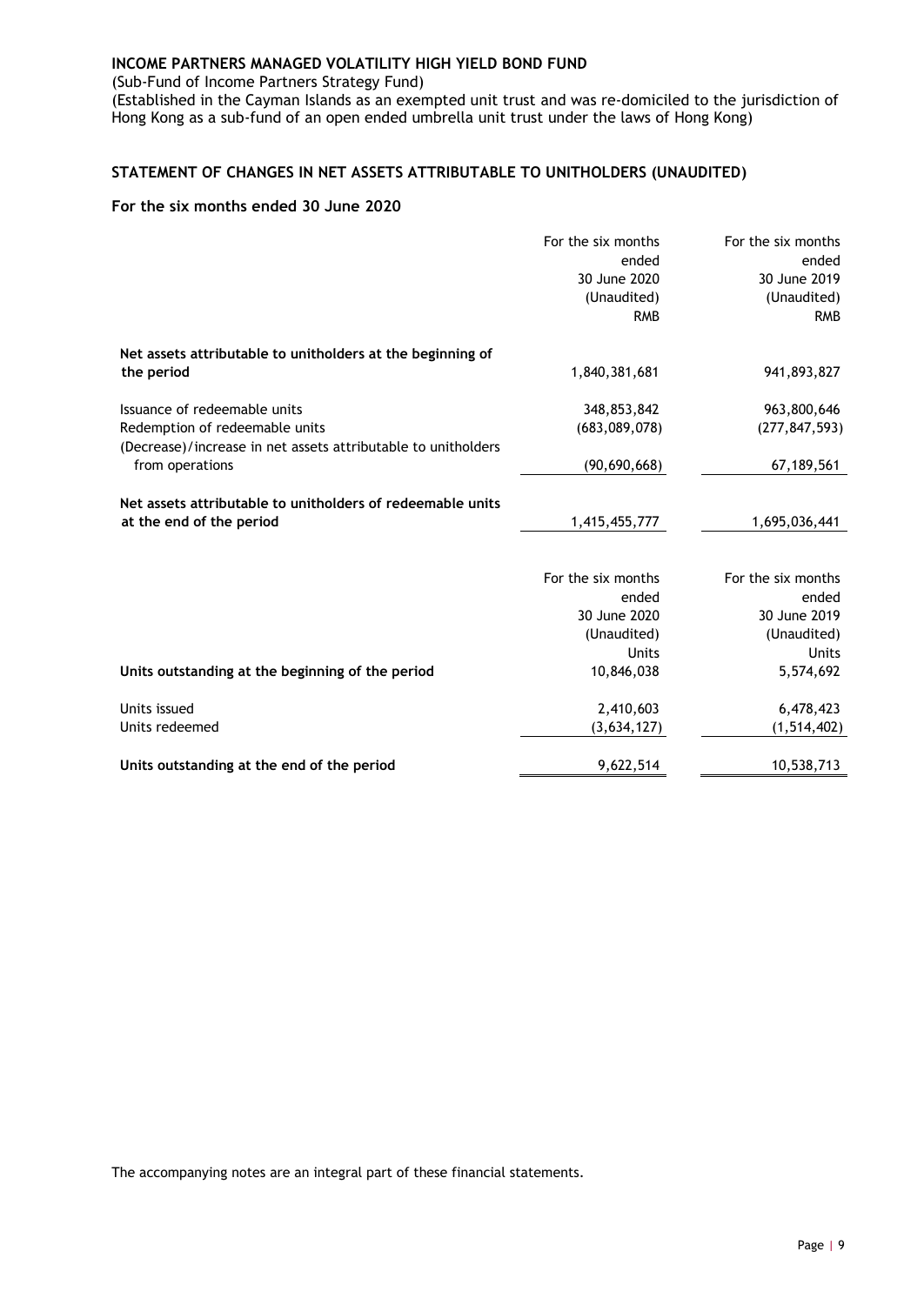(Sub-Fund of Income Partners Strategy Fund)

(Established in the Cayman Islands as an exempted unit trust and was re-domiciled to the jurisdiction of Hong Kong as a sub-fund of an open ended umbrella unit trust under the laws of Hong Kong)

#### <span id="page-12-0"></span>**NOTES TO THE FINANCIAL STATEMENTS (UNAUDITED)**

#### **For the six months ended 30 June 2020**

#### **1 Summary of significant accounting policies**

The unaudited interim financial statements have been prepared in accordance with International Financial Reporting Standards ("IFRSs"). The financial statements have been prepared under the historical cost convention, as modified by the revaluation of financial assets and financial liabilities (including derivative instruments) at fair value through profit or loss.

The accounting policies applied are consistent with those of the annual financial statements for the year ended 31 December 2019, as described in the Notes to the Financial Statements of the annual financial statements.

#### **2 Transactions with the Manager and connected persons**

Related parties and connected persons of the Trustee and the Manager are those as defined in the Code on Unit Trust and Mutual Funds established by the SFC. All transactions with related parties and connected persons were entered into in the normal course of business and on normal commercial terms. The Sub-Fund is managed by Income Partners Asset Management (HK) Limited. The transactions with the Trustee, the Manager and their related parties and connected persons are as follows:

#### **(a) Management fee**

The current management fee for the Sub-Fund is charged at the rates set out in the table below:

| Class                                    | Management fee<br>(% of net asset value ("NAV")<br>per annum of the relevant Class) |
|------------------------------------------|-------------------------------------------------------------------------------------|
|                                          |                                                                                     |
| Class 1A USD (Accumulation) Units        | 1.00%                                                                               |
| Class 1A USD (Distribution) Units        | 1.00%                                                                               |
| Class 1B RMB (Accumulation) Units        | 1.00%                                                                               |
| Class 1E USD (Distribution) Units        | 1.00%                                                                               |
| Class 2A USD (Accumulation) Units        | 1.50%                                                                               |
| Class 2A USD (Distribution) Units        | 1.50%                                                                               |
| Class 2B RMB (Accumulation) Units        | 1.50%                                                                               |
| Class 2B RMB (Distribution) Units        | 1.50%                                                                               |
| Class 2C USD (Distribution) Units        | 1.50%                                                                               |
| Class 2D HKD (Accumulation) Units        | 1.50%                                                                               |
| Class 2D HKD (Distribution) Units        | 1.50%                                                                               |
| Class 2E AUD (Accumulation) Units        | 1.50%                                                                               |
| Class 2E AUD (Distribution) Units        | 1.50%                                                                               |
| Class 2F AUD-Hedged (Accumulation) Units | 1.50%                                                                               |
| Class 2F AUD-Hedged (Distribution) Units | 1.50%                                                                               |
| Class 2G USD-Hedged (Accumulation) Units | 1.50%                                                                               |
| Class 2G USD-Hedged (Distribution) Units | 1.50%                                                                               |
| Class 21 SGD-Hedged (Accumulation) Units | 1.50%                                                                               |
| Class 21 SGD-Hedged (Distribution) Units | 1.50%                                                                               |
| Class 2J EUR-Hedged (Distribution) Units | 1.50%                                                                               |
| Class 2K EUR-Hedged (Accumulation) Units | 1.50%                                                                               |
| Class 2K EUR-Hedged (Distribution) Units | 1.50%                                                                               |
| Class 2L HKD-Hedged (Accumulation) Units | 1.50%                                                                               |
| Class 2L HKD-Hedged (Distribution) Units | 1.50%                                                                               |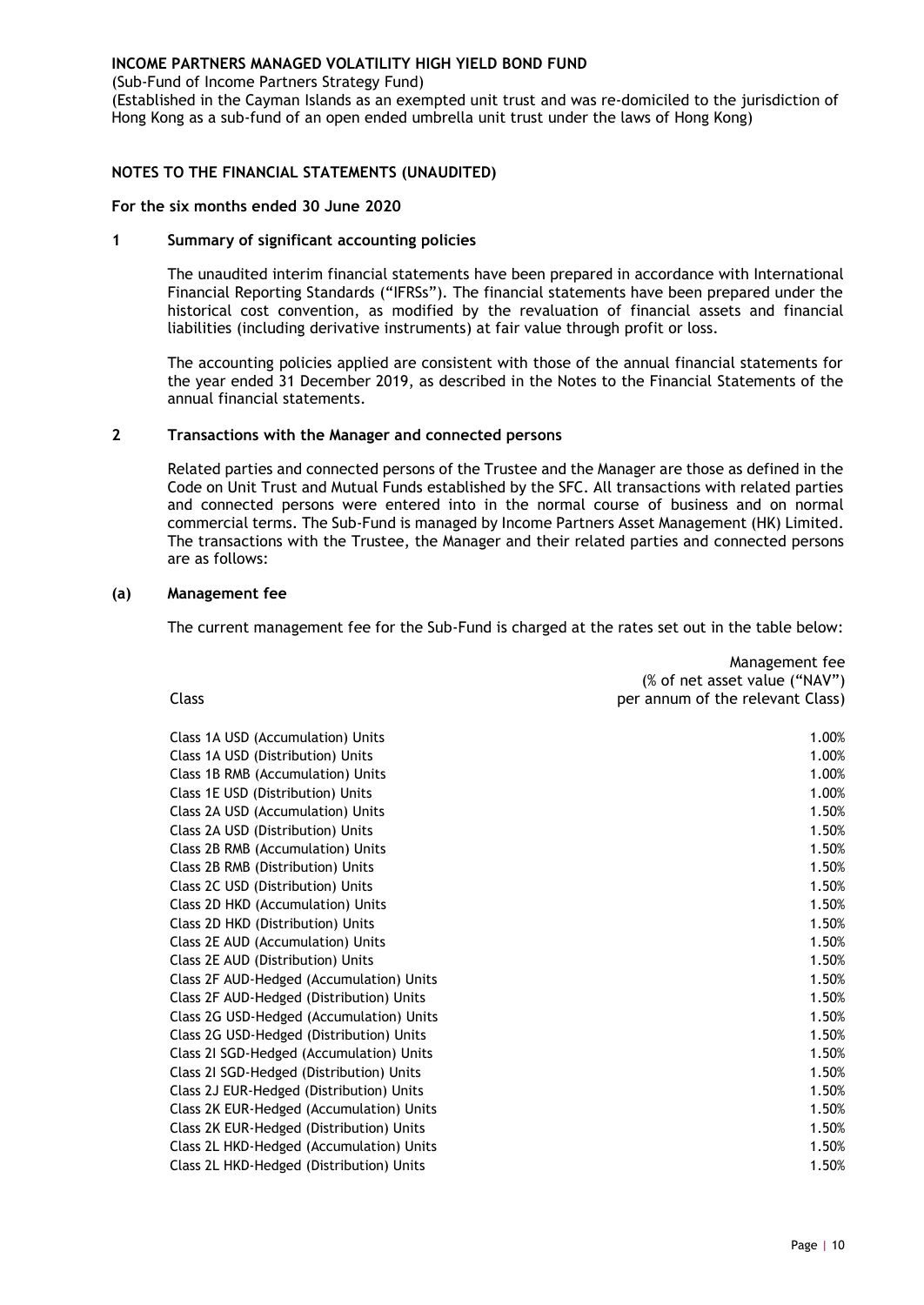(Sub-Fund of Income Partners Strategy Fund)

(Established in the Cayman Islands as an exempted unit trust and was re-domiciled to the jurisdiction of Hong Kong as a sub-fund of an open ended umbrella unit trust under the laws of Hong Kong)

#### **NOTES TO THE FINANCIAL STATEMENTS (UNAUDITED) (CONTINUED)**

#### **For the six months ended 30 June 2020**

**2 Transactions with the Manager and connected persons (Continued)**

#### **(a) Management fee (Continued)**

| Management fee                   |
|----------------------------------|
| (% of net asset value ("NAV")    |
| per annum of the relevant Class) |
|                                  |
|                                  |

Class 4B RMB (Accumulation) Units 0.00% Class 4C USD-Hedged (Accumulation) Units 0.00% and 0.00% of the contract of the contract of the contract of the contract of the contract of the contract of the contract of the contract of the contract of the contract of th

The management fee is accrued daily and payable monthly in arrears.

Total management fee for the six months ended 30 June 2020 amounted to RMB10,406,855 (30 June 2019: RMB7,529,892), with RMB1,657,577 (30 June 2019: RMB1,491,609) outstanding as at 30 June 2020.

The Manager will give one month's prior notice to unitholders should there be any increase of the management fee from the current level up to the maximum level of 2% per annum of the NAV of the Sub-Fund.

During the period ended 30 June 2020, management fee rebate from Income Partners Asset Management (HK) Limited, the Manager of the Sub-Fund amounted to RMB68,835 (30 June 2019: RMB(4,045)). The management fee rebate is related to the investment funds held by the Sub-Fund and managed by the Manager.

#### **(b) Trustee fee**

The trustee fee paid to the Trustee accrued from the assets of the Sub-Fund is based on 0.0075% (30 June 2019: 0.0075%) per annum of the NAV of the Sub-Fund, subject to a minimum of USD10,000 (30 June 2019: USD10,000) per annum. The current fee payable to the Trustee from the assets of the Sub-Fund is less than 1% per annum of the NAV of the Sub-Fund. The Trustee will give one month's prior notice to unitholders should there be any increase of the trustee fee from the current level up to the maximum level of 1% per annum of the NAV of the Sub-Fund.

Total trustee fee for the six months ended 30 June 2020 amounted to RMB58,230 (30 June 2019: RMB32,255), with RMB8,773 (30 June 2019: RMB7,808) outstanding as at 30 June 2020.

#### **(c) Cross trade**

During the period ended 30 June 2020 and 30 June 2019, there were no transactions of investment holdings which were sold to or bought from other funds also managed by the Manager of the Sub-Fund.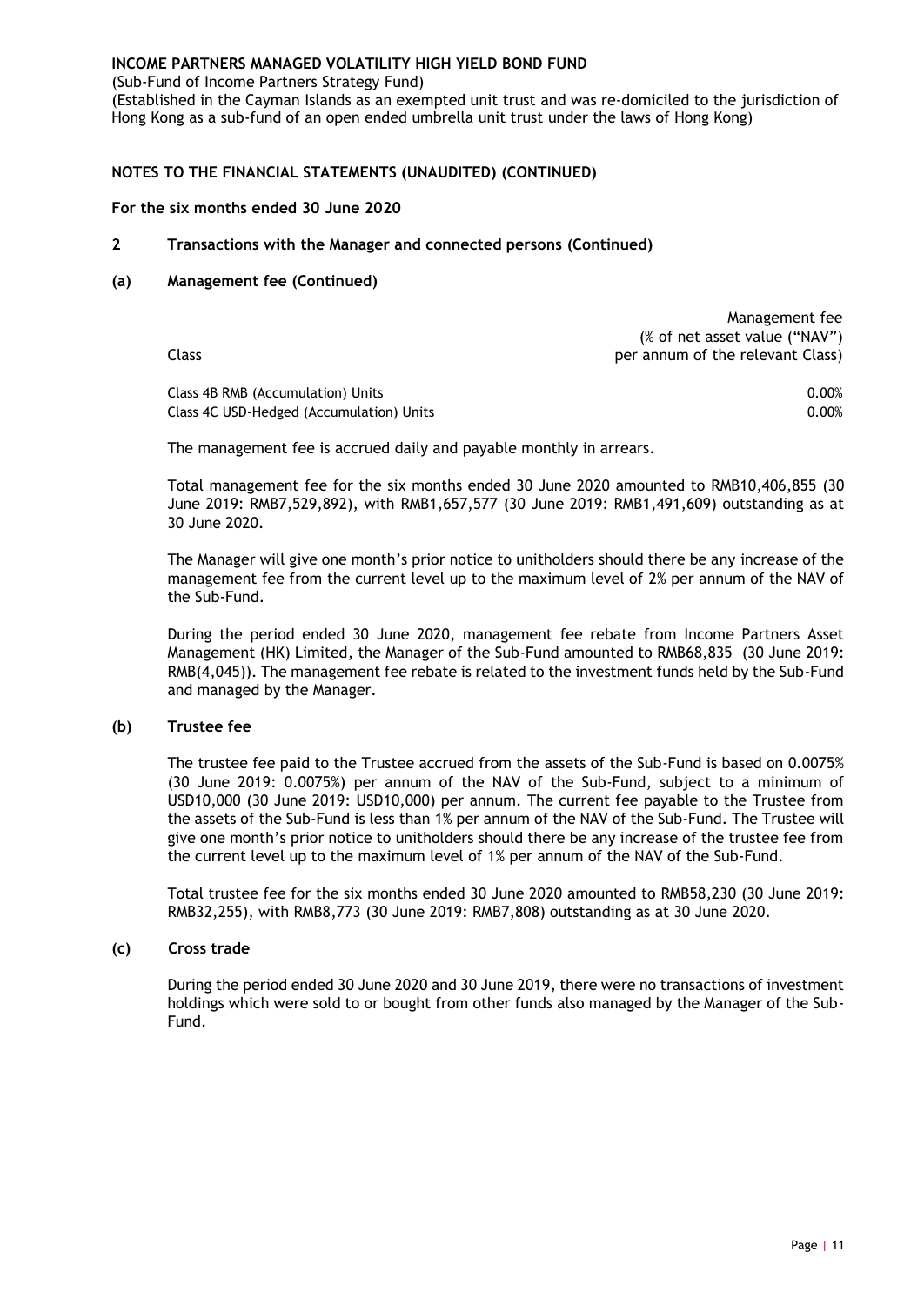(Sub-Fund of Income Partners Strategy Fund)

(Established in the Cayman Islands as an exempted unit trust and was re-domiciled to the jurisdiction of Hong Kong as a sub-fund of an open ended umbrella unit trust under the laws of Hong Kong)

#### **NOTES TO THE FINANCIAL STATEMENTS (UNAUDITED) (CONTINUED)**

#### **For the six months ended 30 June 2020**

#### **2 Transactions with the Manager and connected persons (Continued)**

#### **(d) Investments in fund managed by the Manager**

As at 30 June 2020 and 30 June 2019, the Sub-Fund invested into Income Partners RMB Bond Fund ("IPRMBBF"), which managed by the same Manager of the Sub-Fund.

IPRMBBF was incorporated in Hong Kong under the laws of Hong Kong by a trust deed dated 23 June 2014. The principal investment objective of IPRBF is to seek long term interest income and capital appreciation through investing RMB-denominated fixed income securities.

The following table summarises the ownership of investment funds managed by the same Manager of the Sub-Fund

|                    | Holdings | Unit<br>price<br><b>RMB</b> | Fair value<br><b>RMB</b> |
|--------------------|----------|-----------------------------|--------------------------|
| <b>IPRMBBF</b>     | 234,816  | 112.1                       | 26,327,541               |
| As at 30 June 2019 | Holdings | Unit<br>price<br><b>RMB</b> | Fair value<br><b>RMB</b> |
| <b>IPRMBBF</b>     | 234,816  | 108.6                       | 25,503,338               |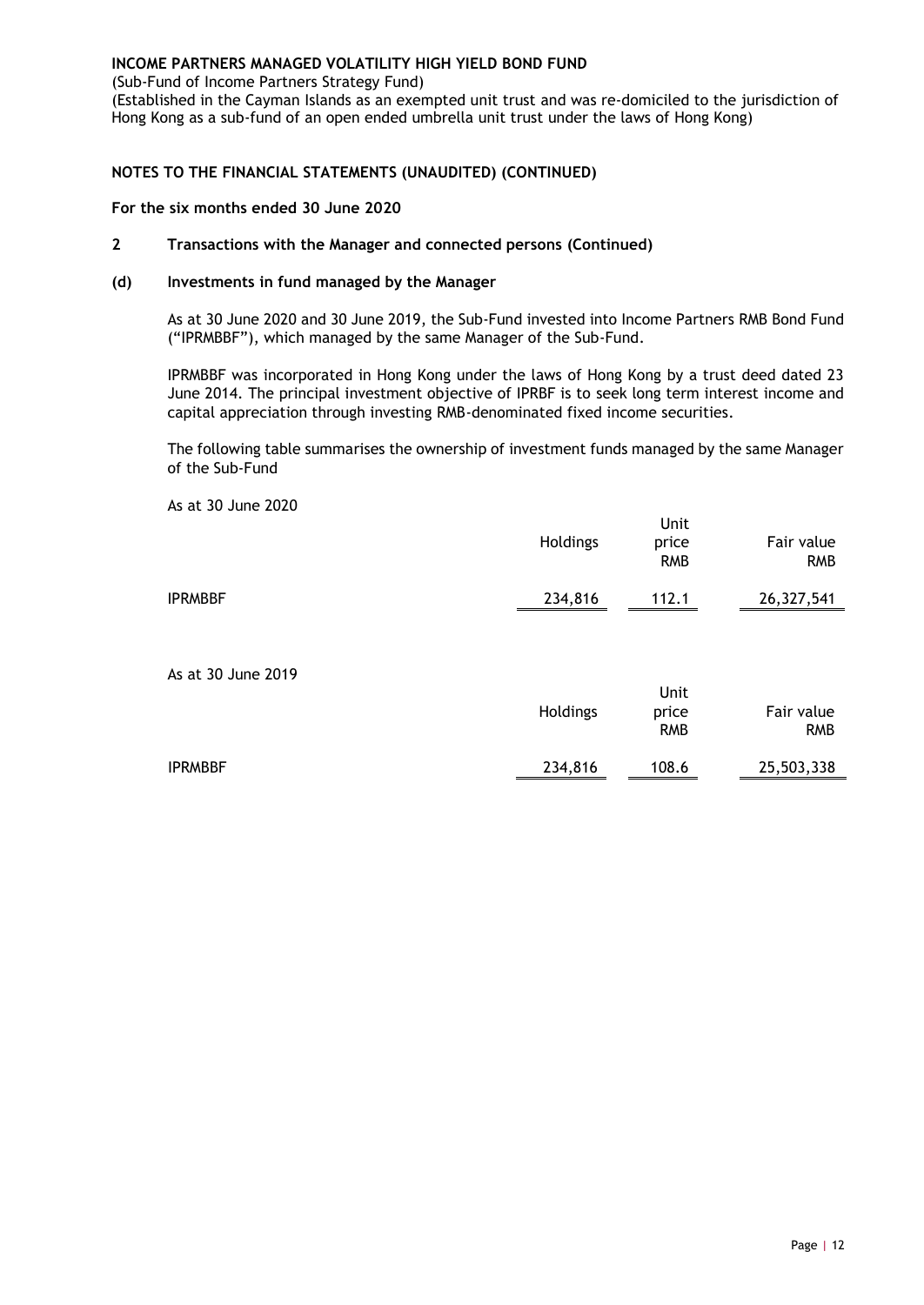(Sub-Fund of Income Partners Strategy Fund)

(Established in the Cayman Islands as an exempted unit trust and was re-domiciled to the jurisdiction of Hong Kong as a sub-fund of an open ended umbrella unit trust under the laws of Hong Kong)

#### **NOTES TO THE FINANCIAL STATEMENTS (UNAUDITED) (CONTINUED)**

#### **For the six months ended 30 June 2020**

#### **2 Transactions with the Manager and connected persons (Continued)**

#### **(e) Shares held by related parties**

Participating shares

The following table summarizes the participating shares of the Sub-Fund held by the related parties during the period ended 30 June 2020, which are common Director of the Manager of the Sub-Fund<sup>(1)</sup>.

| Accumulation shares                 | 30 June 2020<br>Number of shares | 31 December 2019<br>Number of shares |
|-------------------------------------|----------------------------------|--------------------------------------|
| As at 1 January                     |                                  | 213,495                              |
| Number of shares subscribed         |                                  |                                      |
| Number of shares redeemed           |                                  | (213, 495)                           |
| Number of shares switched in        |                                  |                                      |
| Number of shares switched out       |                                  |                                      |
| As at 30 June 2020/31 December 2019 |                                  |                                      |
|                                     |                                  |                                      |

(1) The participating shares are held by companies, which are owned by directors of the Sub-Fund, investment fund, and shares, which are also managed by the Manager of the Sub-Fund.

#### **(f) Bank balances**

As at 30 June 2020, the Sub-Fund placed bank deposits amounted to RMB64,188,405 (31 December 2019: RMB23,089,350) with Citibank N.A., Hong Kong Branch, a related company of the Trustee and Register. Bank interest income amounted to RMB391,324 for the period ended 30 June 2020 (30 June 2019: RMB532,458) has been earned by the Sub-Fund.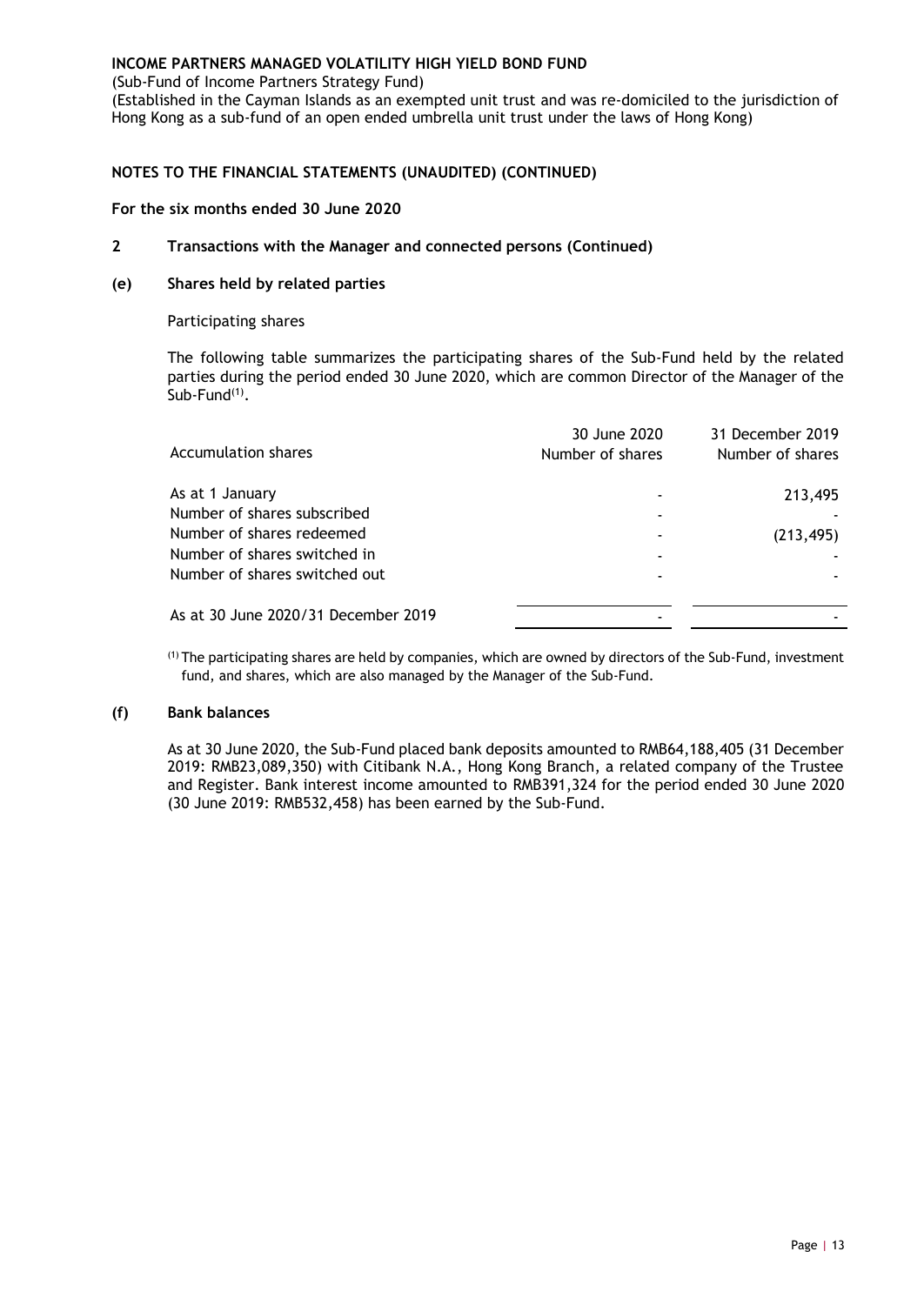(Sub-Fund of Income Partners Strategy Fund)

(Established in the Cayman Islands as an exempted unit trust and was re-domiciled to the jurisdiction of Hong Kong as a sub-fund of an open ended umbrella unit trust under the laws of Hong Kong)

#### **NOTES TO THE FINANCIAL STATEMENTS (UNAUDITED) (CONTINUED)**

#### **For the six months ended 30 June 2020**

**2 Transactions with the Manager and connected persons (Continued)**

#### **(g) Custodian, administration, compliance monitoring, financial statement preparation fee and registrar and processing agent fee**

Pursuant to Services Agreement between the Manager and Citibank N.A., Hong Kong Branch, Citibank N.A., Hong Kong Branch acts as the fund administrator has agreed to provide financial, accounting, administrative and other services to the Sub-Fund.

Citicorp Financial Services Limited is the Registrar of the Sub-Fund.

The Trustee has appointed Citibank N.A. ("Citibank"), acting through its Hong Kong Branch, to act as the Custodian of the Sub-Fund's assets.

The Custodian, Sub-Administrator and Registrar are also entitled to fees payable out of the assets of the Sub-Fund, such fees being at rates agreed between the Manager, the Trustee and the Custodian, Sub-Administrator or Registrar (as the case may be) from time to time. The Administrator's, Custodian's, Sub-administrator's and Registrar's fees are payable on a monthly basis.

Total Custodian, Administration and Registrar fees includes the compliance monitoring fee and financial statement preparation fee for the six months ended 30 June 2020 amounted to RMB1,043,577 (30 June 2019: RMB665,597) with RMB192,460 (30 June 2019: RMB173,904) outstanding as at 30 June 2020.

Total custodian fees for the six months ended 30 June 2020 amounted to RMB104,715 (30 June 2019: RMB82,772), with RMB21,237 (30 June 2019: RMB18,221) outstanding as at 30 June 2020.

Total administration fees for the six months ended 30 June 2020 amounted to RMB772,857 (30 June 2019: RMB456,766), with RMB121,019 (30 June 2019: RMB108,151) outstanding as at 30 June 2020.

Total registrar fee for the six months ended 30 June 2020 amounted to RMB53,114 (30 June 2019: RMB45,599), with RMB3,482 (30 June 2019: RMB3,409) outstanding as at 30 June 2020.

Total compliance monitoring fee for the six months ended 30 June 2020 amounted to RMB77,650 (30 June 2019: RMB45,676), with RMB11,698 (30 June 2019: RMB10,411) outstanding as at 30 June 2020.

Total financial statement preparation fee for the six months ended 30 June 2020 amounted to RMB35,241 (30 June 2019: RMB34,784), with RMB35,024 (30 June 2019: RMB33,712) outstanding as at 30 June 2020.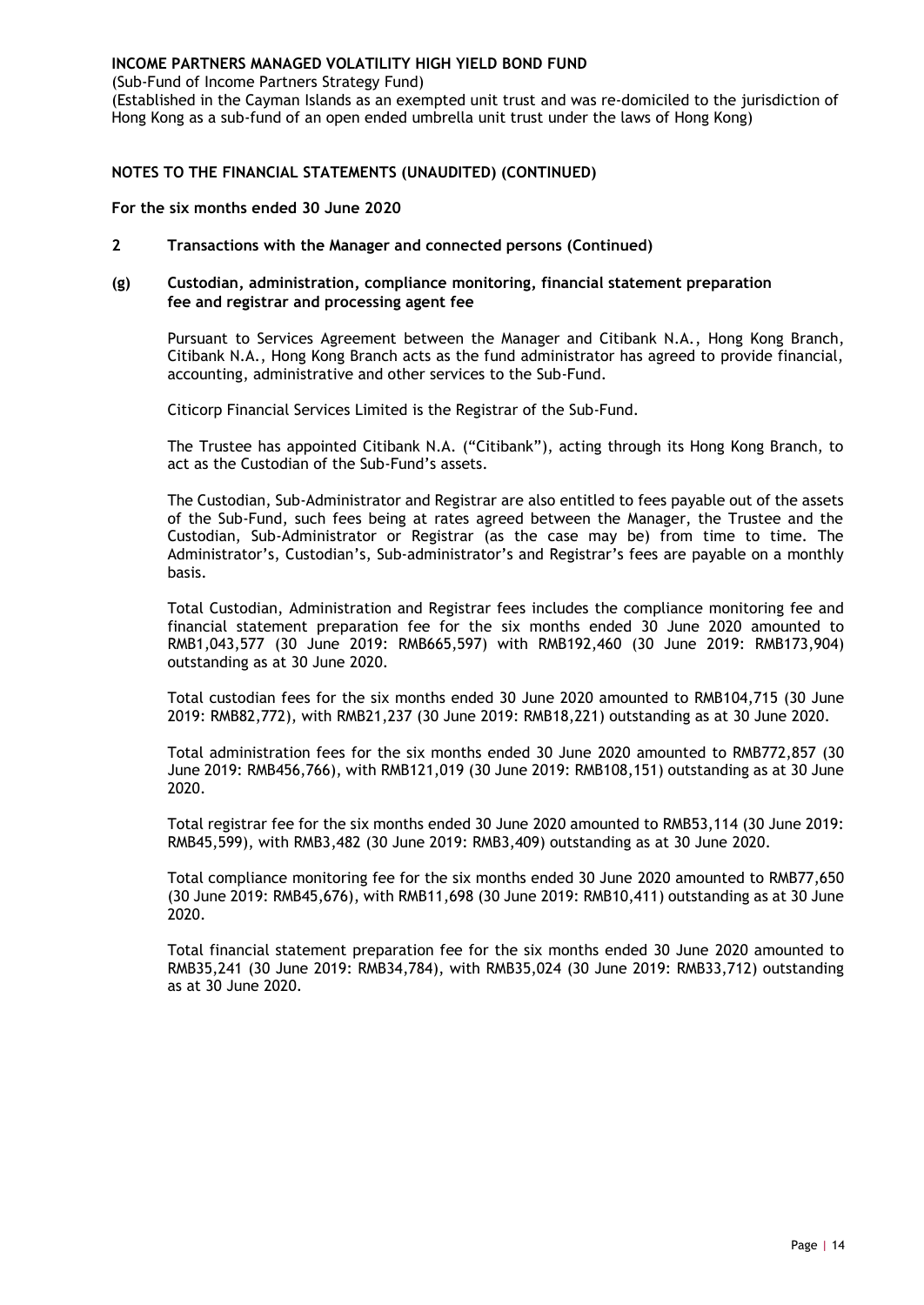(Sub-Fund of Income Partners Strategy Fund)

(Established in the Cayman Islands as an exempted unit trust and was re-domiciled to the jurisdiction of Hong Kong as a sub-fund of an open ended umbrella unit trust under the laws of Hong Kong)

#### **NOTES TO THE FINANCIAL STATEMENTS (UNAUDITED) (CONTINUED)**

#### **For the six months ended 30 June 2020**

#### **3 Establishment and authorization costs**

The costs of establishment of the Sub-Fund (including legal, structuring and advisory fees) are estimated to be approximately US\$50,000. The costs will be amortized over 5 years commencing from the business day following the close of the initial offer period (i.e. 26 July 2011) or such other period as determined by the Manager with the approval of the Trustee. On 14 November 2017, the Trust is authorized by SFC, the costs incurred for the authorization are approximately US\$150,000. The costs will be amortized over 5 years commencing from the date of authorization. It should be noted that the above policy relating to amortization of preliminary expenses is not allowed in accordance with IFRS, which requires preliminary expenses to be expensed as incurred. The Manager believes that such treatment is more equitable to the initial investors than expensing the entire amount as they are incurred and are of the opinion that the departure is unlikely to be material to the Sub-Fund's overall financial statements.

If the Sub-Fund is wound-up prior to the establishment and authorization expenses being fully amortized, such unamortized amount will be borne by the Sub-Fund prior to its termination.

#### **4 Soft commission arrangements**

The Manager confirms that there has been no soft commission arrangement existing during the period ended 30 June 2020 in relation to directing transactions of the Sub-Fund through a broker or dealer.

#### **5 Reconciliation between NAV per statement of assets and liabilities and published NAV (due to amortization of SFC authorization costs)**

The SFC authorization costs will be amortized over 5 years commencing from the date of authorization. As at 30 June 2020, RMB545,724 is unamortized. The accounting policy of the Fund for the purpose of financial statements preparation in compliance with IFRS is to expense SFC authorization costs in the statement of comprehensive income as incurred. The differences between expensing the SFC authorization costs as incurred with accordance with IFRS and capitalization and amortization of the SFC authorization costs indicated in the Prospectus of the Fund resulted in adjustments in the net asset value.

|                                                                                                                                                                                                     | As at         | As at            |
|-----------------------------------------------------------------------------------------------------------------------------------------------------------------------------------------------------|---------------|------------------|
|                                                                                                                                                                                                     | 30 June 2020  | 31 December 2019 |
|                                                                                                                                                                                                     | (unaudited)   | (audited)        |
|                                                                                                                                                                                                     | <b>RMB</b>    | <b>RMB</b>       |
| Reconciliation between NAV per statement of assets<br>and liabilities and published NAV (due to<br>amortization of SFC authorization costs)<br>Net asset attributable to unitholders (in accordance |               |                  |
| with the Prospectus of the Fund)<br>Adjustments for different bases adopted by the Sub-<br>Fund in arriving at the net assets attributable to                                                       | 1,415,455,777 | 1,840,381,681    |
| unitholders                                                                                                                                                                                         | (545, 724)    | (290,325)        |
| Accounting net assets attributable to unitholders as                                                                                                                                                |               |                  |
| reported in the statement of financial position                                                                                                                                                     | 1,414,910,053 | 1,840,091,356    |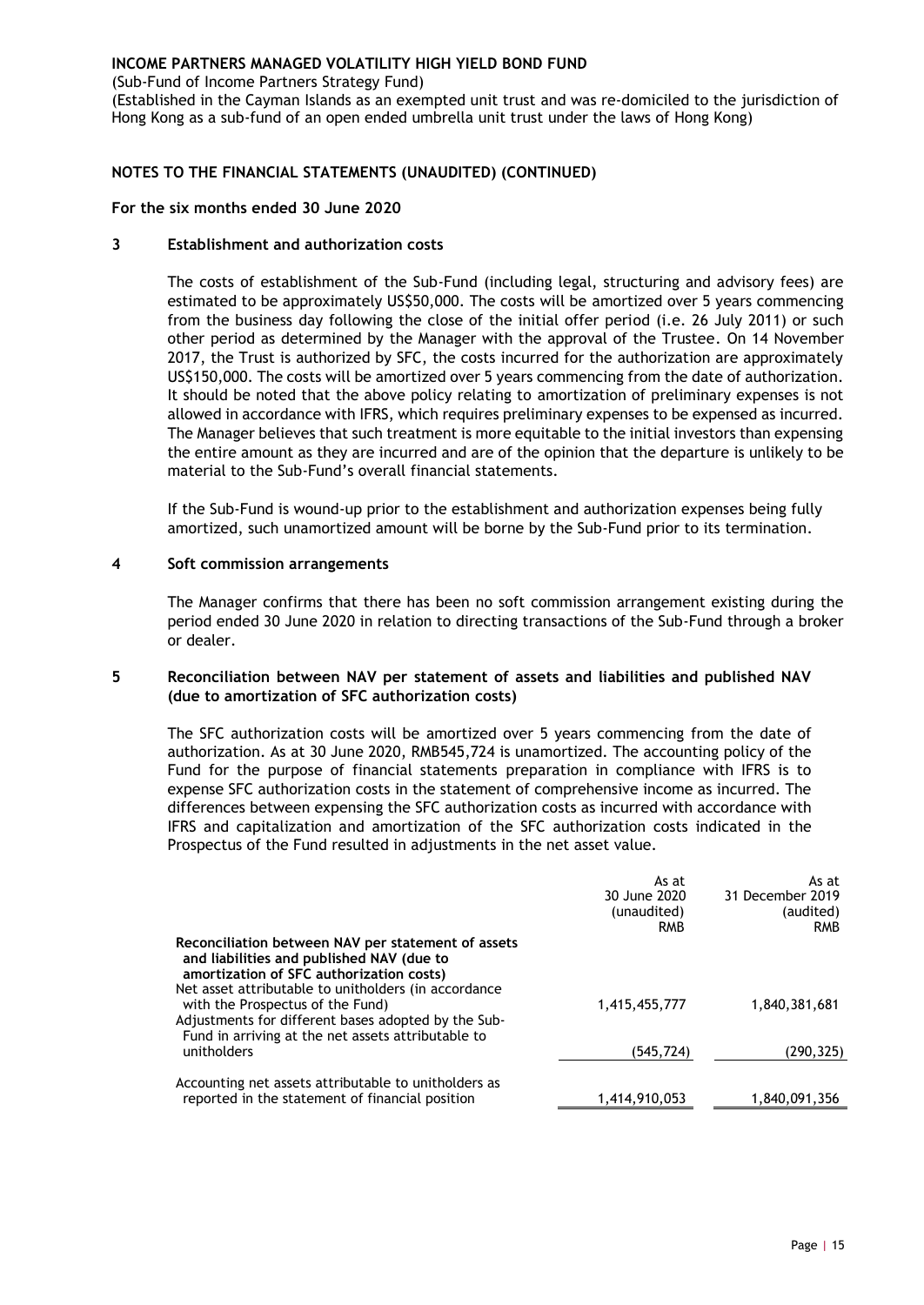#### (Sub-Fund of Income Partners Strategy Fund)

(Established in the Cayman Islands as an exempted unit trust and was re-domiciled to the jurisdiction of Hong Kong as a sub-fund of an open ended umbrella unit trust under the laws of Hong Kong)

#### **NOTES TO THE FINANCIAL STATEMENTS (UNAUDITED) (CONTINUED)**

#### **For the six months ended 30 June 2020**

#### **6 Redeemable units**

The movement in issued redeemable units during the six months was as follows:

|                                          | <b>Units</b>   |              |                | <b>Units</b>   |
|------------------------------------------|----------------|--------------|----------------|----------------|
|                                          | outstanding at | Units issued | Units redeemed | outstanding at |
|                                          | 31 December    | during       | during         | 30 June        |
|                                          | 2019           | the period   | the period     | 2020           |
| As at 30 June 2020                       |                |              |                |                |
| Redeemable units                         |                |              |                |                |
| Class 1A USD (Accumulation) Units        | 14,709         | 200          | (7,052)        | 7,857          |
| Class 1A USD (Distribution) Units        | 1,867          |              |                | 1,867          |
| Class 1B RMB (Accumulation) Units        | 4,700,000      | 1,702,843    | (2,000,000)    | 4,402,843      |
| Class 1E USD (Distribution) Units        | 28,539         | 26,702       | (23, 015)      | 32,226         |
| Class 2A USD (Accumulation) Units        | 35,748         | 15,734       | (16, 013)      | 35,469         |
| Class 2A USD (Distribution) Units        | 291,402        | 38,572       | (84, 934)      | 245,040        |
| Class 2B RMB (Accumulation) Units        | 139,059        | 45,072       | (38, 305)      | 145,826        |
| Class 2B RMB (Distribution) Units        | 1,411,476      | 381,464      | (197, 839)     | 1,595,101      |
| Class 2C USD (Distribution) Units        | 71,927         | 2,223        | (21, 259)      | 52,891         |
| Class 2D HKD (Accumulation) Units        | 76,927         | 1,691        | (32, 694)      | 45,924         |
| Class 2D HKD (Distribution) Units        | 2,818,023      | 52,546       | (668,001)      | 2,202,568      |
| Class 2E AUD (Accumulation) Units        | 3,143          |              | (826)          | 2,317          |
| Class 2E AUD (Distribution) Units        | 12,040         |              | (6, 444)       | 5,596          |
| Class 2F AUD-Hedged (Accumulation) Units | 23,151         | 83           | (4, 171)       | 19,063         |
| Class 2F AUD-Hedged (Distribution) Units | 91,259         |              | (44, 267)      | 46,992         |
| Class 2G USD-Hedged (Accumulation) Units | 128,916        | 53,674       | (97, 854)      | 84,736         |
| Class 2G USD-Hedged (Distribution) Units | 664,125        | 50,187       | (283, 556)     | 430,756        |
| Class 21 SGD-Hedged (Accumulation) Units | 19,457         | 3,113        | (8, 503)       | 14,067         |
| Class 21 SGD-Hedged (Distribution) Units | 96,794         |              | (35, 247)      | 61,547         |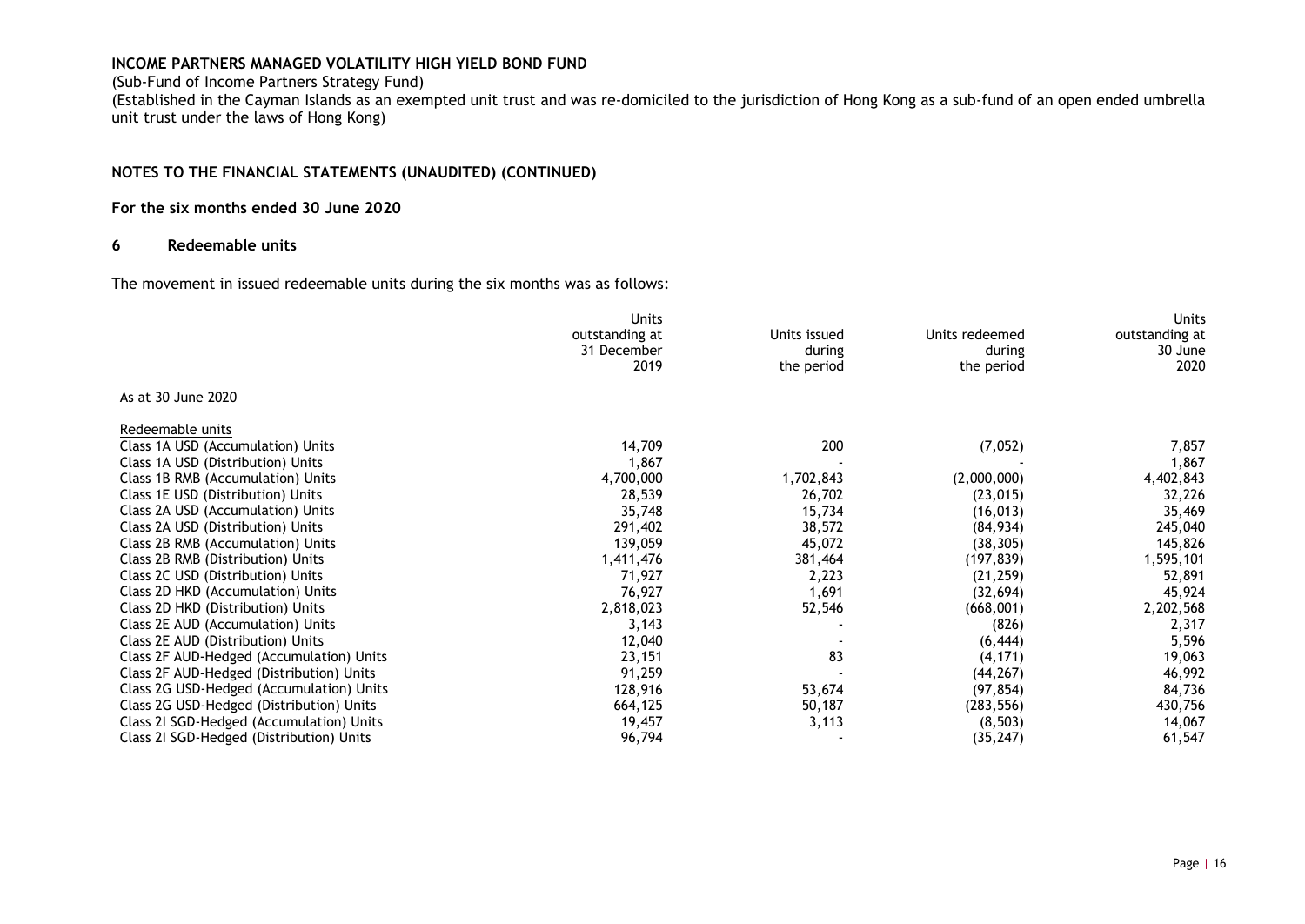#### (Sub-Fund of Income Partners Strategy Fund)

(Established in the Cayman Islands as an exempted unit trust and was re-domiciled to the jurisdiction of Hong Kong as a sub-fund of an open ended umbrella unit trust under the laws of Hong Kong)

#### **NOTES TO THE FINANCIAL STATEMENTS (UNAUDITED) (CONTINUED)**

#### **For the six months ended 30 June 2020**

#### **6 Redeemable units (Continued)**

The movement in issued redeemable units during the six months was as follows:

| <b>Units</b><br>outstanding at<br>31 December<br>2019 | Units issued<br>during<br>the period | Units redeemed<br>during<br>the period | <b>Units</b><br>outstanding at<br>30 June<br>2020 |
|-------------------------------------------------------|--------------------------------------|----------------------------------------|---------------------------------------------------|
|                                                       |                                      |                                        |                                                   |
|                                                       |                                      |                                        |                                                   |
| 3,696                                                 |                                      | (1,000)                                | 2,696                                             |
| 36,842                                                | 13,640                               | (28,005)                               | 22,477                                            |
| 19,848                                                | 10,329                               | (15, 369)                              | 14,808                                            |
| 43,682                                                |                                      |                                        | 43,682                                            |
| 91,123                                                | 12,530                               | (9, 174)                               | 94,479                                            |
| 3,129                                                 |                                      | (3, 129)                               |                                                   |
| 19,156                                                |                                      | (7, 470)                               | 11,686                                            |
| 10,846,038                                            | 2,410,603                            | (3,634,127)                            | 9,622,514                                         |
|                                                       |                                      |                                        |                                                   |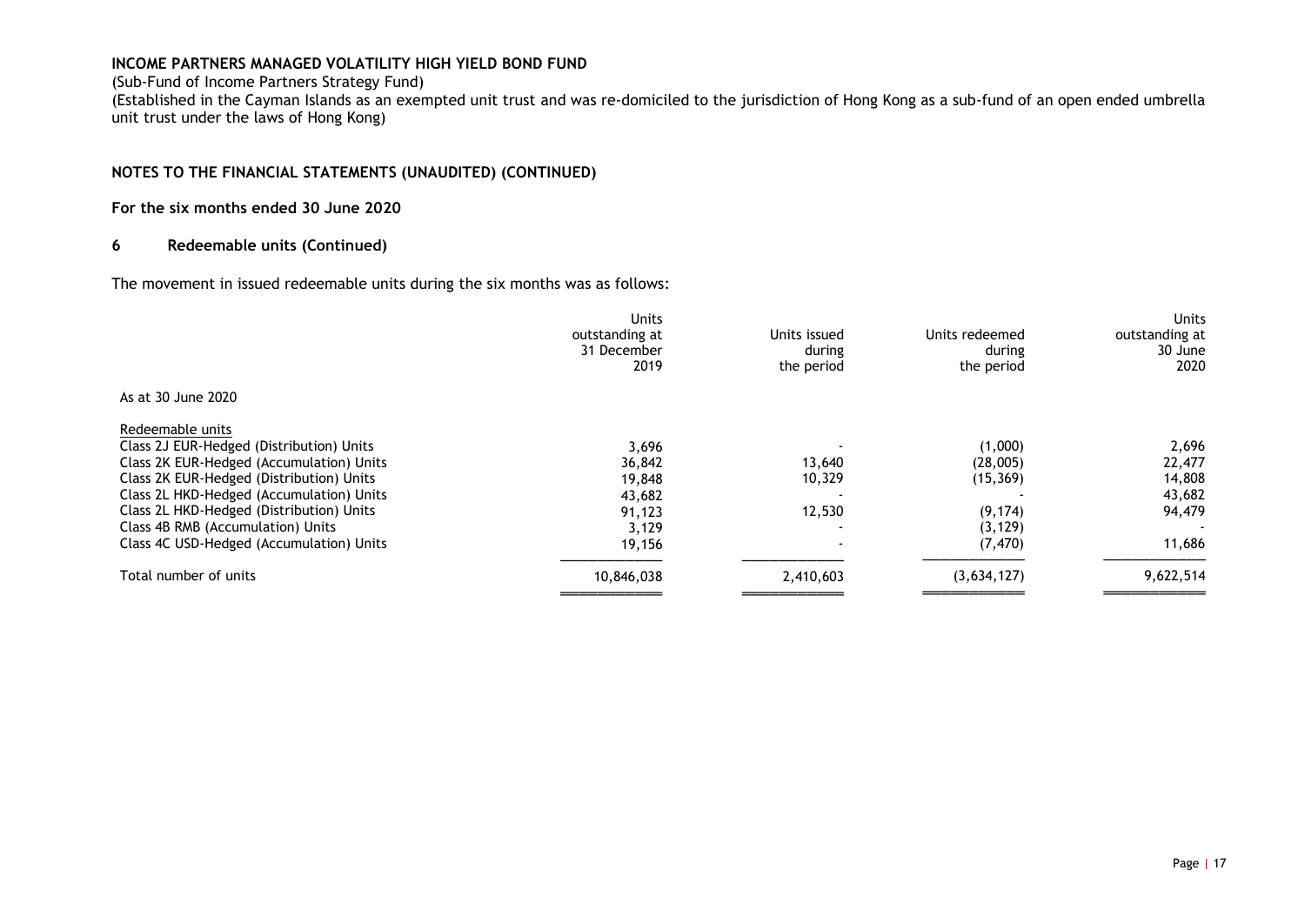#### (Sub-Fund of Income Partners Strategy Fund)

(Established in the Cayman Islands as an exempted unit trust and was re-domiciled to the jurisdiction of Hong Kong as a sub-fund of an open ended umbrella unit trust under the laws of Hong Kong)

#### **NOTES TO THE FINANCIAL STATEMENTS (UNAUDITED) (CONTINUED)**

#### **For the six months ended 30 June 2020**

#### **6 Redeemable units (Continued)**

The movement in issued redeemable units during the year was as follows:

|                                          | <b>Units</b>   |              |                | <b>Units</b>   |
|------------------------------------------|----------------|--------------|----------------|----------------|
|                                          | outstanding at | Units issued | Units redeemed | outstanding at |
|                                          | 31 December    | during       | during         | 30 June        |
|                                          | 2018           | the period   | the period     | 2019           |
| As at 30 June 2019                       |                |              |                |                |
| Redeemable units                         |                |              |                |                |
| Class 1A USD (Accumulation) Units        | 50,036         | 5,823        | (36, 935)      | 18,924         |
| Class 1A USD (Distribution) Units        | 1,015          | 1,867        |                | 2,882          |
| Class 1B RMB (Accumulation) Units        |                | 4,700,000    |                | 4,700,000      |
| Class 1E USD (Accumulation) Units        |                | 61,950       | (1,760)        | 60,190         |
| Class 1E USD (Distribution) Units        |                | 27,972       |                | 27,972         |
| Class 2A USD (Accumulation) Units        | 103,750        | 4,616        | (7,682)        | 100,684        |
| Class 2A USD (Distribution) Units        | 215,651        | 62,403       | (27, 566)      | 250,488        |
| Class 2B RMB (Accumulation) Units        | 180,808        | 42,908       | (55, 764)      | 167,952        |
| Class 2B RMB (Distribution) Units        | 1,152,677      | 387,458      | (242, 124)     | 1,298,011      |
| Class 2C USD (Distribution) Units        | 49,251         | 1,040        | (5, 102)       | 45,189         |
| Class 2D HKD (Accumulation) Units        | 96,904         | 64,722       | (37, 630)      | 123,996        |
| Class 2D HKD (Distribution) Units        | 3,365,434      | 574,814      | (950, 705)     | 2,989,543      |
| Class 2E AUD (Accumulation) Units        | 2,758          | 317          |                | 3,075          |
| Class 2E AUD (Distribution) Units        | 2,010          | 7,790        |                | 9,800          |
| Class 2F AUD-Hedged (Accumulation) Units | 316            | 16,722       |                | 17,038         |
| Class 2F AUD-Hedged (Distribution) Units |                | 38,861       |                | 38,861         |
| Class 2G USD-Hedged (Accumulation) Units | 264,978        | 24,860       | (123, 707)     | 166,131        |
| Class 2G USD-Hedged (Distribution) Units | 89,104         | 308,581      | (25, 427)      | 372,258        |
| Class 2I SGD-Hedged (Accumulation) Units |                | 7,948        |                | 7,948          |
| Class 21 SGD-Hedged (Distribution) Units |                | 36,067       |                | 36,067         |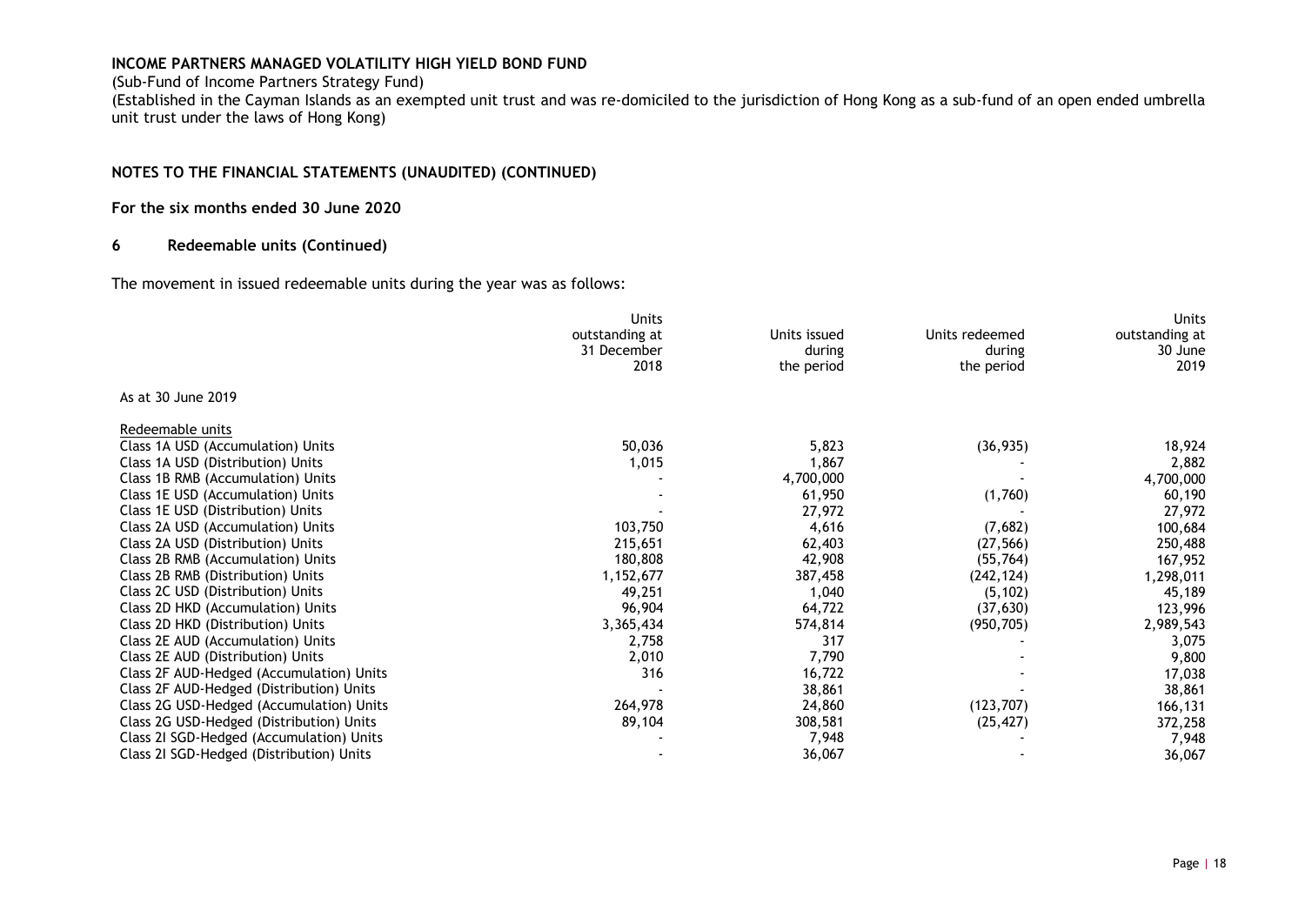#### (Sub-Fund of Income Partners Strategy Fund)

(Established in the Cayman Islands as an exempted unit trust and was re-domiciled to the jurisdiction of Hong Kong as a sub-fund of an open ended umbrella unit trust under the laws of Hong Kong)

#### **NOTES TO THE FINANCIAL STATEMENTS (UNAUDITED) (CONTINUED)**

#### **For the six months ended 30 June 2020**

#### **6 Redeemable units (Continued)**

The movement in issued redeemable units during the year was as follows:

|                                          | <b>Units</b><br>outstanding at<br>31 December<br>2018 | Units issued<br>during<br>the period | Units redeemed<br>during<br>the period | <b>Units</b><br>outstanding at<br>30 June<br>2019 |
|------------------------------------------|-------------------------------------------------------|--------------------------------------|----------------------------------------|---------------------------------------------------|
| As at 30 June 2019                       |                                                       |                                      |                                        |                                                   |
| Redeemable units                         |                                                       |                                      |                                        |                                                   |
| Class 2K EUR-Hedged (Accumulation) Units | $\overline{\phantom{a}}$                              | 8,070                                |                                        | 8,070                                             |
| Class 2K EUR-Hedged (Distribution) Units | $\blacksquare$                                        | 4,731                                | $\blacksquare$                         | 4,731                                             |
| Class 2L HKD-Hedged (Accumulation) Units |                                                       | 33,000                               |                                        | 33,000                                            |
| Class 2L HKD-Hedged (Distribution) Units | $\blacksquare$                                        | 37.743                               |                                        | 37,743                                            |
| Class 4B RMB (Accumulation) Units        | $\overline{\phantom{a}}$                              | 3.130                                |                                        | 3,130                                             |
| Class 4C USD-Hedged (Accumulation) Units | $\overline{\phantom{a}}$                              | 15,030                               |                                        | 15,030                                            |
| Total number of units                    | 5,574,692                                             | 6,478,423                            | (1, 514, 402)                          | 10,538,713                                        |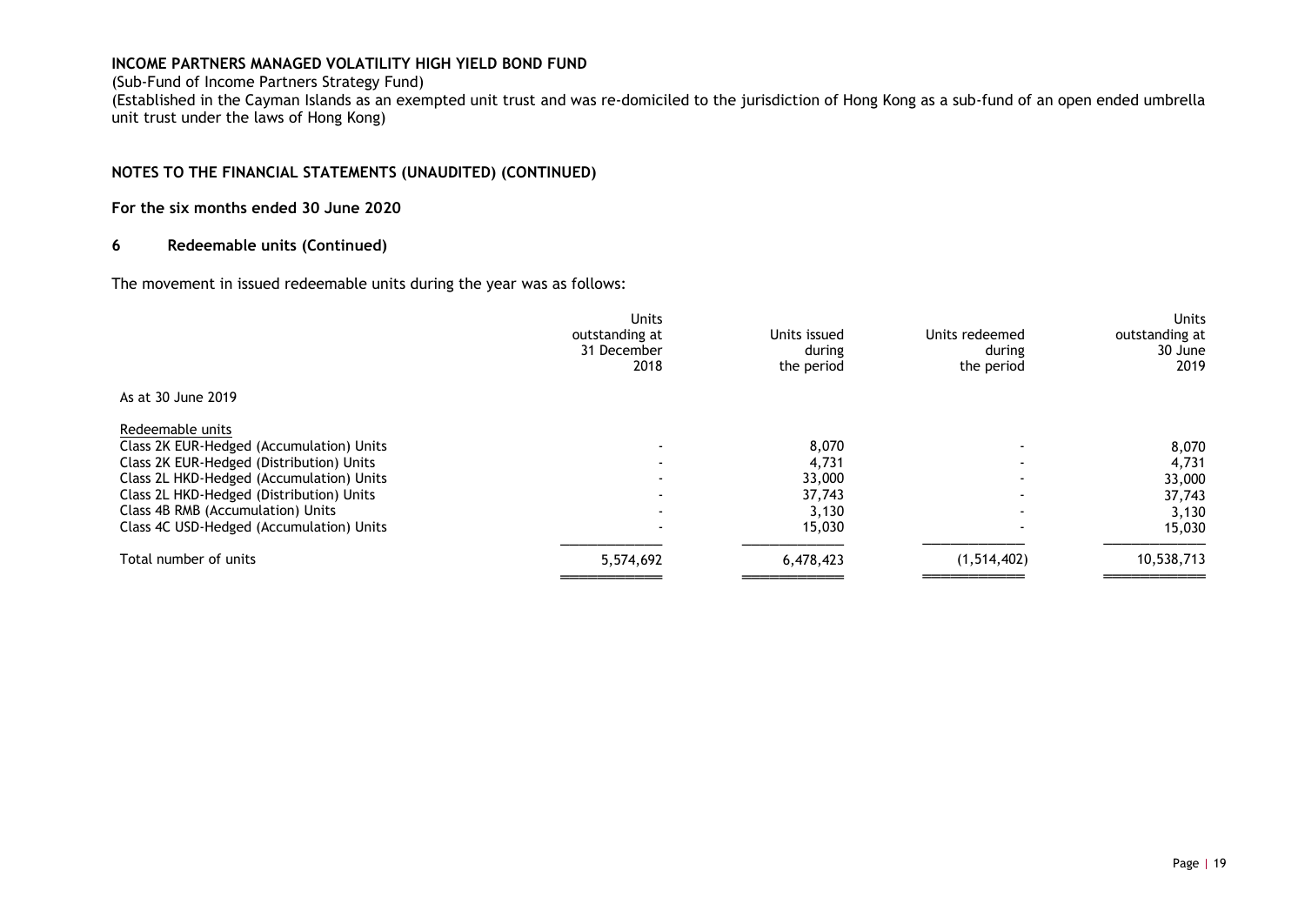(Sub-Fund of Income Partners Strategy Fund)

(Established in the Cayman Islands as an exempted unit trust and was re-domiciled to the jurisdiction of Hong Kong as a sub-fund of an open ended umbrella unit trust under the laws of Hong Kong)

#### **NOTES TO THE FINANCIAL STATEMENTS (UNAUDITED) (CONTINUED)**

#### **For the six months ended 30 June 2020**

#### **7 Net assets attributable to unitholders**

|                                                 | As at<br>30 June 2020<br>(unaudited)<br><b>RMB</b> | As at<br>31 December 2019<br>(audited)<br><b>RMB</b> |
|-------------------------------------------------|----------------------------------------------------|------------------------------------------------------|
| NET ASSETS ATTRIBUTABLE TO UNITHOLDERS PER UNIT |                                                    |                                                      |
| (in accordance with the Prospectus of the Fund) |                                                    |                                                      |
| Class 1A USD (Accumulation) Units               | 684.29                                             | 704.89                                               |
| Class 1A USD (Distribution) Units               | 894.68                                             | 941.33                                               |
| Class 1B RMB (Accumulation) Units               | 98.10                                              | 101.05                                               |
| Class 1E USD (Distribution) Units               | 632.92                                             | 671.90                                               |
| Class 2A USD (Accumulation) Units               | 1087.76                                            | 1123.29                                              |
| Class 2A USD (Distribution) Units               | 548.24                                             | 589.93                                               |
| Class 2B RMB (Accumulation) Units               | 168.98                                             | 174.49                                               |
| Class 2B RMB (Distribution) Units               | 87.51                                              | 94.28                                                |
| Class 2C USD (Distribution) Units               | 594.55                                             | 637.47                                               |
| Class 2D HKD (Accumulation) Units               | 84.56                                              | 87.32                                                |
| Class 2D HKD (Distribution) Units               | 69.01                                              | 74.27                                                |
| Class 2E AUD (Accumulation) Units               | 516.02                                             | 532.87                                               |
| Class 2E AUD (Distribution) Units               | 433.10                                             | 461.69                                               |
| Class 2F AUD-Hedged (Accumulation) Units        | 551.48                                             | 580.57                                               |
| Class 2F AUD-Hedged (Distribution) Units        | 429.21                                             | 467.28                                               |
| Class 2G USD-Hedged (Accumulation) Units        | 821.91                                             | 839.83                                               |
| Class 2G USD-Hedged (Distribution) Units        | 566.73                                             | 602.90                                               |
| Class 21 SGD-Hedged (Accumulation) Units        | 486.91                                             | 518.03                                               |
| Class 2I SGD-Hedged (Distribution) Units        | 448.27                                             | 494.42                                               |
| Class 2J EUR-Hedged (Distribution) Units        | 716.07                                             | 759.52                                               |
| Class 2K EUR-Hedged (Accumulation) Units        | 743.96                                             | 768.92                                               |
| Class 2K EUR-Hedged (Distribution) Units        | 703.16                                             | 744.92                                               |
| Class 2L HKD-Hedged (Accumulation) Units        | 88.52                                              | 89.86                                                |
| Class 2L HKD-Hedged (Distribution) Units        | 81.33                                              | 86.01                                                |
| Class 4B RMB (Accumulation) Units               |                                                    | 106.66                                               |
| Class 4C USD-Hedged (Accumulation) Units        | 728.16                                             | 738.30                                               |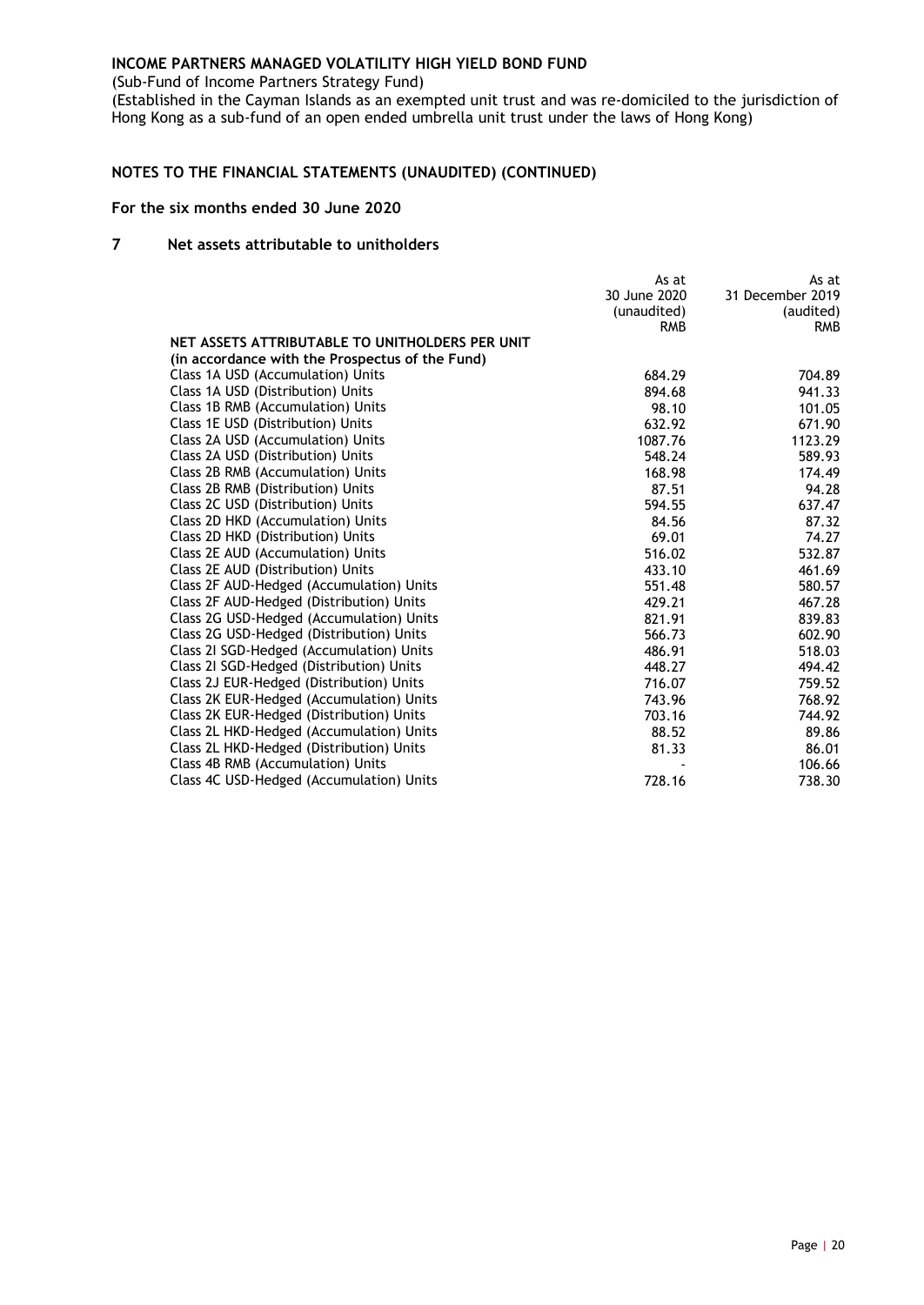(Sub-Fund of Income Partners Strategy Fund)

(Established in the Cayman Islands as an exempted unit trust and was re-domiciled to the jurisdiction of Hong Kong as a sub-fund of an open ended umbrella unit trust under the laws of Hong Kong)

#### **NOTES TO THE FINANCIAL STATEMENTS (UNAUDITED) (CONTINUED)**

#### **For the six months ended 30 June 2020**

#### **7 Net assets attributable to unitholders (Continued)**

|                                                 | As at<br>30 June 2020<br>(unaudited) | As at<br>31 December 2019<br>(audited) |
|-------------------------------------------------|--------------------------------------|----------------------------------------|
| NET ASSETS ATTRIBUTABLE TO UNITHOLDERS PER UNIT | <b>Class Currency</b>                | <b>Class Currency</b>                  |
|                                                 |                                      |                                        |
| (in accordance with the Prospectus of the Fund) |                                      |                                        |
| Class 1A USD (Accumulation) Units               | 96.72                                | 101.25                                 |
| Class 1A USD (Distribution) Units               | 126.46                               | 135.21                                 |
| Class 1B RMB (Accumulation) Units               | 98.10                                | 101.05                                 |
| Class 1E USD (Distribution) Units               | 89.46                                | 96.51                                  |
| Class 2A USD (Accumulation) Units               | 153.75                               | 161.34                                 |
| Class 2A USD (Distribution) Units               | 77.49                                | 84.74                                  |
| Class 2B RMB (Accumulation) Units               | 168.98                               | 174.49                                 |
| Class 2B RMB (Distribution) Units               | 87.51                                | 94.28                                  |
| Class 2C USD (Distribution) Units               | 84.03                                | 91.56                                  |
| Class 2D HKD (Accumulation) Units               | 92.62                                | 97.66                                  |
| Class 2D HKD (Distribution) Units               | 75.59                                | 83.06                                  |
| Class 2E AUD (Accumulation) Units               | 106.51                               | 109.19                                 |
| Class 2E AUD (Distribution) Units               | 89.39                                | 94.60                                  |
| Class 2F AUD-Hedged (Accumulation) Units        | 113.83                               | 118.96                                 |
| Class 2F AUD-Hedged (Distribution) Units        | 88.59                                | 95.75                                  |
| Class 2G USD-Hedged (Accumulation) Units        | 116.17                               | 120.63                                 |
| Class 2G USD-Hedged (Distribution) Units        | 80.10                                | 86.60                                  |
| Class 2I SGD-Hedged (Accumulation) Units        | 96.16                                | 100.11                                 |
| Class 21 SGD-Hedged (Distribution) Units        | 88.53                                | 95.55                                  |
| Class 2J EUR-Hedged (Distribution) Units        | 90.29                                | 97.26                                  |
| Class 2K EUR-Hedged (Accumulation) Units        | 93.81                                | 98.46                                  |
| Class 2K EUR-Hedged (Distribution) Units        | 88.67                                | 95.39                                  |
| Class 2L HKD-Hedged (Accumulation) Units        | 96.97                                | 100.50                                 |
| Class 2L HKD-Hedged (Distribution) Units        | 89.09                                | 96.20                                  |
| Class 4B RMB (Accumulation) Units               |                                      | 106.66                                 |
| Class 4C USD-Hedged (Accumulation) Units        | 102.92                               | 106.05                                 |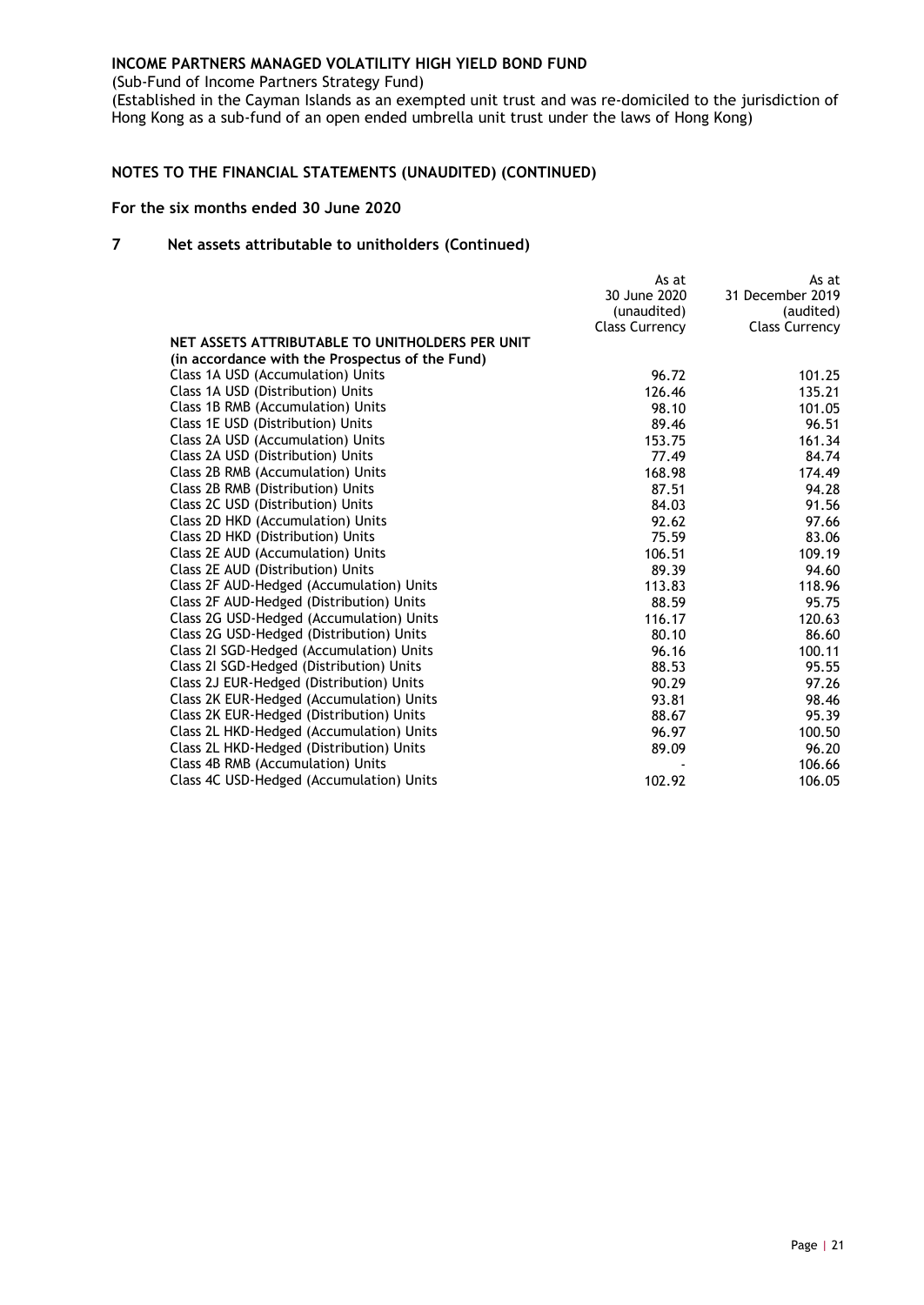(Sub-Fund of Income Partners Strategy Fund)

(Established in the Cayman Islands as an exempted unit trust and was re-domiciled to the jurisdiction of Hong Kong as a sub-fund of an open ended umbrella unit trust under the laws of Hong Kong)

#### **NOTES TO THE FINANCIAL STATEMENTS (UNAUDITED) (CONTINUED)**

#### **For the six months ended 30 June 2020**

#### **8 Distribution to holders of redeemable units**

|                                                                                      | For the six<br>months ended<br>30 June 2020<br>(unaudited)<br><b>RMB</b> | For the six<br>months ended<br>30 June 2019<br>(unaudited)<br>RMB |
|--------------------------------------------------------------------------------------|--------------------------------------------------------------------------|-------------------------------------------------------------------|
| Undistributed income at 1 January                                                    | 159, 393, 363                                                            | 139,059,859                                                       |
| (Decrease)/increase in net assets attributable to unitholders<br>during the period   | (90, 690, 668)                                                           | 67, 189, 561                                                      |
| Distribution to unitholders                                                          | 37, 365, 108                                                             | 24,540,271                                                        |
| Unrealized loss on financial assets at fair value through profit<br>or loss          | 21,758,099                                                               | 1,882,214                                                         |
| Undistributed income before distribution                                             | 127,825,902                                                              | 232,671,905                                                       |
| Monthly distribution declared on 2 January 2019 of USD0.70<br>per unit for Class 2A  |                                                                          | (1,036,720)                                                       |
| Monthly distribution declared on 2 January 2019 of RMB0.70<br>per unit for Class 2B  |                                                                          | (805, 050)                                                        |
| Monthly distribution declared on 2 January 2019 of USD0.61<br>per unit for Class 2C  |                                                                          | (206, 329)                                                        |
| Monthly distribution declared on 2 January 2019 of HKD0.70<br>per unit for Class 2D  |                                                                          | (2,066,362)                                                       |
| Monthly distribution declared on 2 January 2019 of AUD0.70<br>per unit for Class 2E  |                                                                          | (6, 773)                                                          |
| Monthly distribution declared on 2 January 2019 of USD0.52<br>per unit for Class 2G  |                                                                          | (318, 715)                                                        |
| Monthly distribution declared on 1 February 2019 of USD0.56<br>per unit for Class 2A |                                                                          | (797, 832)                                                        |
| Monthly distribution declared on 1 February 2019 of RMB0.63<br>per unit for Class 2B |                                                                          | (783, 236)                                                        |
| Monthly distribution declared on 1 February 2019 of USD0.52                          |                                                                          |                                                                   |
| per unit for Class 2C<br>Monthly distribution declared on 1 February 2019 of HKD0.55 |                                                                          | (167, 556)                                                        |
| per unit for Class 2D<br>Monthly distribution declared on 1 February 2019 of AUD0.62 |                                                                          | (1, 587, 406)                                                     |
| per unit for Class 2E<br>Monthly distribution declared on 1 February 2019 of USD0.57 |                                                                          | (6, 101)                                                          |
| per unit for Class 2G<br>Monthly distribution declared on 1 March 2019 of USD0.56    |                                                                          | (356, 430)                                                        |
| per unit for Class 2A                                                                |                                                                          | (792, 926)                                                        |
| Monthly distribution declared on 1 March 2019 of RMB0.63<br>per unit for Class 2B    |                                                                          | (787, 968)                                                        |
| Monthly distribution declared on 1 March 2019 of USD0.52<br>per unit for Class 2C    |                                                                          | (165, 157)                                                        |
| Monthly distribution declared on 1 March 2019 of HKD0.55<br>per unit for Class 2D    |                                                                          | (1,531,669)                                                       |
| Monthly distribution declared on 1 March 2019 of AUD0.62<br>per unit for Class 2E    |                                                                          | (5, 942)                                                          |
| Monthly distribution declared on 1 March 2019 of USD0.57<br>per unit for Class 2G    |                                                                          | (378, 248)                                                        |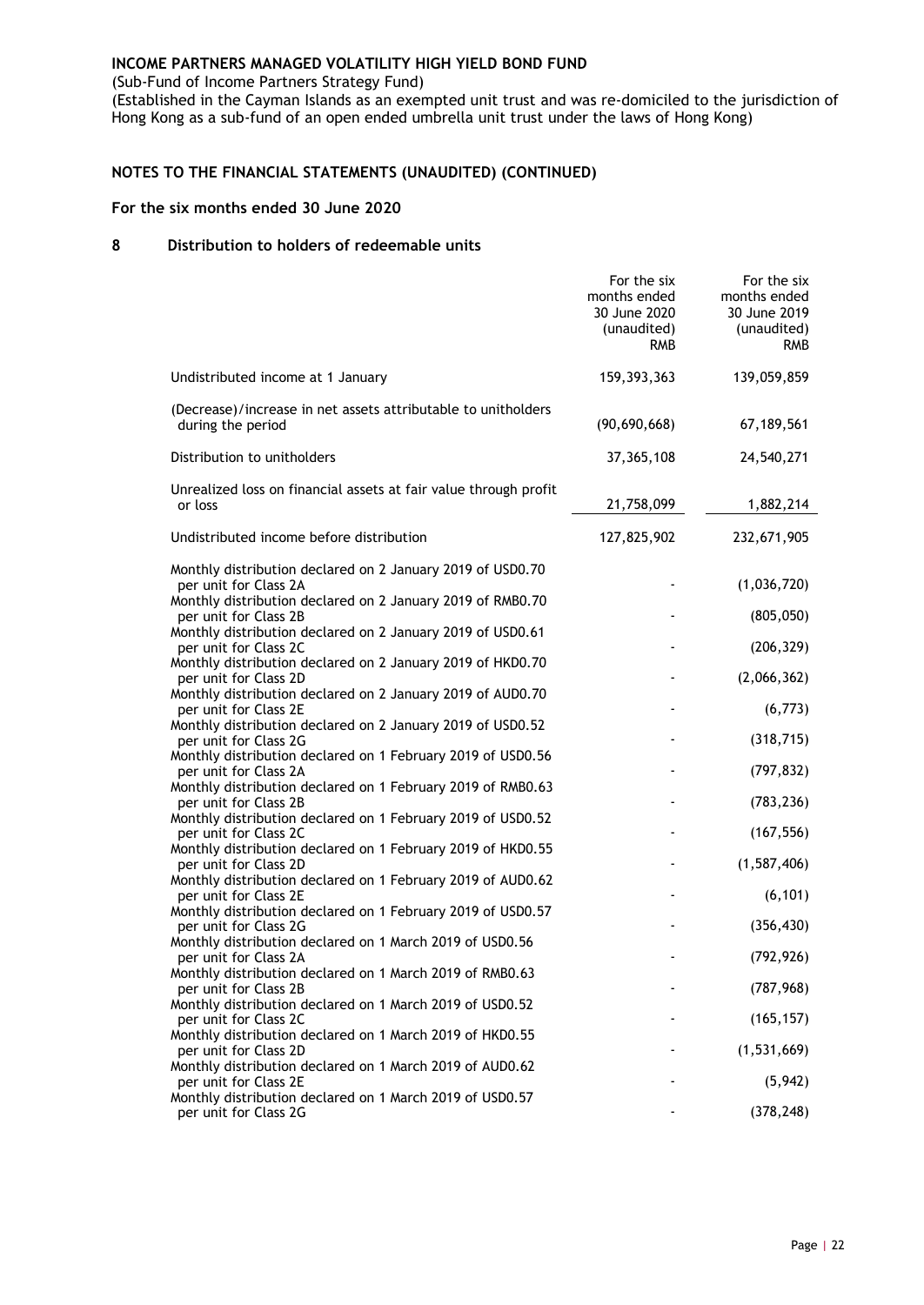(Sub-Fund of Income Partners Strategy Fund)

(Established in the Cayman Islands as an exempted unit trust and was re-domiciled to the jurisdiction of Hong Kong as a sub-fund of an open ended umbrella unit trust under the laws of Hong Kong)

#### **NOTES TO THE FINANCIAL STATEMENTS (UNAUDITED) (CONTINUED)**

#### **For the six months ended 30 June 2020**

|                                                                                   | For the six<br>months ended<br>30 June 2020<br>(unaudited)<br><b>RMB</b> | For the six<br>months ended<br>30 June 2019<br>(unaudited)<br>RMB. |
|-----------------------------------------------------------------------------------|--------------------------------------------------------------------------|--------------------------------------------------------------------|
| Monthly distribution declared on 1 April 2019 of USD0.56                          |                                                                          |                                                                    |
| per unit for Class 2A<br>Monthly distribution declared on 1 April 2019 of RMB0.63 |                                                                          | (810, 510)                                                         |
| per unit for Class 2B                                                             |                                                                          | (763, 430)                                                         |
| Monthly distribution declared on 1 April 2019 of HKD0.52<br>per unit for Class 2C |                                                                          | (154, 746)                                                         |
| Monthly distribution declared on 1 April 2019 of AUD0.55                          |                                                                          |                                                                    |
| per unit for Class 2D<br>Monthly distribution declared on 1 April 2019 of USD0.62 |                                                                          | (1, 563, 697)                                                      |
| per unit for Class 2E<br>Monthly distribution declared on 1 April 2019 of USD0.57 |                                                                          | (7, 406)                                                           |
| per unit for Class 2G                                                             |                                                                          | (373, 934)                                                         |
| Monthly distribution declared on 2 May 2019 of USD0.67<br>per unit for Class 1E   |                                                                          | (59, 608)                                                          |
| Monthly distribution declared on 2 May 2019 of USD0.56                            |                                                                          |                                                                    |
| per unit for Class 2A                                                             |                                                                          | (861, 206)                                                         |
| Monthly distribution declared on 2 May 2019 of RMB0.62<br>per unit for Class 2B   |                                                                          | (758, 911)                                                         |
| Monthly distribution declared on 2 May 2019 of USD0.53                            |                                                                          |                                                                    |
| per unit for Class 2C<br>Monthly distribution declared on 2 May 2019 of HKD0.55   |                                                                          | (158, 010)                                                         |
| per unit for Class 2D                                                             |                                                                          | (1, 513, 562)                                                      |
| Monthly distribution declared on 2 May 2019 of AUD0.62<br>per unit for Class 2E   |                                                                          | (7, 331)                                                           |
| Monthly distribution declared on 2 May 2019 of USD0.57                            |                                                                          |                                                                    |
| per unit for Class 2G<br>Monthly distribution declared on 3 June 2019 of USD0.67  |                                                                          | (755, 123)                                                         |
| per unit for Class 1E                                                             |                                                                          | (111, 174)                                                         |
| Monthly distribution declared on 3 June 2019 of USD0.56<br>per unit for Class 2A  |                                                                          | (953, 845)                                                         |
| Monthly distribution declared on 3 June 2019 of RMB0.62                           |                                                                          |                                                                    |
| per unit for Class 2B<br>Monthly distribution declared on 3 June 2019 of USD0.53  |                                                                          | (778, 727)                                                         |
| per unit for Class 2C                                                             |                                                                          | (162, 058)                                                         |
| Monthly distribution declared on 3 June 2019 of HKD0.55                           |                                                                          |                                                                    |
| per unit for Class 2D<br>Monthly distribution declared on 3 June 2019 of AUD0.62  |                                                                          | (1, 511, 677)                                                      |
| per unit for Class 2E                                                             |                                                                          | (25, 371)                                                          |
| Monthly distribution declared on 3 June 2019 of AUD0.62<br>per unit for Class 2F  |                                                                          | (67, 303)                                                          |
| Monthly distribution declared on 3 June 2019 of USD0.57                           |                                                                          |                                                                    |
| per unit for Class 2G<br>Monthly distribution declared on 3 June 2019 of SGD0.62  |                                                                          | (1,228,249)                                                        |
| per unit for Class 21                                                             |                                                                          | (100, 045)                                                         |
| Monthly distribution declared on 3 June 2019 of EUR0.45<br>per unit for Class 2K  |                                                                          |                                                                    |
| Monthly distribution declared on 3 June 2019 of HKD0.66                           |                                                                          | (5, 228)                                                           |
| per unit for Class 2L                                                             |                                                                          | (8,698)                                                            |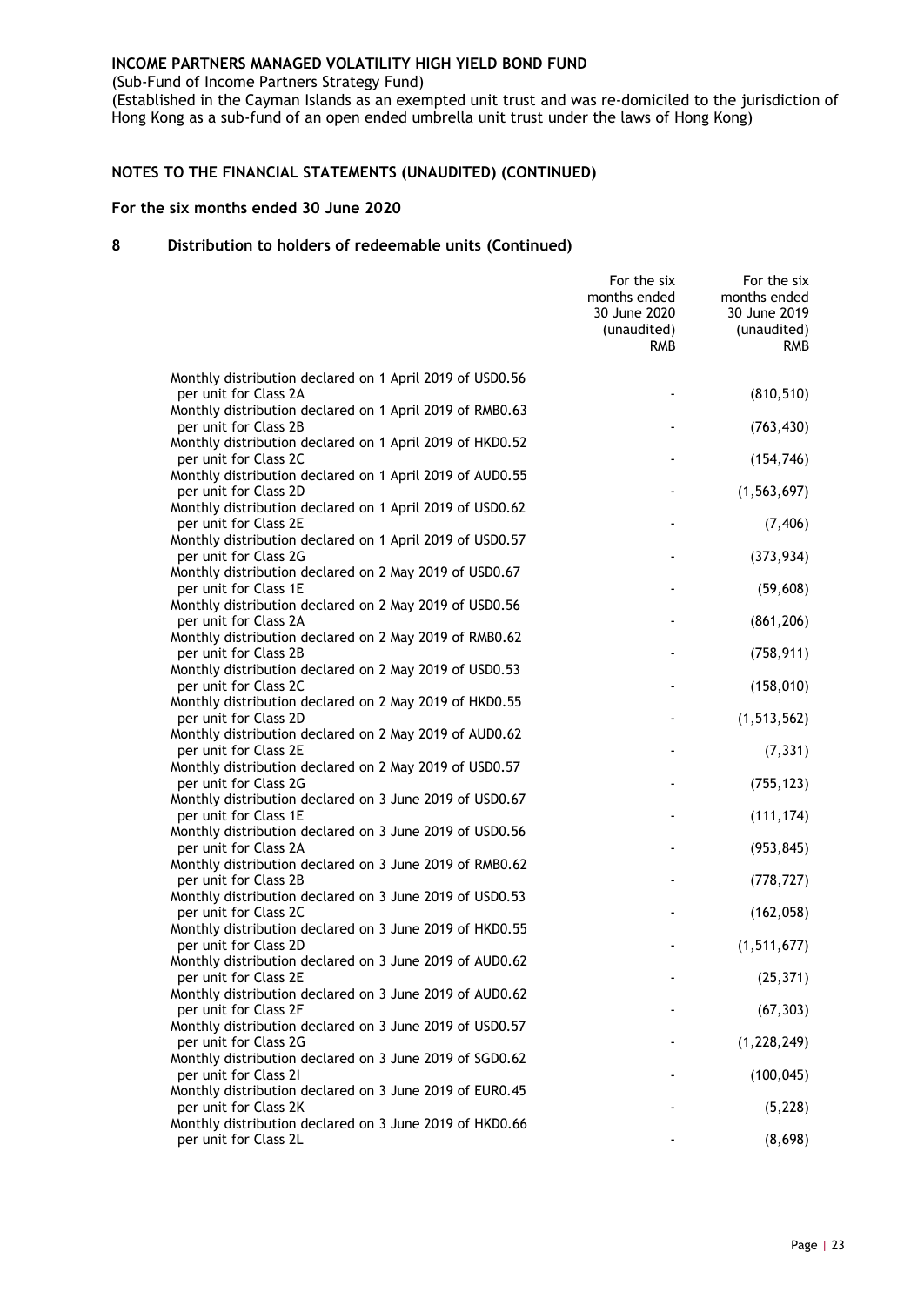(Sub-Fund of Income Partners Strategy Fund)

(Established in the Cayman Islands as an exempted unit trust and was re-domiciled to the jurisdiction of Hong Kong as a sub-fund of an open ended umbrella unit trust under the laws of Hong Kong)

#### **NOTES TO THE FINANCIAL STATEMENTS (UNAUDITED) (CONTINUED)**

#### **For the six months ended 30 June 2020**

|                                                                                      | For the six<br>months ended<br>30 June 2020<br>(unaudited)<br><b>RMB</b> | For the six<br>months ended<br>30 June 2019<br>(unaudited)<br>RMB |
|--------------------------------------------------------------------------------------|--------------------------------------------------------------------------|-------------------------------------------------------------------|
| Monthly distribution declared on 2 January 2020 of USD0.67                           |                                                                          |                                                                   |
| per unit for Class 1E                                                                | (133, 105)                                                               |                                                                   |
| Monthly distribution declared on 2 January 2020 of USD0.57                           |                                                                          |                                                                   |
| per unit for Class 2A                                                                | (1, 156, 253)                                                            |                                                                   |
| Monthly distribution declared on 2 January 2020 of RMB0.61                           |                                                                          |                                                                   |
| per unit for Class 2B                                                                | (861,000)                                                                |                                                                   |
| Monthly distribution declared on 2 January 2020 of USD0.53                           |                                                                          |                                                                   |
| per unit for Class 2C                                                                | (265, 369)                                                               |                                                                   |
| Monthly distribution declared on 2 January 2020 of HKD0.56                           |                                                                          |                                                                   |
| per unit for Class 2D                                                                | (1, 410, 180)                                                            |                                                                   |
| Monthly distribution declared on 2 January 2020 of AUD0.63                           |                                                                          |                                                                   |
| per unit for Class 2E                                                                | (36, 945)                                                                |                                                                   |
| Monthly distribution declared on 2 January 2020 of AUD0.63                           |                                                                          |                                                                   |
| per unit for Class 2F                                                                | (280, 035)                                                               |                                                                   |
| Monthly distribution declared on 2 January 2020 of USD0.58                           |                                                                          |                                                                   |
| per unit for Class 2G                                                                | (2,681,409)                                                              |                                                                   |
| Monthly distribution declared on 2 January 2020 of SGD0.63                           |                                                                          |                                                                   |
| per unit for Class 21                                                                | (315, 025)                                                               |                                                                   |
| Monthly distribution declared on 2 January 2020 of EUR0.67                           |                                                                          |                                                                   |
| per unit for Class 2J                                                                | (19, 303)                                                                |                                                                   |
| Monthly distribution declared on 2 January 2020 of EUR0.46                           |                                                                          |                                                                   |
| per unit for Class 2K                                                                | (71, 171)                                                                |                                                                   |
| Monthly distribution declared on 2 January 2020 of HKD0.67                           |                                                                          |                                                                   |
| per unit for Class 2L                                                                | (54, 556)                                                                |                                                                   |
| Monthly distribution declared on 3 February 2020 of USD0.60                          |                                                                          |                                                                   |
| per unit for Class 1E                                                                | (194, 834)                                                               |                                                                   |
| Monthly distribution declared on 3 February 2020 of USD0.53                          |                                                                          |                                                                   |
| per unit for Class 2A                                                                | (1,021,194)                                                              |                                                                   |
| Monthly distribution declared on 3 February 2020 of RMB0.62                          |                                                                          |                                                                   |
| per unit for Class 2B                                                                | (845, 926)                                                               |                                                                   |
| Monthly distribution declared on 3 February 2020 of USD0.53                          |                                                                          |                                                                   |
| per unit for Class 2C                                                                | (275, 048)                                                               |                                                                   |
| Monthly distribution declared on 3 February 2020 of HKD0.52                          |                                                                          |                                                                   |
| per unit for Class 2D<br>Monthly distribution declared on 3 February 2020 of AUD0.47 | (1, 299, 322)                                                            |                                                                   |
| per unit for Class 2E                                                                | (26, 565)                                                                |                                                                   |
| Monthly distribution declared on 3 February 2020 of AUD0.47                          |                                                                          |                                                                   |
| per unit for Class 2F                                                                | (201, 360)                                                               |                                                                   |
| Monthly distribution declared on 3 February 2020 of USD0.54                          |                                                                          |                                                                   |
| per unit for Class 2G                                                                | (2, 554, 610)                                                            |                                                                   |
| Monthly distribution declared on 3 February 2020 of SGD0.51                          |                                                                          |                                                                   |
| per unit for Class 21                                                                | (253, 113)                                                               |                                                                   |
| Monthly distribution declared on 3 February 2020 of EUR0.36                          |                                                                          |                                                                   |
| per unit for Class 2J                                                                | (10, 328)                                                                |                                                                   |
| Monthly distribution declared on 3 February 2020 of EUR0.35                          |                                                                          |                                                                   |
| per unit for Class 2K                                                                | (81, 987)                                                                |                                                                   |
| Monthly distribution declared on 3 February 2020 of HKD0.60                          |                                                                          |                                                                   |
| per unit for Class 2L                                                                | (49, 381)                                                                |                                                                   |
| Monthly distribution declared on 2 March 2020 of USD0.60                             |                                                                          |                                                                   |
| per unit for Class 1E                                                                | (219, 230)                                                               |                                                                   |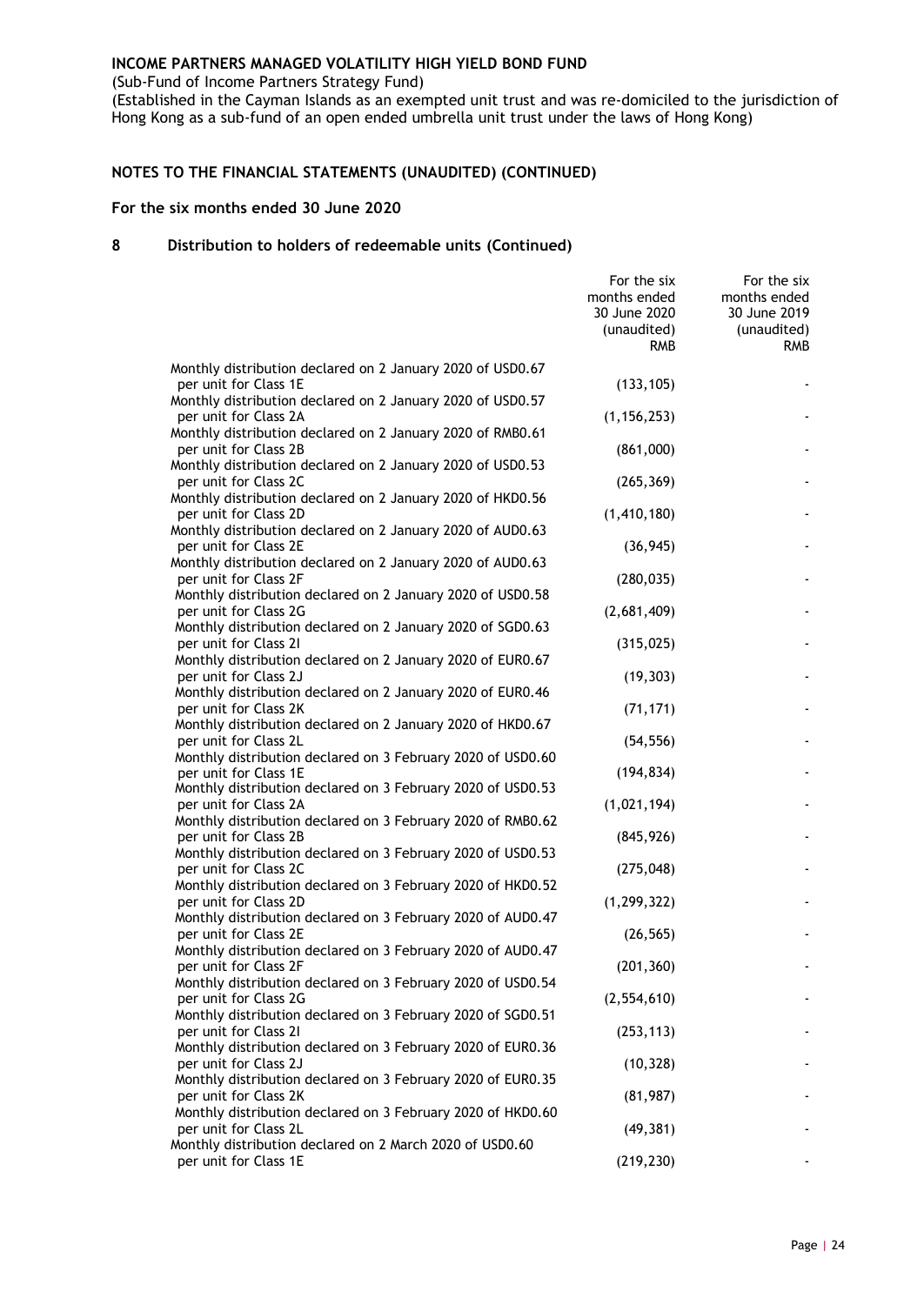(Sub-Fund of Income Partners Strategy Fund)

(Established in the Cayman Islands as an exempted unit trust and was re-domiciled to the jurisdiction of Hong Kong as a sub-fund of an open ended umbrella unit trust under the laws of Hong Kong)

#### **NOTES TO THE FINANCIAL STATEMENTS (UNAUDITED) (CONTINUED)**

#### **For the six months ended 30 June 2020**

|                                                                                                                                                | For the six<br>months ended<br>30 June 2020<br>(unaudited)<br><b>RMB</b> | For the six<br>months ended<br>30 June 2019<br>(unaudited)<br>RMB. |
|------------------------------------------------------------------------------------------------------------------------------------------------|--------------------------------------------------------------------------|--------------------------------------------------------------------|
| Monthly distribution declared on 2 March 2020 of USD0.53                                                                                       |                                                                          |                                                                    |
| per unit for Class 2A                                                                                                                          | (982, 246)                                                               |                                                                    |
| Monthly distribution declared on 2 March 2020 of RMB0.62<br>per unit for Class 2B                                                              | (1,023,201)                                                              |                                                                    |
| Monthly distribution declared on 2 March 2020 of USD0.53<br>per unit for Class 2C                                                              | (264, 379)                                                               |                                                                    |
| Monthly distribution declared on 2 March 2020 of HKD0.52<br>per unit for Class 2D<br>Monthly distribution declared on 2 March 2020 of AUD 0.47 | (1, 158, 399)                                                            |                                                                    |
| per unit for Class 2E<br>Monthly distribution declared on 2 March 2020 of AUD0.48                                                              | (25, 795)                                                                |                                                                    |
| per unit for Class 2F<br>Monthly distribution declared on 2 March 2020 of USD0.54                                                              | (195, 282)                                                               |                                                                    |
| per unit for Class 2G<br>Monthly distribution declared on 2 March 2020 of SGD0.51                                                              | (2, 273, 495)                                                            |                                                                    |
| per unit for Class 21<br>Monthly distribution declared on 2 March 2020 of EUR0.36                                                              | (219, 221)                                                               |                                                                    |
| per unit for Class 2J<br>Monthly distribution declared on 2 March 2020 of EUR0.35                                                              | (10, 278)                                                                |                                                                    |
| per unit for Class 2K<br>Monthly distribution declared on 2 March 2020 of HKD0.60                                                              | (73, 372)                                                                |                                                                    |
| per unit for Class 2L<br>Monthly distribution declared on 1 April 2020 of USD0.84                                                              | (47, 368)                                                                |                                                                    |
| per unit for Class 1A<br>Monthly distribution declared on 1 April 2020 of USD0.60                                                              | (11, 141)                                                                |                                                                    |
| per unit for Class 1E<br>Monthly distribution declared on 1 April 2020 of USD0.53                                                              | (221, 040)                                                               |                                                                    |
| per unit for Class 2A<br>Monthly distribution declared on 1 April 2020 of RMB0.63                                                              | (920, 241)                                                               |                                                                    |
| per unit for Class 2B<br>Monthly distribution declared on 1 April 2020 of USD0.53                                                              | (1,011,490)                                                              |                                                                    |
| per unit for Class 2C<br>Monthly distribution declared on 1 April 2020 of HKD0.52                                                              | (203, 803)                                                               |                                                                    |
| per unit for Class 2D<br>Monthly distribution declared on 1 April 2020 of AUD0.47                                                              | (1,083,688)                                                              |                                                                    |
| per unit for Class 2E<br>Monthly distribution declared on 1 April 2020 of AUD0.48                                                              | (21, 824)                                                                |                                                                    |
| per unit for Class 2F<br>Monthly distribution declared on 1 April 2020 of USD0.54                                                              | (147, 876)                                                               |                                                                    |
| per unit for Class 2G<br>Monthly distribution declared on 1 April 2020 of SGD0.51                                                              | (1,686,678)                                                              |                                                                    |
| per unit for Class 21                                                                                                                          | (155, 647)                                                               |                                                                    |
| Monthly distribution declared on 1 April 2020 of EUR0.36<br>per unit for Class 2J                                                              | (7, 545)                                                                 |                                                                    |
| Monthly distribution declared on 1 April 2020 of EUR0.35<br>per unit for Class 2K                                                              | (45, 739)                                                                |                                                                    |
| Monthly distribution declared on 1 April 2020 of HKD0.60<br>per unit for Class 2L                                                              | (51, 945)                                                                |                                                                    |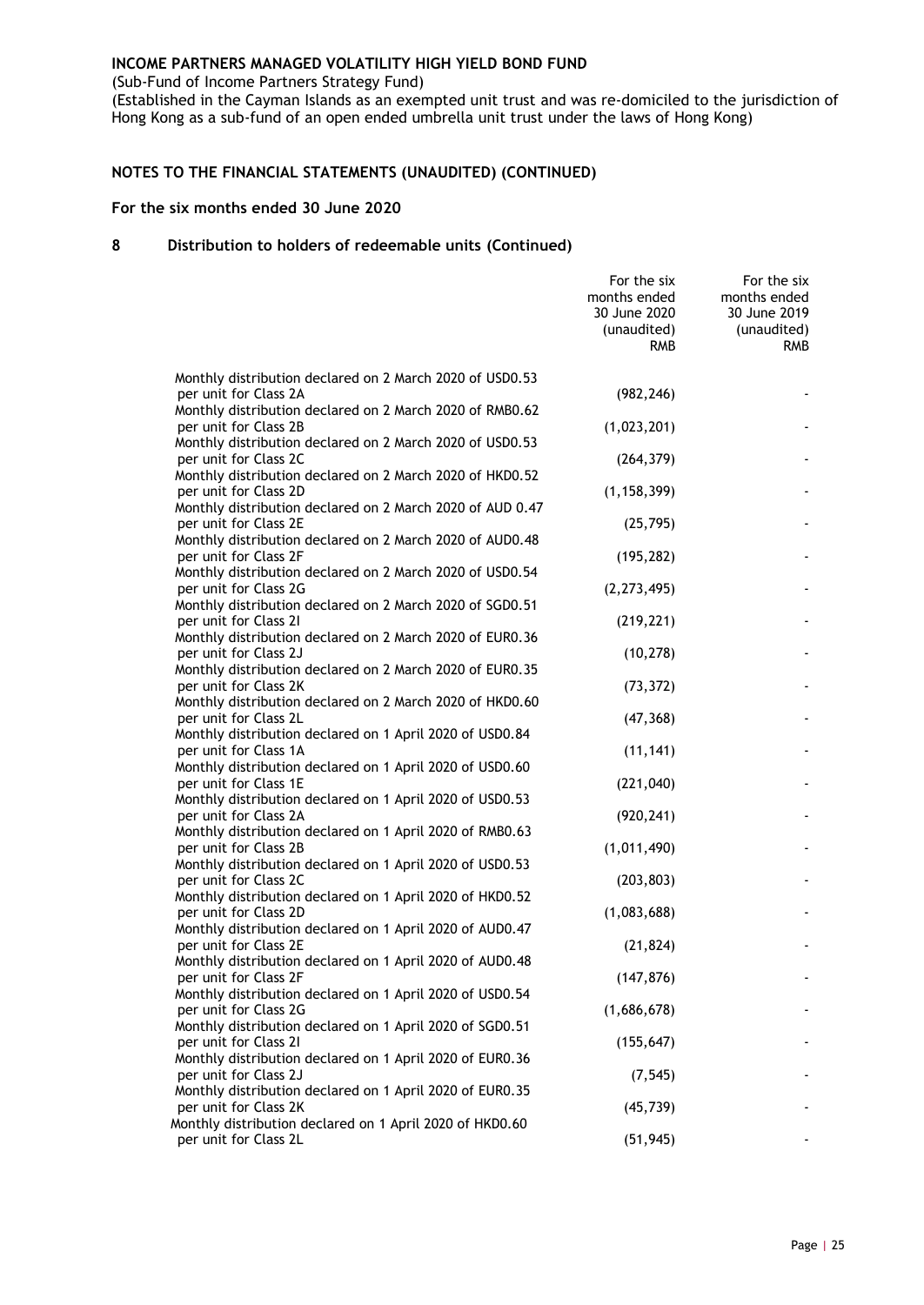(Sub-Fund of Income Partners Strategy Fund)

(Established in the Cayman Islands as an exempted unit trust and was re-domiciled to the jurisdiction of Hong Kong as a sub-fund of an open ended umbrella unit trust under the laws of Hong Kong)

#### **NOTES TO THE FINANCIAL STATEMENTS (UNAUDITED) (CONTINUED)**

#### **For the six months ended 30 June 2020**

|                                                                                  | For the six<br>months ended<br>30 June 2020<br>(unaudited)<br><b>RMB</b> | For the six<br>months ended<br>30 June 2019<br>(unaudited)<br><b>RMB</b> |
|----------------------------------------------------------------------------------|--------------------------------------------------------------------------|--------------------------------------------------------------------------|
| Monthly distribution declared on 4 May 2020 of USD0.84                           |                                                                          |                                                                          |
| per unit for Class 1A                                                            | (11, 172)                                                                |                                                                          |
| Monthly distribution declared on 4 May 2020 of USD0.60                           |                                                                          |                                                                          |
| per unit for Class 1E<br>Monthly distribution declared on 4 May 2020 of USD0.53  | (221, 657)                                                               |                                                                          |
| per unit for Class 2A                                                            | (958, 524)                                                               |                                                                          |
| Monthly distribution declared on 4 May 2020 of RMB0.63                           |                                                                          |                                                                          |
| per unit for Class 2B                                                            | (1,011,357)                                                              |                                                                          |
| Monthly distribution declared on 4 May 2020 of USD0.53                           |                                                                          |                                                                          |
| per unit for Class 2C<br>Monthly distribution declared on 4 May 2020 of HKD0.52  | (203, 507)                                                               |                                                                          |
| per unit for Class 2D                                                            | (1,078,969)                                                              |                                                                          |
| Monthly distribution declared on 4 May 2020 of AUD0.47                           |                                                                          |                                                                          |
| per unit for Class 2E                                                            | (23,094)                                                                 |                                                                          |
| Monthly distribution declared on 4 May 2020 of AUD0.48                           |                                                                          |                                                                          |
| per unit for Class 2F<br>Monthly distribution declared on 4 May 2020 of USD0.54  | (156, 480)                                                               |                                                                          |
| per unit for Class 2G                                                            | (1,724,645)                                                              |                                                                          |
| Monthly distribution declared on 4 May 2020 of SGD0.52                           |                                                                          |                                                                          |
| per unit for Class 21                                                            | (160, 963)                                                               |                                                                          |
| Monthly distribution declared on 4 May 2020 of EUR0.36                           |                                                                          |                                                                          |
| per unit for Class 2J                                                            | (7, 558)                                                                 |                                                                          |
| Monthly distribution declared on 4 May 2020 of EUR0.36                           |                                                                          |                                                                          |
| per unit for Class 2K<br>Monthly distribution declared on 4 May 2020 of HKD0.60  | (42, 925)                                                                |                                                                          |
| per unit for Class 2L                                                            | (52,075)                                                                 |                                                                          |
| Monthly distribution declared on 1 June 2020 of USD0.84                          |                                                                          |                                                                          |
| per unit for Class 1A                                                            | (11, 205)                                                                |                                                                          |
| Monthly distribution declared on 1 June 2020 of USD0.60                          |                                                                          |                                                                          |
| per unit for Class 1E<br>Monthly distribution declared on 1 June 2020 of USD0.53 | (180, 127)                                                               |                                                                          |
| per unit for Class 2A                                                            | (953, 195)                                                               |                                                                          |
| Monthly distribution declared on 1 June 2020 of RMB0.63                          |                                                                          |                                                                          |
| per unit for Class 2B                                                            | (1,005,986)                                                              |                                                                          |
| Monthly distribution declared on 1 June 2020 of USD0.53                          |                                                                          |                                                                          |
| per unit for Class 2C                                                            | (200, 216)                                                               |                                                                          |
| Monthly distribution declared on 1 June 2020 of HKD0.52<br>per unit for Class 2D | (1,079,741)                                                              |                                                                          |
| Monthly distribution declared on 1 June 2020 of AUD0.47                          |                                                                          |                                                                          |
| per unit for Class 2E                                                            | (12, 638)                                                                |                                                                          |
| Monthly distribution declared on 1 June 2020 of AUD0.48                          |                                                                          |                                                                          |
| per unit for Class 2F                                                            | (117, 663)                                                               |                                                                          |
| Monthly distribution declared on 1 June 2020 of USD0.54                          |                                                                          |                                                                          |
| per unit for Class 2G                                                            | (1,727,090)                                                              |                                                                          |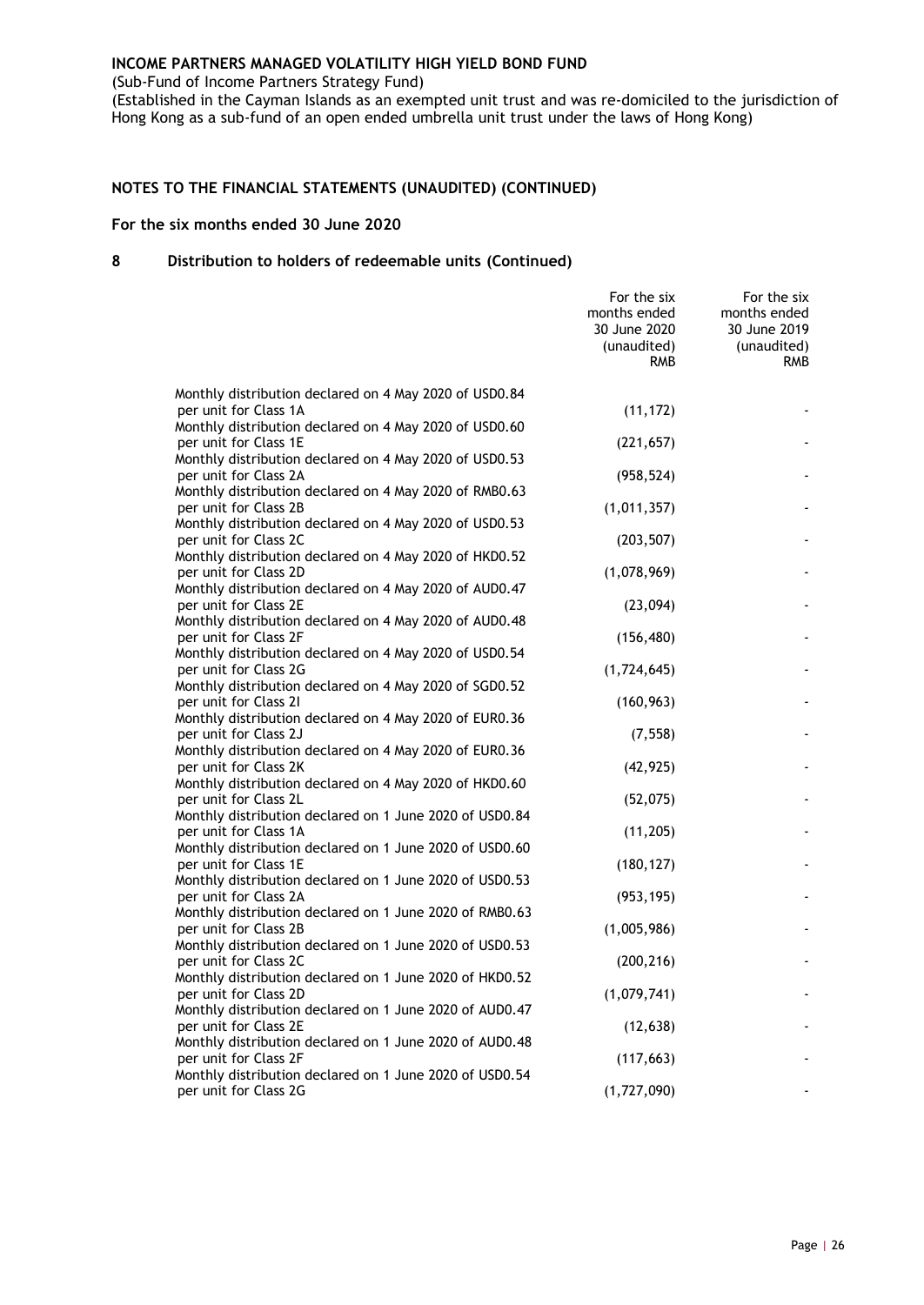(Sub-Fund of Income Partners Strategy Fund)

(Established in the Cayman Islands as an exempted unit trust and was re-domiciled to the jurisdiction of Hong Kong as a sub-fund of an open ended umbrella unit trust under the laws of Hong Kong)

#### **NOTES TO THE FINANCIAL STATEMENTS (UNAUDITED) (CONTINUED)**

#### **For the six months ended 30 June 2020**

#### **8 Distribution to holders of redeemable units (Continued)**

|                                                                                  | For the six<br>months ended<br>30 June 2020<br>(unaudited)<br><b>RMB</b> | For the six<br>months ended<br>30 June 2019<br>(unaudited)<br><b>RMB</b> |
|----------------------------------------------------------------------------------|--------------------------------------------------------------------------|--------------------------------------------------------------------------|
| Monthly distribution declared on 1 June 2020 of SGD0.52                          |                                                                          |                                                                          |
| per unit for Class 21                                                            | (162, 162)                                                               |                                                                          |
| Monthly distribution declared on 1 June 2020 of EUR0.36                          |                                                                          |                                                                          |
| per unit for Class 2J<br>Monthly distribution declared on 1 June 2020 of EUR0.36 | (7,701)                                                                  |                                                                          |
| per unit for Class 2K                                                            | (43, 735)                                                                |                                                                          |
| Monthly distribution declared on 1 June 2020 of HKD0.60                          |                                                                          |                                                                          |
| per unit for Class 2L                                                            | (51, 781)                                                                |                                                                          |
| Undistributed income at 30 June                                                  | 90,460,794                                                               | 208, 131, 636                                                            |

The amount available for distribution is the total net amount receivable by the Sub-Fund in respect of the relevant period ("Total Income") minus any expenses chargeable against income, subject to adjustments made in accordance with the Trust Deed. Total Income would include amount receivable by way of interests (e.g. generated from bank deposits and debt securities), or other receipts as determined by the Manager to be in the nature of income. Unrealized capital gains or losses do not form part of Total Income and therefore would not impact on the amounts available for distribution.

#### **9 Holdings of collateral**

Cash collateral provided by the Sub-Fund is identified in the statement of financial position as margin account with the broker and is not included as a component of cash and cash equivalents. For collateral other than cash, if the party to whom the collateral is provided has the right by contract or custom to sell or re-pledge the collateral, the Sub-Fund classifies that asset in its statement of financial position separately from other assets and identifies the asset as pledged collateral. Where the party to whom the collateral is provided does not have the right to sell or re-pledge, a disclosure of the collateral provided is made in the notes to the financial statements.

#### Custody/safe-keeping arrangement

|                               |              | Proportion of     |
|-------------------------------|--------------|-------------------|
|                               | Amount of    | collateral posted |
|                               | collateral   | by the scheme     |
|                               | 30 June 2020 | 30 June 2020      |
|                               | (unaudited)  | (unaudited)       |
|                               | <b>RMB</b>   | %                 |
| Custodians of cash collateral |              |                   |
| <b>Segregated Accounts</b>    |              |                   |
| Barclays Bank PLC             | 20,793,155   | 38                |
| Citibank, N.A.                | 7,981,262    | 15                |
| UBS AG                        | 25, 145, 676 | 47                |
|                               | 53,920,093   | 100               |
|                               |              |                   |

Cash collateral posted by the sub-fund as at 30 June 2020 amounted to RMB53,920,093 (2019: RMB50,159,757).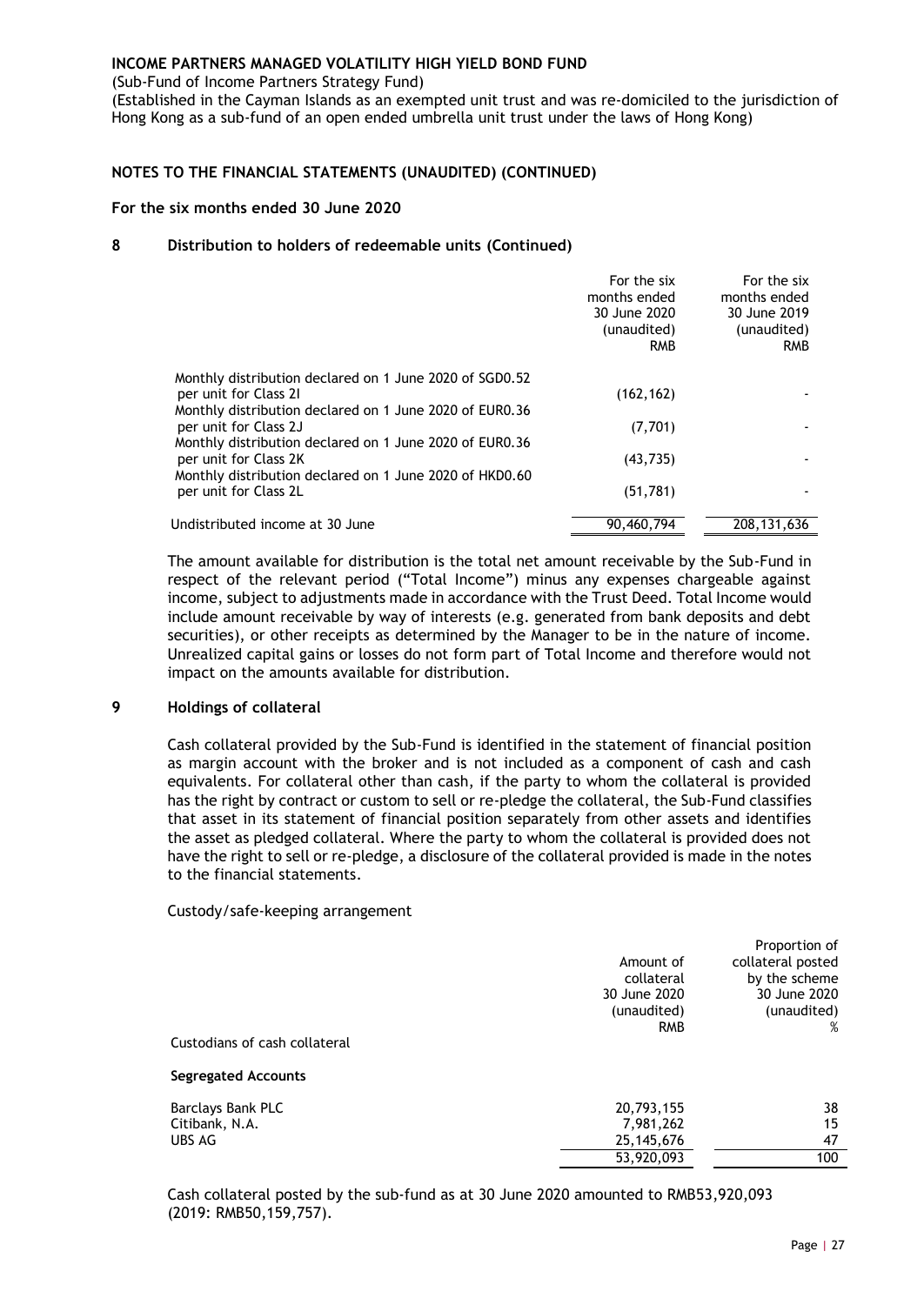(Sub-Fund of Income Partners Strategy Fund)

(Established in the Cayman Islands as an exempted unit trust and was re-domiciled to the jurisdiction of Hong Kong as a sub-fund of an open ended umbrella unit trust under the laws of Hong Kong)

#### <span id="page-30-0"></span>**INVESTMENT PORTFOLIO (UNAUDITED)**

|                                               |                 |                                 | % of net |  |
|-----------------------------------------------|-----------------|---------------------------------|----------|--|
|                                               | <b>Holdings</b> | <b>Fair Value</b><br><b>RMB</b> | assets   |  |
| <b>Quoted investment</b>                      |                 |                                 |          |  |
| Corporate Bonds (88.47%)                      |                 |                                 |          |  |
| <b>France (1.02%)</b>                         |                 |                                 |          |  |
| <b>BNP PARIBAS FRN 31DEC2049</b>              | 2,000,000       | 14,462,195                      | 1.02     |  |
| <b>Hong Kong (8.91%)</b>                      |                 |                                 |          |  |
| BANK OF EAST ASIA LTD FRN 29DEC2049           | 2,000,000       | 13,886,645                      | 0.98     |  |
| BK OF EAST ASIA BNKEA 5 7/8 PERP              | 2,000,000       | 13,678,498                      | 0.97     |  |
| CELESTIAL DYNASTY LTD 4.25% 27JUN2029         | 1,000,000       | 7,050,296                       | 0.49     |  |
| ESR CAYMAN LTD ESRCAY 7 7/8 04/04/22          | 1,300,000       | 9,369,676                       | 0.66     |  |
| FEC FINANCE LTD FAEACO 7 3/8 PERP             | 1,350,000       | 9,560,689                       | 0.68     |  |
| FWD LTD FWDINS 5 1/2 PERP                     | 950,000         | 6,180,246                       | 0.44     |  |
| FWD LTD FWDINS 6 1/4 12/31/49                 | 2,700,000       | 18,529,092                      | 1.31     |  |
| NANYANG COMMERCIAL BANK FRN 31DEC2049         | 2,000,000       | 13,859,477                      | 0.98     |  |
| NWD MTN LTD NWDEVL 4 1/8 07/18/29             | 4,000,000       | 27,925,401                      | 1.97     |  |
| RH INTL FINANCE LTD 6.5% 31DEC2049            | 1,100,000       | 6,072,052                       | 0.43     |  |
|                                               |                 |                                 |          |  |
| India (7.89%)                                 |                 |                                 |          |  |
| ADANI PORTS AND ADSEZ 4 3/8 07/03/29          | 1,000,000       | 6,961,364                       | 0.49     |  |
| ADANI TRANSMISSION LTD 4% 03AUG2026           | 3,000,000       | 21,108,757                      | 1.49     |  |
| ICICI BANK LTD/DUBAI 3.8% 14DEC2027           | 1,000,000       | 7,114,325                       | 0.51     |  |
| POWER FIN CORP POWFIN 3.95 04/23/30           | 1,000,000       | 6,722,795                       | 0.47     |  |
| POWER FINANCE CORP LTD 3.9% 16SEP2029         | 1,000,000       | 6,721,415                       | 0.47     |  |
| REC LINITED 3.375% 25 JUL 2024                | 3,000,000       | 21,076,707                      | 1.49     |  |
| SHRIRAM TRANSPOR SHTFIN 5.95 10/24/22         | 1,000,000       | 6,512,632                       | 0.46     |  |
| UPL CORP LTD 4.625% 16JUN2030                 | 2,550,000       | 17,859,093                      | 1.26     |  |
| VEDANTA RESOURCES 8% 23APR2023                | 1,500,000       | 7,835,407                       | 0.55     |  |
| VEDANTA RESOURCES PLC 6.125% 09AUG2024        | 2,000,000       | 9,861,047                       | 0.70     |  |
|                                               |                 |                                 |          |  |
| Indonesia (7.44%)                             |                 |                                 |          |  |
| ABM INVESTAMA ABMMIJ 7 1/8 08/01/22           | 3,000,000       | 14,252,775                      | 1.01     |  |
| APL REALTY HLDG APLNIJ 5.95 06/02/24          | 2,000,000       | 8,021,904                       | 0.57     |  |
| BAYAN RESOURCES TBK PT 6.125% 24JAN2023       | 1,000,000       | 6,578,571                       | 0.45     |  |
| BUKIT MAKMUR MAN DOIDIJ 7 3/4 02/13/22        | 500,000         | 2,954,869                       | 0.21     |  |
| DELTA MERLIN DUN DUNIAT 8 5/8 03/12/24        | 3,350,000       | 2,788,803                       | 0.20     |  |
| <b>GLOBAL PRIME CAP BSDEIJ 5 1/2 10/18/23</b> | 2,000,000       | 13,709,275                      | 0.97     |  |
| INDONESIAN ASAHAN ALUMINI 5.45%15MAY2030      | 2,000,000       | 15,784,227                      | 1.12     |  |
| INDYIJ 6.375% 24JAN2023                       | 1,000,000       | 3,771,603                       | 0.27     |  |
| JABABEKA INTL BV KIJAIJ 6 1/2 10/05/23        | 3,150,000       | 18,457,440                      | 1.30     |  |
| THETA CAPITAL PTE LTD 8.125% 22JAN2025        | 3,000,000       | 19,045,796                      | 1.34     |  |
| Malaysia (0.98%)                              |                 |                                 |          |  |
| PRESS METAL PMALMK 4.8 10/30/22               | 1,000,000       | 6,621,764                       | 0.47     |  |
| SD INTERNATIONAL SUKUK 6.3% 09MAY2022         | 1,300,000       | 7,296,134                       | 0.51     |  |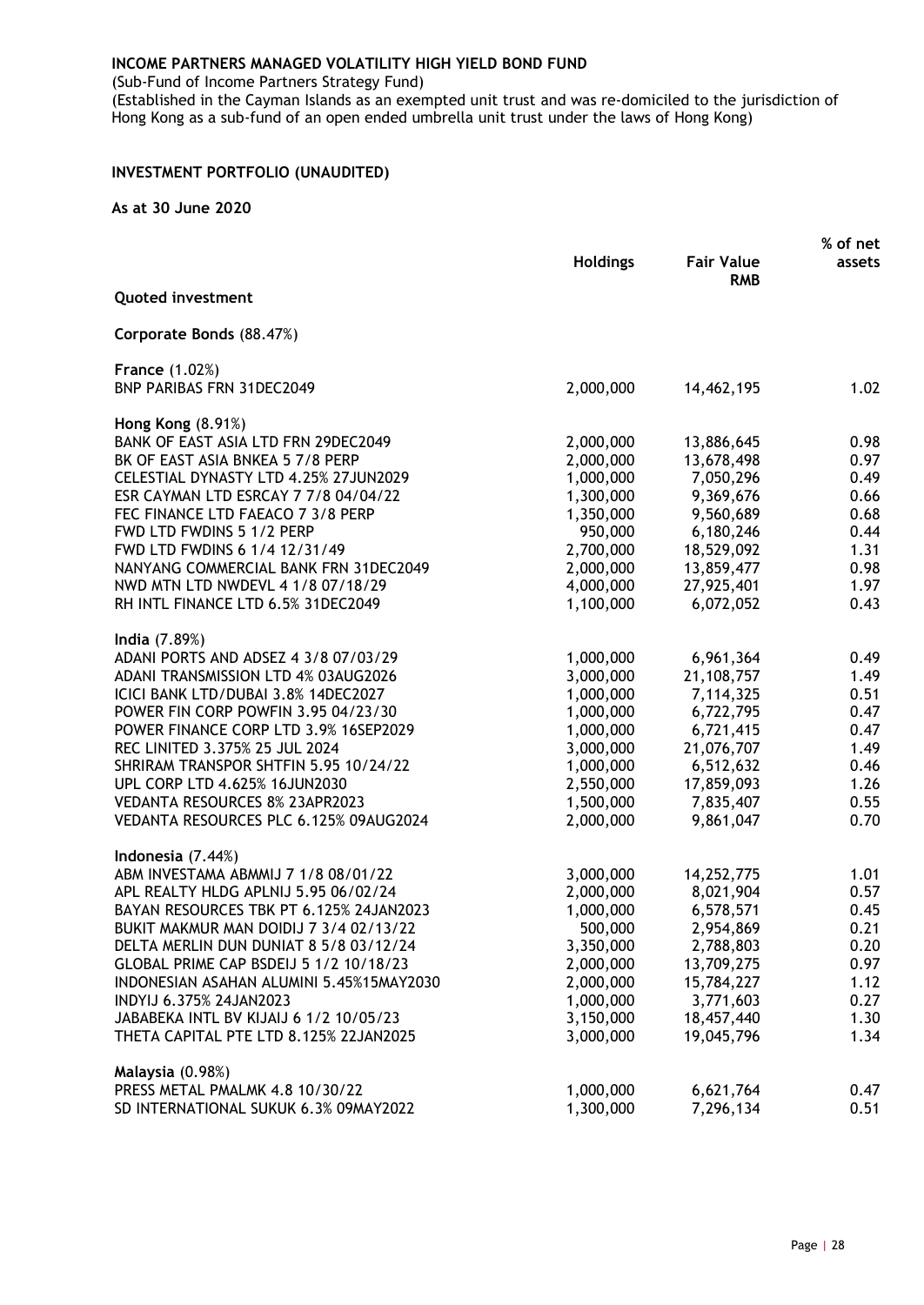(Sub-Fund of Income Partners Strategy Fund)

(Established in the Cayman Islands as an exempted unit trust and was re-domiciled to the jurisdiction of Hong Kong as a sub-fund of an open ended umbrella unit trust under the laws of Hong Kong)

#### **INVESTMENT PORTFOLIO (UNAUDITED) (CONTINUED)**

|                                         |                 |                                 | % of net |
|-----------------------------------------|-----------------|---------------------------------|----------|
|                                         | <b>Holdings</b> | <b>Fair Value</b><br><b>RMB</b> | assets   |
| Corporate Bonds (88.47%) (Continued)    |                 |                                 |          |
| Peoples' Republic Of China (53.54%)     |                 |                                 |          |
| AOYUAN PROPERTY CAPG 5 3/8 09/13/22     | 500,000         | 3,490,534                       | 0.25     |
| AOYUAN PROPERTY CAPG 7 1/2 05/10/21     | 2,000,000       | 14,364,631                      | 1.01     |
| CENTRAL CHINA CENCHI 6 7/8 08/08/22     | 5,100,000       | 35,764,912                      | 2.53     |
| CHINA AOYUAN GRP CAPG 4.8 02/18/21      | 2,050,000       | 14,435,630                      | 1.02     |
| CHINA EVERGRANDE EVERRE 8 1/4 03/23/22  | 2,000,000       | 13,051,513                      | 0.92     |
| CHINA EVERGRANDE EVERRE 8 3/4 06/28/25  | 2,000,000       | 11,363,279                      | 0.80     |
| CHINA SCE GRP CHINSC 7 1/4 04/19/23     | 1,950,000       | 13,801,331                      | 0.98     |
| CHINA SOUTH CITY CSCHCN 6 3/4 09/13/21  | 2,000,000       | 12,796,884                      | 0.90     |
| CHN SCE PROPERTY CHINSC 5 7/8 03/10/22  | 1,000,000       | 6,975,620                       | 0.49     |
| CHN SCE PROPERTY CHINSC 7.45 04/17/21   | 2,000,000       | 14,281,641                      | 1.01     |
| CN SINGYES SOLAR CSSXF 6 12/19/22       | 1,699,982       | 10,478,275                      | 0.74     |
| EASY TACTIC LTD GZRFPR 5 3/4 01/13/22   | 2,300,000       | 15,014,447                      | 1.06     |
| EASY TACTIC LTD GZRFPR 5 7/8 02/13/23   | 1,000,000       | 6,137,552                       | 0.43     |
| FANTASIA HOLDING FTHDGR 12 1/4 10/18/22 | 2,500,000       | 18,491,542                      | 1.31     |
| FANTASIA HOLDING FTHDGR 8 3/8 03/08/21  | 2,000,000       | 14,214,500                      | 1.00     |
| FAR EAST HORIZON LTD 3.375% 18FEB2025   | 1,000,000       | 6,743,206                       | 0.48     |
| FAR EAST HORIZON LTD FRN 29DEC2049      | 2,500,000       | 17,031,176                      | 1.20     |
| FORTUNE STAR FOSUNI 5 1/4 03/23/22      | 2,000,000       | 14,008,051                      | 0.99     |
| FRANSHION BRILLA CHJMAO 4 1/4 07/23/29  | 1,936,000       | 13,812,918                      | 0.98     |
| GOLDEN WHEEL GWTH 12.95 03/14/22        | 1,000,000       | 6,880,259                       | 0.49     |
| JINGRUI HOLDINGS JINGRU 9.45 04/23/21   | 4,000,000       | 27,445,293                      | 1.94     |
| KAISA GROUP KAISAG 11.95 10/22/22       | 2,000,000       | 14,752,128                      | 1.04     |
| KAISA GROUP KAISAG 7 7/8 06/30/21       | 1,000,000       | 7,097,805                       | 0.50     |
| KAISA GROUP KAISAG 8 1/2 06/30/22       | 1,950,000       | 13,687,029                      | 0.97     |
| KING TALENT MANAGEMENT L FRN 31DEC2049  | 1,800,000       | 10,895,729                      | 0.77     |
| KWG PROPERTY KWGPRO 6 01/11/22          | 980,000         | 6,977,793                       | 0.49     |
| NEW METRO GLOBAL FTLNHD 7 1/2 12/16/21  | 2,000,000       | 14,411,892                      | 1.02     |
| POWERLONG PWRLNG 4 7/8 09/15/21         | 1,000,000       | 6,994,156                       | 0.49     |
| POWERLONG PWRLNG 6.95 07/23/23          | 4,100,000       | 29,140,884                      | 2.06     |
| RADIANCE CAPITAL INV 10.5% 16JAN2022    | 1,000,000       | 7,191,902                       | 0.51     |
| RED SUN PROPERTI REDSUN 11 1/2 03/04/21 | 3,000,000       | 21,662,304                      | 1.53     |
| RED SUN PROPERTIES GRP 9.95% 11APR2022  | 400,000         | 2,842,716                       | 0.20     |
| RKPF 2019 A LTD ROADKG 6.7 09/30/24     | 2,000,000       | 14,380,832                      | 1.02     |
| RKPF 2019 E LTD ROADKG 7 3/4 PERP       | 2,300,000       | 15,457,058                      | 1.09     |
| RONSHINE CHINA 8.75% 25OCT2022          | 3,000,000       | 22, 153, 980                    | 1.57     |
| RONSHINE CHINA RONXIN 8.95 01/22/23     | 2,000,000       | 14,827,972                      | 1.05     |
| SHUI ON DEVELOP SHUION 5 1/2 03/03/25   | 500,000         | 3,368,437                       | 0.24     |
| SHUI ON DEVELOP SHUION 5 3/4 11/12/23   | 3,750,000       | 26,034,275                      | 1.84     |
| SINO OCEAN LAND SINOCE 4 3/4 08/05/29   | 1,000,000       | 7,073,431                       | 0.50     |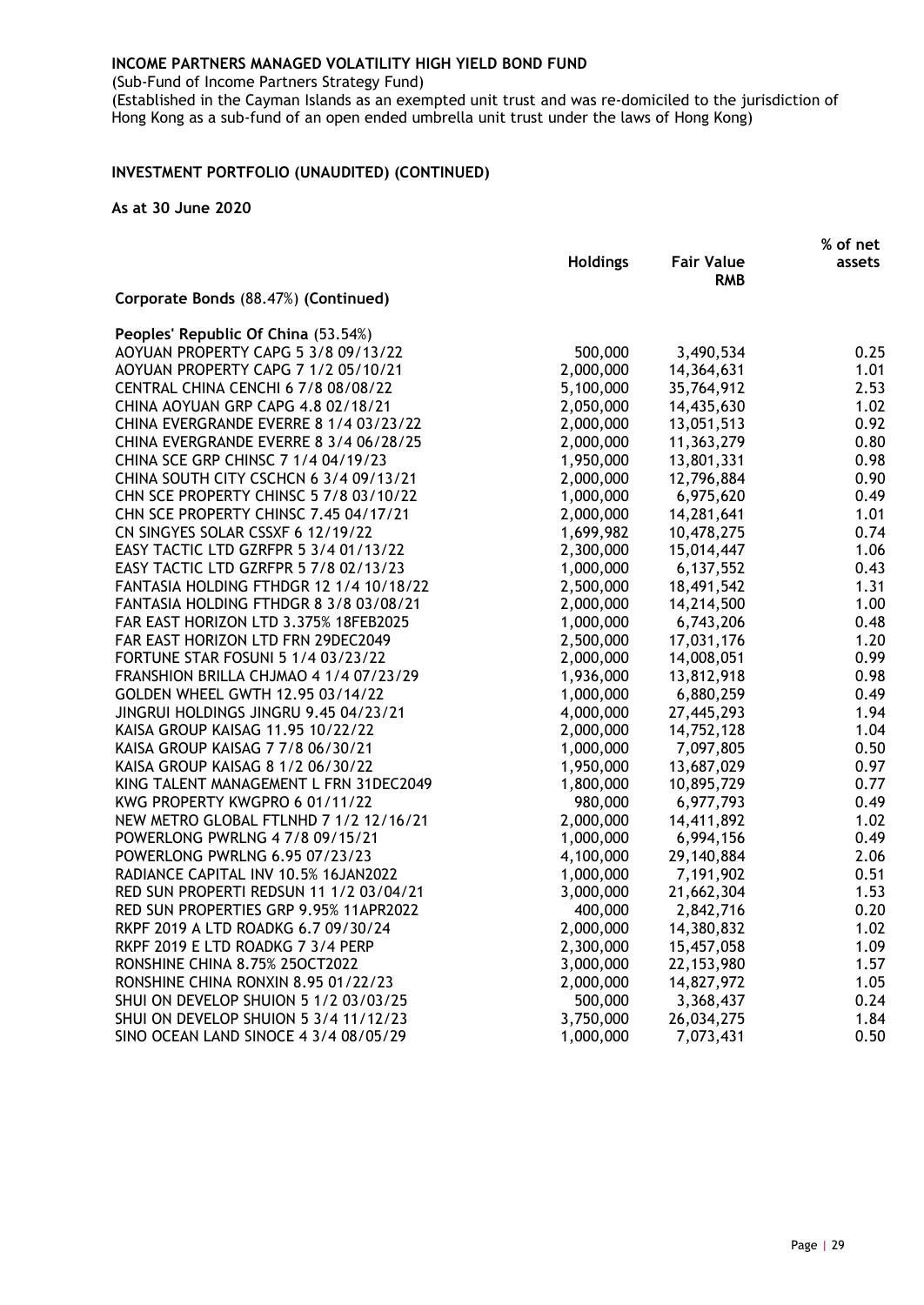(Sub-Fund of Income Partners Strategy Fund)

(Established in the Cayman Islands as an exempted unit trust and was re-domiciled to the jurisdiction of Hong Kong as a sub-fund of an open ended umbrella unit trust under the laws of Hong Kong)

#### **INVESTMENT PORTFOLIO (UNAUDITED) (CONTINUED)**

|                                                                   |                 |                                 | % of net |
|-------------------------------------------------------------------|-----------------|---------------------------------|----------|
|                                                                   | <b>Holdings</b> | <b>Fair Value</b><br><b>RMB</b> | assets   |
| Corporate Bonds (88.47%) (Continued)                              |                 |                                 |          |
| Peoples' Republic Of China (53.54%) (Continued)                   |                 |                                 |          |
| SUNAC CHINA HLDG SUNAC 7 1/4 06/14/22                             | 2,500,000       | 17,986,830                      | 1.27     |
| SUNAC CHINA HLDG SUNAC 7.35 07/19/21                              | 1,500,000       | 10,800,110                      | 0.76     |
| SUNAC CHINA HLDG SUNAC 7.95 08/08/22                              | 1,000,000       | 7,259,220                       | 0.51     |
| TIMES CHINA HLDG LTD 6% 05MAY2021                                 | 3,250,000       | 23, 103, 735                    | 1.63     |
| TIMES CN HLDG TPHL 7.85 06/04/21                                  | 500,000         | 3,594,978                       | 0.25     |
| <b>TSINGHUA UNIC TSINGH 5 3/8 01/31/23</b>                        | 3,500,000       | 17,076,686                      | 1.21     |
| VIROROUR CHAMP PINGIN 2 3/4 06/02/25                              | 4,500,000       | 31,929,933                      | 2.26     |
| YANGO JUSTICE INTL 8.25% 25NOV2023                                | 2,000,000       | 13,579,873                      | 0.95     |
| YANGO JUSTICE SUNSHI 9 1/4 04/15/23                               | 2,000,000       | 14,114,530                      | 1.00     |
| WANDA PROPERTIES DALWAN 6 7/8 07/23/23                            | 2,750,000       | 18,570,764                      | 1.31     |
| WANDA PROPERTIES DALWAN 6.95 12/05/22                             | 1,000,000       | 6,932,816                       | 0.49     |
| YUZHOU PROPERTIE YUZHOU 7 3/8 01/13/26                            | 2,000,000       | 13,337,555                      | 0.94     |
| YUZHOU PROPERTIE YUZHOU 8 3/8 10/30/24                            | 3,000,000       | 21,507,149                      | 1.52     |
| ZHENRO PROPERTIE ZHPRHK 8.65 01/21/23                             | 1,500,000       | 10,687,565                      | 0.76     |
| ZHENRO PROPERTIE ZHPRHK 8.7 08/03/22                              | 2,500,000       | 17,831,534                      | 1.26     |
| Philippines (3.06%)                                               |                 |                                 |          |
| INT CONTAINER ICTPM 4 3/4 06/17/30                                | 1,200,000       | 8,638,942                       | 0.61     |
| JOLLIBEE WORLDWI JFCPM 4 3/4 06/24/30                             | 2,000,000       | 14,089,697                      | 1.00     |
| SMC GLOBAL POWER SMCGL 5.95 PERP                                  | 3,000,000       | 20,467,975                      | 1.45     |
| Singapore (1.89%)<br>GLOB LOGST PROP GLPSP 3 7/8 06/04/25         | 2,000,000       | 14,037,766                      | 0.99     |
| LMIRT CAPITAL PTE LTD 7.25% 19JUN2024                             | 2,000,000       | 12,670,100                      | 0.90     |
|                                                                   |                 |                                 |          |
| Thailand $(1.90\%)$                                               |                 |                                 |          |
| BANGKOK BANK/HK BBLTB 3.733 09/25/34                              | 1,000,000       | 6,794,889                       | 0.48     |
| KASIKORNBANK PCL HK FRN 02OCT2031                                 | 1,000,000       | 6,810,879                       | 0.48     |
| TMB BANK/CAYMAN ISLANDS FRN 31DEC2049                             | 2,000,000       | 13,218,341                      | 0.94     |
| United Kingdom (1.34%)                                            |                 |                                 |          |
| JAGUAR LAND ROVR TTMTIN 4 1/2 01/15/26                            | 3,000,000       | 18,951,722                      | 1.34     |
| Vietnam $(0.50%)$                                                 |                 |                                 |          |
| MONG DUONG FIN MONDFI 5 1/8 05/07/29                              | 1,000,000       | 7,065,507                       | 0.50     |
| Total corporate bonds                                             |                 | 1,252,223,583                   | 88.47    |
| Government bonds (3.06%)                                          |                 |                                 |          |
|                                                                   |                 |                                 |          |
| <b>Pakistan</b> (0.98%)<br>THRD PKSTN SUKUK PKSTAN 5 5/8 12/05/22 | 2,000,000       | 13,844,973                      | 0.98     |
|                                                                   |                 |                                 |          |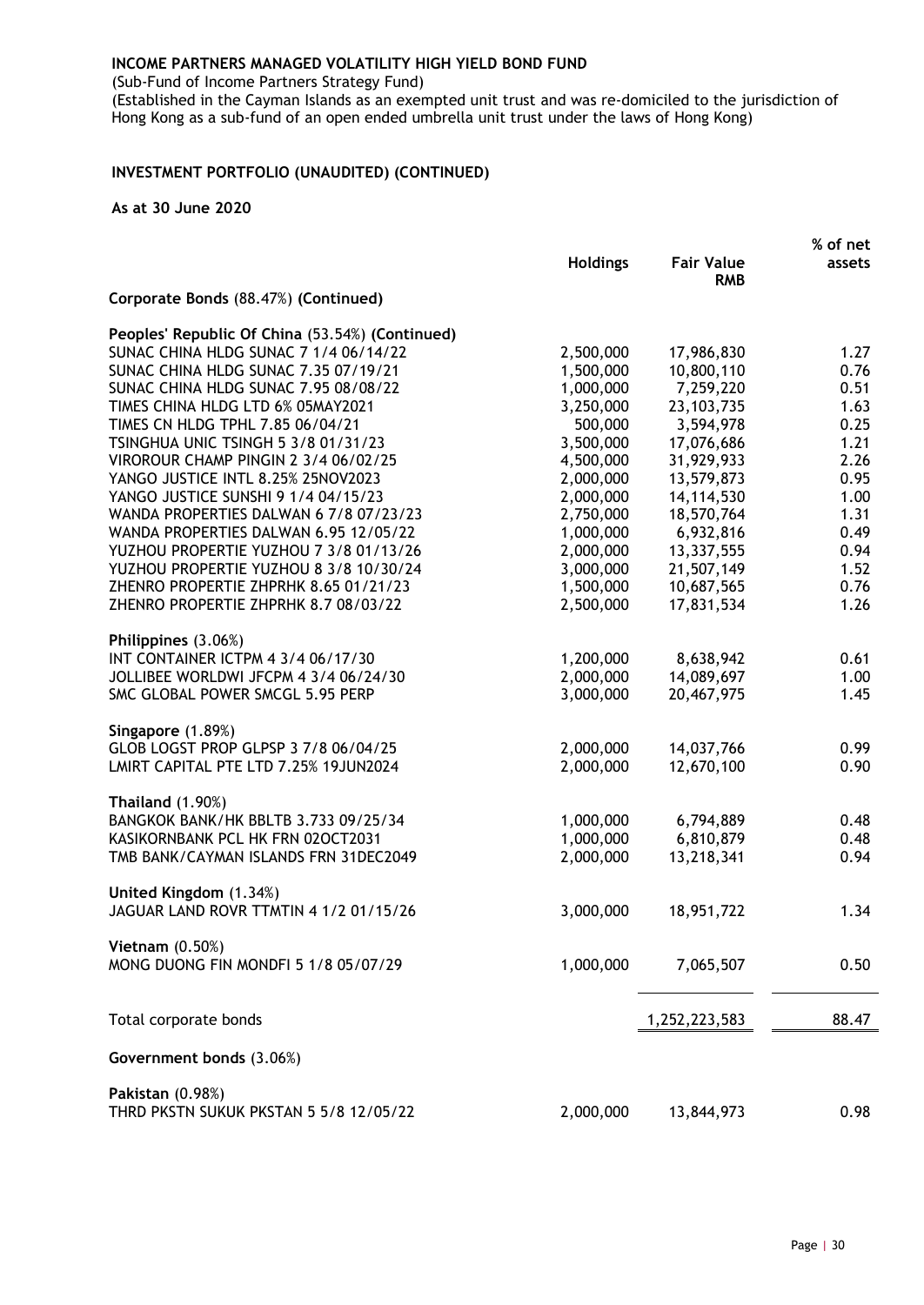(Sub-Fund of Income Partners Strategy Fund)

(Established in the Cayman Islands as an exempted unit trust and was re-domiciled to the jurisdiction of Hong Kong as a sub-fund of an open ended umbrella unit trust under the laws of Hong Kong)

#### **INVESTMENT PORTFOLIO (UNAUDITED) (CONTINUED)**

|                                           |                                   |                                |                                 | % of net           |
|-------------------------------------------|-----------------------------------|--------------------------------|---------------------------------|--------------------|
|                                           |                                   | <b>Holdings</b>                | <b>Fair Value</b><br><b>RMB</b> | assets             |
| Government bonds (3.06%) (Continued)      |                                   |                                |                                 |                    |
| Sri Lanka (2.08%)                         |                                   |                                |                                 |                    |
| REP OF SRI LANKA SRILAN 5 3/4 01/18/22    |                                   | 1,000,000                      | 5,616,231                       | 0.40               |
| REP OF SRI LANKA SRILAN 6 3/4 04/18/28    |                                   | 1,000,000                      | 4,646,817                       | 0.33               |
| REP OF SRI LANKA SRILAN 6.2 05/11/27      |                                   | 2,000,000                      | 9,292,996                       | 0.65               |
| REP OF SRI LANKA SRILAN 6.35 06/28/24     |                                   | 2,000,000                      | 9,943,117                       | 0.70               |
| Total government bonds                    |                                   |                                | 43, 344, 134                    | 3.06               |
| Investment funds (1.86%)                  |                                   |                                |                                 |                    |
| Peoples' Republic Of China (1.86%)        |                                   |                                |                                 |                    |
| INCOME PART RMB BOND-2BACC IPRB2BA        |                                   | 234,816                        | 26,327,541                      | 1.86               |
| Total investment funds                    |                                   |                                | 26,327,541                      | 1.86               |
| Derivative financial instruments (-0.10%) |                                   |                                |                                 |                    |
|                                           |                                   | <b>Notional</b><br>amount of   |                                 |                    |
| <b>Underlying</b>                         | Counterparty                      | contracts<br>outstanding       | <b>Fair Value</b><br><b>RMB</b> | % of net<br>assets |
|                                           |                                   |                                |                                 |                    |
| Buy United States dollar/                 |                                   |                                |                                 |                    |
| sell Euro                                 | Citibank, N.A.                    | USD 1,840,619                  | (461, 290)                      | (0.03)             |
| Buy United States dollar/                 |                                   |                                |                                 |                    |
| sell Euro                                 | <b>UBS AG</b>                     | USD 324,786                    | (81,608)                        | (0.01)             |
| Buy Chinese yuan/                         |                                   |                                |                                 |                    |
| sell United States dollar                 |                                   | UBS AG RMB 100,000,000         | (73, 177)                       | (0.01)             |
| Buy Chinese yuan/                         |                                   |                                |                                 |                    |
| sell United States dollar                 | Barclays Bank PLC RMB 100,000,000 |                                | (85,996)                        | (0.01)             |
| Buy Chinese yuan/                         |                                   |                                |                                 |                    |
| sell United States dollar                 |                                   | Citibank, N.A. RMB 143,000,000 | 250,666                         | 0.02               |
| Buy Chinese yuan/                         |                                   |                                |                                 |                    |
| sell United States dollar                 | Citibank, N.A.                    | RMB 43,533                     | (82)                            | (0.00)             |
| Buy Chinese yuan/                         |                                   |                                |                                 |                    |
| sell United States dollar                 | Barclays Bank PLC RMB 140,000,000 |                                | 189,295                         | 0.01               |
| Buy Chinese yuan/                         |                                   |                                |                                 |                    |
| sell United States dollar                 |                                   | Citibank, N.A. RMB 100,000,000 | 142,059                         | 0.01               |
| Buy Chinese yuan/                         |                                   |                                |                                 |                    |
| sell United States dollar                 |                                   | UBS AG RMB 143,000,000         | (52, 194)                       | (0.00)             |
| Buy Euro/                                 |                                   |                                |                                 |                    |
| sell Chinese yuan                         | Citibank, N.A.                    | EUR 1,356,263                  | (49, 217)                       | (0.00)             |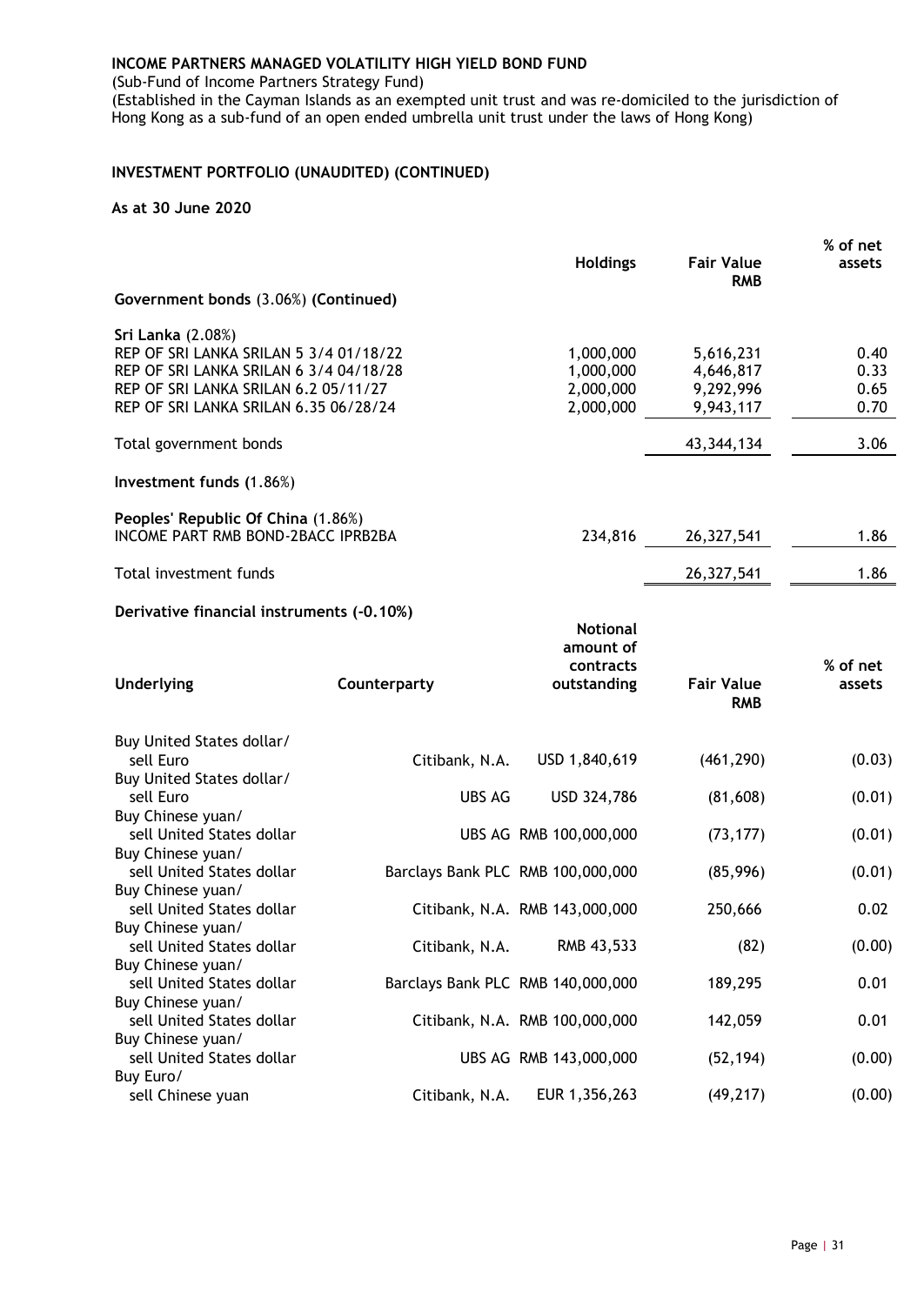(Sub-Fund of Income Partners Strategy Fund)

(Established in the Cayman Islands as an exempted unit trust and was re-domiciled to the jurisdiction of Hong Kong as a sub-fund of an open ended umbrella unit trust under the laws of Hong Kong)

#### **INVESTMENT PORTFOLIO (UNAUDITED) (CONTINUED)**

#### **As at 30 June 2020**

#### **Derivative financial instruments (-0.10%) (Continued)**

| $\frac{1}{2}$<br>Underlying                    | Counterparty                      | <b>Notional</b><br>amount of<br>contracts<br>outstanding | <b>Fair Value</b><br><b>RMB</b> | % of net<br>assets |
|------------------------------------------------|-----------------------------------|----------------------------------------------------------|---------------------------------|--------------------|
|                                                |                                   |                                                          |                                 |                    |
| Buy United States dollar/                      |                                   |                                                          |                                 |                    |
| sell Chinese yuan                              | Citibank, N.A.                    | USD 1,199,717                                            | (3,710)                         | (0.00)             |
| Buy Hong Kong dollar/                          |                                   |                                                          |                                 |                    |
| sell Chinese yuan<br>Buy Singapore dollar/     | Citibank, N.A.                    | HKD 4,228,923                                            | (2,018)                         | (0.00)             |
| sell Chinese yuan                              | Citibank, N.A.                    | SGD 1,051,824                                            | (23, 619)                       | (0.00)             |
| Buy Australian dollar/                         |                                   |                                                          |                                 |                    |
| sell Chinese yuan                              | Citibank, N.A.                    | AUD 2,166,359                                            | (58, 654)                       | (0.00)             |
| Buy United States dollar/                      |                                   |                                                          |                                 |                    |
| sell Chinese yuan                              | Citibank, N.A.                    | USD 35,332,002                                           | (109, 250)                      | (0.01)             |
| Buy Singapore dollar/<br>sell Chinese yuan     | Citibank, N.A.                    | SGD 5,441,213                                            | (122, 182)                      | (0.01)             |
| Buy Euro/                                      |                                   |                                                          |                                 |                    |
| sell Chinese yuan                              | Citibank, N.A.                    | EUR 2,105,547                                            | (76, 408)                       | (0.01)             |
| Buy Australian dollar/                         |                                   |                                                          |                                 |                    |
| sell Chinese yuan                              | Citibank, N.A.                    | AUD 4,156,521                                            | (112, 538)                      | (0.01)             |
| Buy Hong Kong dollar/                          |                                   |                                                          |                                 |                    |
| sell Chinese yuan                              | Citibank, N.A.                    | HKD 8,403,385                                            | (4,010)                         | (0.00)             |
| Buy United States dollar/<br>sell Chinese yuan | Citibank, N.A.                    | USD 10,155,888                                           | (31, 403)                       | (0.00)             |
| Buy United States dollar/                      |                                   |                                                          |                                 |                    |
| sell Chinese yuan                              | Citibank, N.A.                    | USD 3,752,698                                            | (11, 604)                       | (0.00)             |
| Buy United States dollar/                      |                                   |                                                          |                                 |                    |
| sell Chinese yuan                              | Citibank, N.A.                    | USD 250,000                                              | (733)                           | (0.00)             |
| Buy Chinese yuan/                              |                                   |                                                          |                                 |                    |
| sell United States dollar                      | Citibank, N.A.                    | RMB 7,081                                                | (2)                             | (0.00)             |
| Buy Chinese yuan/<br>sell United States dollar | Citibank, N.A.                    | RMB 143,720                                              | (60)                            | (0.00)             |
| Buy Chinese yuan/                              |                                   |                                                          |                                 |                    |
| sell Euro                                      | Citibank, N.A.                    | RMB 353,115                                              | (245)                           | (0.00)             |
| Buy Chinese yuan/                              |                                   |                                                          |                                 |                    |
| sell United States dollar                      | Citibank, N.A.                    | RMB 6,222,363                                            | (2,607)                         | (0.00)             |
| Buy Chinese yuan/                              |                                   |                                                          |                                 |                    |
| sell United States dollar                      |                                   | Citibank, N.A. RMB 177,000,000                           | 40,703                          | 0.00               |
| Buy Chinese yuan/<br>sell United States dollar | Barclays Bank PLC RMB 168,000,000 |                                                          | (252, 424)                      | (0.02)             |
| Buy Chinese yuan/                              |                                   |                                                          |                                 |                    |
| sell United States dollar                      |                                   | Citibank, N.A. RMB 122,000,000                           | (55, 498)                       | (0.00)             |
|                                                |                                   |                                                          |                                 |                    |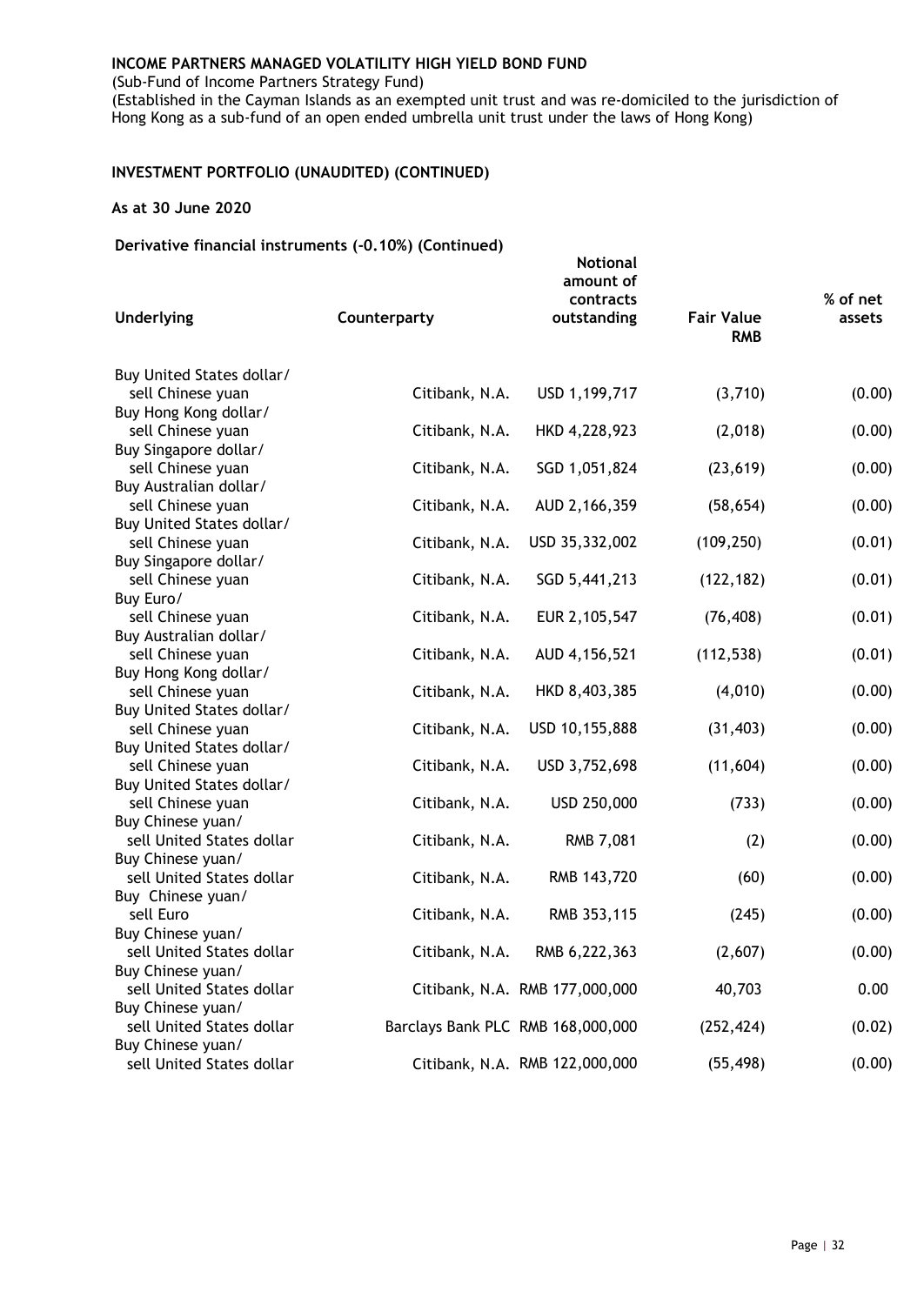(Sub-Fund of Income Partners Strategy Fund)

(Established in the Cayman Islands as an exempted unit trust and was re-domiciled to the jurisdiction of Hong Kong as a sub-fund of an open ended umbrella unit trust under the laws of Hong Kong)

#### **INVESTMENT PORTFOLIO (UNAUDITED) (CONTINUED)**

#### **As at 30 June 2020**

#### **Derivative financial instruments (-0.10%) (Continued)**

| <b>Underlying</b>                                      | Counterparty   | <b>Notional</b><br>amount of<br>contracts<br>outstanding | <b>Fair Value</b><br><b>RMB</b> | % of net<br>assets |
|--------------------------------------------------------|----------------|----------------------------------------------------------|---------------------------------|--------------------|
|                                                        |                |                                                          |                                 |                    |
| Buy Chinese yuan/                                      |                |                                                          |                                 |                    |
| sell United States dollar<br>Buy United States dollar/ |                | UBS AG RMB 165,000,000                                   | (273, 873)                      | (0.02)             |
| sell Chinese yuan                                      | Citibank, N.A. | <b>USD 2,906</b>                                         | 4                               | 0.00               |
| Buy Chinese yuan/                                      |                |                                                          |                                 |                    |
| sell United States dollar                              | Citibank, N.A. | RMB 19,227                                               | (11)                            | (0.00)             |
| Buy Chinese yuan/                                      |                |                                                          |                                 |                    |
| sell United States dollar<br>Buy United States dollar/ | Citibank, N.A. | RMB 3,422,859                                            | (8, 396)                        | (0.00)             |
| sell Chinese yuan                                      | Citibank, N.A. | USD 200,000                                              | 2,770                           | 0.00               |
| Buy Singapore dollar/                                  |                |                                                          |                                 |                    |
| sell Chinese yuan                                      | Citibank, N.A. | SGD 300,000                                              | (8,971)                         | (0.00)             |
| Buy Chinese yuan/<br>sell United States dollar         | Citibank, N.A. | RMB 7,987,804                                            | (10, 117)                       | (0.00)             |
| Buy Chinese yuan/                                      |                |                                                          |                                 |                    |
| sell United States dollar                              | Citibank, N.A. | RMB 35,781                                               | (45)                            | (0.00)             |
| Total derivative financial instruments                 |                |                                                          | (1, 346, 445)                   | (0.10)             |
| Total net assets                                       |                |                                                          |                                 |                    |
| Total investments at fair value                        |                |                                                          | 1,321,895,258                   | 93.39              |
| Derivative financial instruments                       |                |                                                          | (1, 346, 445)                   | (0.10)             |
| <b>Bank balances</b>                                   |                |                                                          | 64,188,405                      | 4.53               |
| Other net assets                                       |                |                                                          | 30,718,559                      | 2.18               |
| Total net assets                                       |                |                                                          | 1,415,455,777                   | 100.00             |
|                                                        |                |                                                          |                                 |                    |
| Total investments, at cost                             |                |                                                          | 1,325,854,505                   |                    |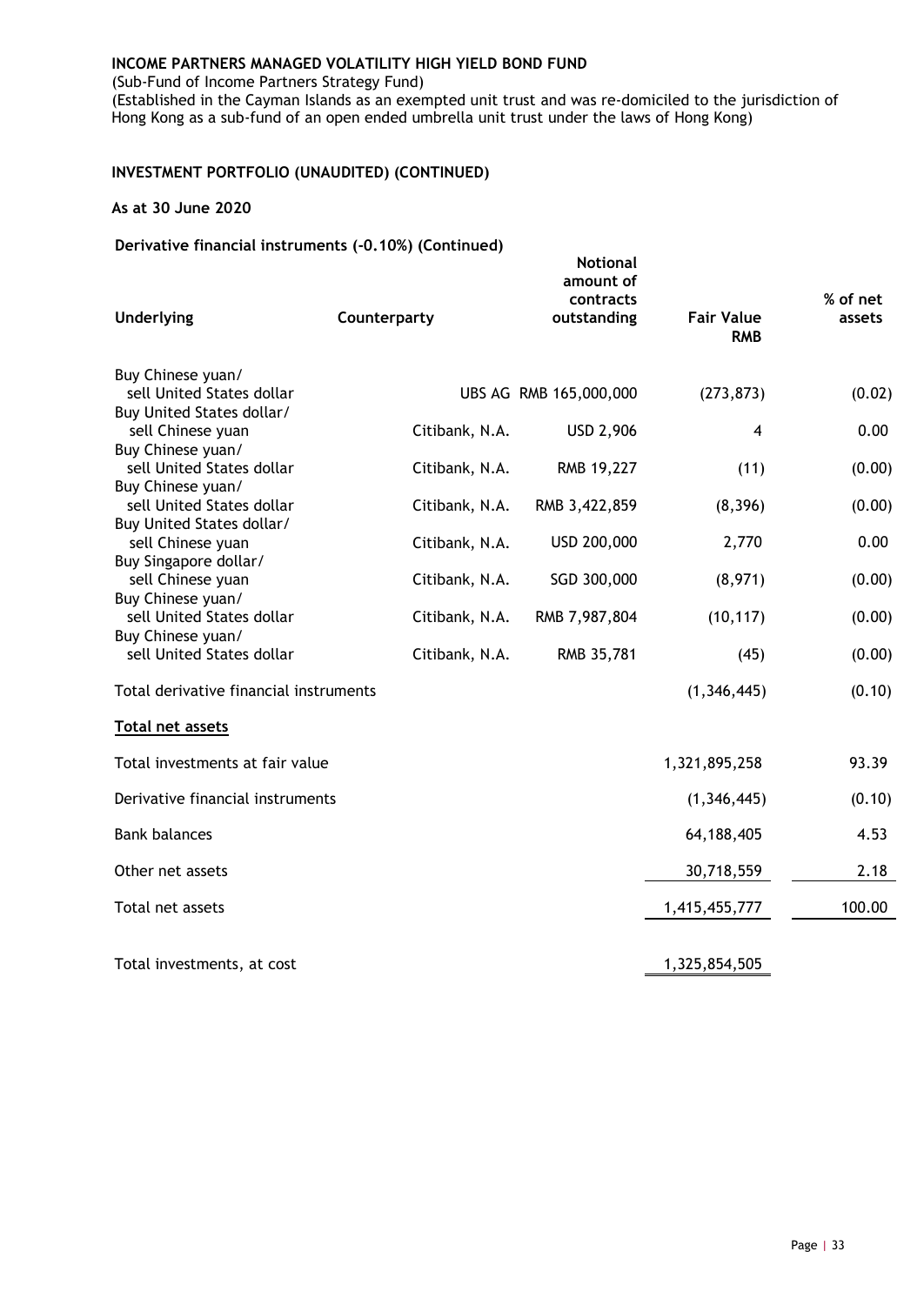(Sub-Fund of Income Partners Strategy Fund)

(Established in the Cayman Islands as an exempted unit trust and was re-domiciled to the jurisdiction of Hong Kong as a sub-fund of an open ended umbrella unit trust under the laws of Hong Kong)

#### <span id="page-36-0"></span>**STATEMENT OF MOVEMENTS IN PORTFOLIO HOLDINGS (UNAUDITED)**

|                                        | As at<br>1 January 2020 | <b>Additions</b> |             | As at<br>Disposals 30 June 2020 |
|----------------------------------------|-------------------------|------------------|-------------|---------------------------------|
| <b>Quoted Investment</b>               |                         |                  |             |                                 |
| <b>Corporate bonds</b>                 |                         |                  |             |                                 |
| Australia                              |                         |                  |             |                                 |
| VIRGIN AU HLD VAHAU 7 7/8 10/15/21     |                         | 4,000,000        | (4,000,000) |                                 |
| VIRGIN AU HLD VAHAU 8 1/8 11/15/24     | 4,000,000               |                  | (4,000,000) |                                 |
| <b>France</b>                          |                         |                  |             |                                 |
| <b>BNP PARIBAS FRN 31DEC2049</b>       |                         | 2,000,000        |             | 2,000,000                       |
| <b>Hong Kong</b>                       |                         |                  |             |                                 |
| BANK OF EAST ASIA LTD FRN 29DEC2049    |                         | 2,000,000        |             | 2,000,000                       |
| BK OF EAST ASIA BNKEA 5 7/8 PERP       |                         | 2,000,000        |             | 2,000,000                       |
| CELESTIAL DYNASTY LTD 4.25% 27JUN2029  |                         | 1,000,000        |             | 1,000,000                       |
| CHINALCO CAPITAL CHALUM 4 08/25/21     | 4,000,000               | 1,000,000        | (5,000,000) |                                 |
| ESR CAYMAN LTD ESRCAY 7 7/8 04/04/22   | 2,800,000               |                  | (1,500,000) | 1,300,000                       |
| FEC FINANCE LTD FAEACO 7 3/8 PERP      | 3,350,000               |                  | (2,000,000) | 1,350,000                       |
| FWD LTD FWDINS 5 1/2 PERP              | 950,000                 |                  |             | 950,000                         |
| FWD LTD FWDINS 6 1/4 12/31/49          | 2,700,000               |                  |             | 2,700,000                       |
| LENOVO GROUP LTD 5.875% 24APR2025      |                         | 1,000,000        | (1,000,000) |                                 |
| NANYANG COMMERCIAL BANK FRN 31DEC2049  |                         | 2,000,000        |             | 2,000,000                       |
| NWD MTN LTD NWDEVL 4 1/8 07/18/29      |                         | 4,000,000        |             | 4,000,000                       |
| RH INTL FINANCE LTD 6.5% 31DEC2049     | 1,100,000               |                  |             | 1,100,000                       |
| RKPF OVERS 2019B ROADKG 7 3/4 04/18/21 | 2,000,000               |                  | (2,000,000) |                                 |
| India                                  |                         |                  |             |                                 |
| ADANI PORTS AND ADSEZ 4 3/8 07/03/29   |                         | 2,000,000        | (1,000,000) | 1,000,000                       |
| ADANI TRANSMISSION LTD 4% 03AUG2026    |                         | 3,000,000        |             | 3,000,000                       |
| GREENKO MAURI GRNKEN 6 1/4 02/21/23    | 2,300,000               |                  | (2,300,000) |                                 |
| HPCL-MITTAL ENERGY LTD 5.45% 220CT2026 | 2,000,000               |                  | (2,000,000) |                                 |
| ICICI BANK LTD/DUBAI 3.8% 14DEC2027    |                         | 1,000,000        |             | 1,000,000                       |
| INDIA INFOLINE F IIFLIN 5 7/8 04/20/23 |                         | 1,350,000        | (1,350,000) |                                 |
| MANAPPURAM FIN MGFLIN 5.9 01/13/23     |                         | 400,000          | (400,000)   |                                 |
| NETWORK 121 LTD FRN 31DEC2049          | 3,000,000               |                  | (3,000,000) |                                 |
| POWER FIN CORP POWFIN 3.95 04/23/30    |                         | 1,000,000        |             | 1,000,000                       |
| POWER FINANCE CORP LTD 3.9% 16SEP2029  |                         | 1,000,000        |             | 1,000,000                       |
| REC LINITED 3.375% 25 JUL 2024         |                         | 3,000,000        |             | 3,000,000                       |
| RENEW POWER PVT LTD 5.875% 05MAR2027   |                         | 1,000,000        | (1,000,000) |                                 |
| SHRIRAM TRANSPOR SHTFIN 5.95 10/24/22  |                         | 1,000,000        |             | 1,000,000                       |
| UPL CORP LTD 4.625% 16JUN2030          |                         | 2,550,000        |             | 2,550,000                       |
| UPL CORP LTD FRN 31DEC2049             |                         | 2,000,000        | (2,000,000) |                                 |
| VEDANTA RESOURCE VEDLN 6 3/8 07/30/22  | 2,000,000               |                  | (2,000,000) |                                 |
| VEDANTA RESOURCES 8% 23APR2023         | 2,500,000               | 2,000,000        | (3,000,000) | 1,500,000                       |
| VEDANTA RESOURCES 9.25% 23APR2026      | 1,000,000               |                  | (1,000,000) |                                 |
| VEDANTA RESOURCES PLC 6.125% 09AUG2024 |                         | 3,000,000        | (1,000,000) | 2,000,000                       |
|                                        |                         |                  |             |                                 |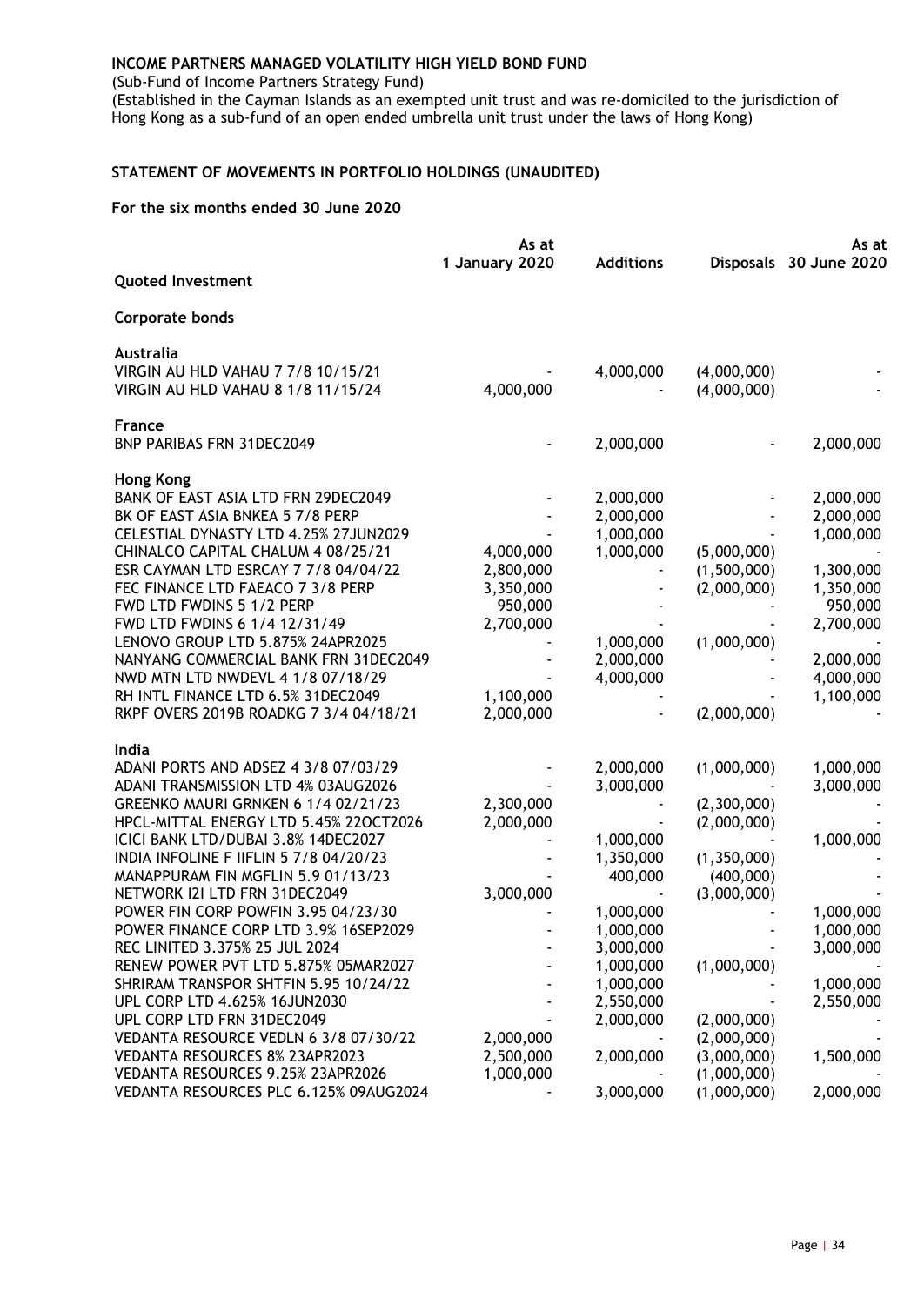(Sub-Fund of Income Partners Strategy Fund)

(Established in the Cayman Islands as an exempted unit trust and was re-domiciled to the jurisdiction of Hong Kong as a sub-fund of an open ended umbrella unit trust under the laws of Hong Kong)

#### **STATEMENT OF MOVEMENTS IN PORTFOLIO HOLDINGS (UNAUDITED) (CONTINUED)**

|                                         | As at<br>1 January 2020 | <b>Additions</b> |              | As at<br>Disposals 30 June 2020 |
|-----------------------------------------|-------------------------|------------------|--------------|---------------------------------|
| <b>Corporate bonds (Continued)</b>      |                         |                  |              |                                 |
| Indonesia                               |                         |                  |              |                                 |
| ABM INVESTAMA ABMMIJ 7 1/8 08/01/22     | 3,700,000               |                  | (700,000)    | 3,000,000                       |
| APL REALTY HLDG APLNIJ 5.95 06/02/24    | 2,000,000               |                  |              | 2,000,000                       |
| BAYAN RESOURCES TBK PT 6.125% 24JAN2023 |                         | 3,000,000        | (2,000,000)  | 1,000,000                       |
| BUKIT MAKMUR MAN DOIDIJ 7 3/4 02/13/22  | 2,500,000               |                  | (2,000,000)  | 500,000                         |
| DELTA MERLIN DUN DUNIAT 8 5/8 03/12/24  | 6,400,000               |                  | (3,050,000)  | 3,350,000                       |
| GAJAH TUNGGAL GJTLIJ 8 3/8 08/10/22     | 900,000                 |                  | (900,0000)   |                                 |
| GLOBAL PRIME CAP BSDEIJ 5 1/2 10/18/23  |                         | 2,000,000        |              | 2,000,000                       |
| INDIKA ENRGY CAP INDYIJ 5 7/8 11/09/24  | 2,000,000               |                  | (2,000,000)  |                                 |
| INDIKA ENRGY CAP INDYIJ 6 7/8 04/10/22  |                         | 3,000,000        | (3,000,000)  |                                 |
| INDONESIAN ASAHAN ALUMINI               |                         |                  |              |                                 |
| 5.45%15MAY2030                          |                         | 2,200,000        | (200,0000)   | 2,000,000                       |
| INDYIJ 6.375% 24JAN2023                 |                         | 3,000,000        | (2,000,000)  | 1,000,000                       |
| JABABEKA INTL BV KIJAIJ 6 1/2 10/05/23  | 2,150,000               | 1,000,000        |              | 3,150,000                       |
| PT ADARO INDONESIA 4.25% 31OCT2024      | 1,000,000               | 1,000,000        |              |                                 |
|                                         |                         |                  | (2,000,0000) |                                 |
| PT PERTAMINA (PERSERO) 4.15% 25FEB2060  |                         | 500,000          | (500,000)    |                                 |
| SSMS PLANT HOLD SAWSST 7 3/4 01/23/23   | 1,000,000               |                  | (1,000,000)  |                                 |
| THETA CAPITAL PTE LTD 7% 11APR22        | 1,000,000               |                  | (1,000,000)  |                                 |
| THETA CAPITAL PTE LTD 8.125% 22JAN2025  |                         | 3,000,000        |              | 3,000,000                       |
| Japan                                   |                         |                  |              |                                 |
| SOFTBANK GROUP CORP FRN 31DEC2049       |                         | 1,000,000        | (1,000,000)  |                                 |
| SOFTBANK GROUP CORP FRN 31DEC2049       | 1,750,000               |                  | (1,750,000)  |                                 |
| Malaysia                                |                         |                  |              |                                 |
| PRESS METAL PMALMK 4.8 10/30/22         | 2,000,000               |                  | (1,000,000)  | 1,000,000                       |
| SD INTERNATIONAL SUKUK 6.3% 09MAY2022   | 2,300,000               |                  | (1,000,000)  | 1,300,000                       |
| Mongolia                                |                         |                  |              |                                 |
| MONGO MIN/ENG RE MONMIN 9 1/4 04/15/24  | 1,100,000               |                  | (1,100,000)  |                                 |
| <b>Netherlands</b>                      |                         |                  |              |                                 |
| MINEJESA CAPITAL BV 4.625% 10AUG2030    |                         | 2,000,000        | (2,000,000)  |                                 |
| PB INTERNATIONAL BV 7.625% 26JAN2022    |                         | 1,000,000        | (1,000,000)  |                                 |
| People's Republic of China              |                         |                  |              |                                 |
| 21VIANET GROUP I VNET 7 08/17/20        | 1,000,000               |                  | (1,000,000)  |                                 |
| 21VIANET GROUP I VNET 7 7/8 10/15/21    | 1,500,000               |                  | (1,500,000)  |                                 |
| AGILE GROUP AGILE 8 1/2 07/18/21        | 2,500,000               |                  | (2,500,000)  |                                 |
| AGILE GROUP AGILE 9 1/2 11/23/20        | 1,000,000               |                  | (1,000,000)  |                                 |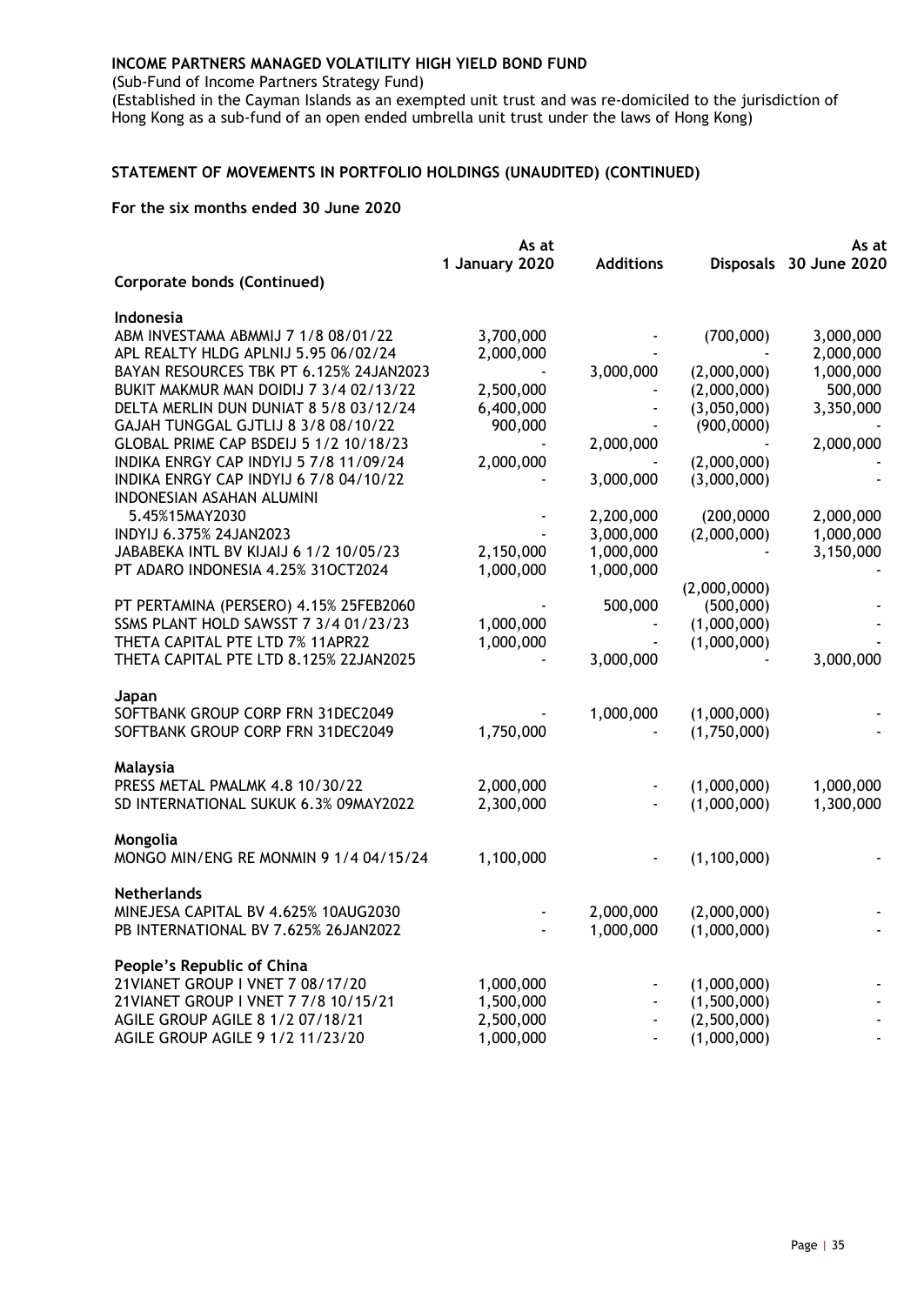(Sub-Fund of Income Partners Strategy Fund)

(Established in the Cayman Islands as an exempted unit trust and was re-domiciled to the jurisdiction of Hong Kong as a sub-fund of an open ended umbrella unit trust under the laws of Hong Kong)

#### **STATEMENT OF MOVEMENTS IN PORTFOLIO HOLDINGS (UNAUDITED) (CONTINUED)**

|                                                                          | As at                  |                  |                            | As at                  |
|--------------------------------------------------------------------------|------------------------|------------------|----------------------------|------------------------|
|                                                                          | 1 January 2020         | <b>Additions</b> |                            | Disposals 30 June 2020 |
| <b>Corporate bonds (Continued)</b>                                       |                        |                  |                            |                        |
| People's Republic of China (Continued)                                   |                        |                  |                            |                        |
| AOYUAN PROPERTY CAPG 5 3/8 09/13/22                                      |                        | 500,000          |                            | 500,000                |
| AOYUAN PROPERTY CAPG 7 1/2 05/10/21                                      | 2,500,000              | 2,000,000        | (2,500,000)                | 2,000,000              |
| AOYUAN PROPERTY CAPG 7.95 09/07/21                                       | 500,000                |                  | (500,000)                  |                        |
| CAPITAL ENVIRON BEICAP 5 5/8 09/11/21                                    | 2,100,000              |                  | (2, 100, 000)              |                        |
| CAR INC CARINC 8 7/8 05/10/22                                            | 4,500,000              |                  | (4,500,000)                |                        |
| CENTRAL CHINA CENCHI 6 1/2 03/05/21                                      | 700,000                |                  | (700,000)                  |                        |
| CENTRAL CHINA CENCHI 6 7/8 08/08/22                                      | 4,100,000              | 1,000,000        |                            | 5,100,000              |
| CENTRAL CHINA CENCHI 7 1/4 07/16/24                                      |                        | 1,750,000        | (1,750,000)                |                        |
| CENTRAL CHINA CENCHI 8 3/4 01/23/21                                      | 1,000,000              |                  | (1,000,000)                |                        |
| CENTRAL PLAZA DEV LTD FRN 29DEC2049                                      | 2,000,000              |                  | (2,000,000)                |                        |
| <b>CHALIECO HK CORP CHALUM 5 PERP</b>                                    | 650,000                |                  | (650,000)                  |                        |
| CHALIECO HONGKONG CORP FRN 29DEC2049                                     | 2,000,000              |                  | (2,000,000)                |                        |
| CHINA AOYUAN GROUP LTD 7.95% 19FEB2023                                   | 3,000,000              |                  | (3,000,000)                |                        |
| CHINA AOYUAN GRP CAPG 4.8 02/18/21                                       |                        | 2,050,000        |                            | 2,050,000              |
| CHINA EVERGRANDE EVERRE 8 1/4 03/23/22                                   | 2,700,000              |                  | (700,000)                  | 2,000,000              |
| CHINA EVERGRANDE EVERRE 8 3/4 06/28/25                                   |                        | 2,000,000        |                            | 2,000,000              |
| CHINA OIL CHIOIL 5 1/2 01/25/23                                          | 2,000,000              |                  | (2,000,000)                |                        |
| CHINA SCE GRP CHINSC 7 1/4 04/19/23                                      | 1,950,000              |                  |                            | 1,950,000              |
| CHINA SCE GRP CHINSC 7 3/8 04/09/24                                      | 4,500,000              |                  | (4,500,000)                |                        |
| CHINA SCE GRP CHINSC 8 3/4 01/15/21                                      |                        | 3,250,000        | (3,250,000)                |                        |
| CHINA SOUTH CITY CSCHCN 6 3/4 09/13/21                                   | 2,000,000              |                  |                            | 2,000,000              |
| CHINA SOUTH CITY HOLDING 11.5%                                           |                        |                  |                            |                        |
| 12FEB2022<br>CHN SCE PROPERTY CHINSC 5 7/8 03/10/22                      |                        | 200,000          | (200,000)                  |                        |
|                                                                          |                        | 1,000,000        |                            | 1,000,000              |
| CHN SCE PROPERTY CHINSC 7.45 04/17/21                                    |                        | 2,000,000        |                            | 2,000,000              |
| CHONG HING BANK LTD FRN 31DEC2049<br>CIFI HOLDINGS CIFIHG 6 7/8 04/23/21 | 2,000,000<br>4,000,000 |                  | (2,000,000)<br>(4,000,000) |                        |
| CIFI HOLDINGS CIFIHG 6.55 03/28/24                                       |                        | 1,000,000        | (1,000,000)                |                        |
| CIFI HOLDINGS CIFIHG 7 5/8 03/02/21                                      | 2,000,000              |                  | (2,000,000)                |                        |
| CN HUANENG GP HK HUANEN 2.4 12/10/22                                     | 6,000,000              |                  | (6,000,000)                |                        |
| CN SINGYES SOLAR CSSXF 6 12/19/22                                        | 1,666,649              | 33,333           |                            | 1,699,982              |
| CNAC HK FINBRIDGE CO LTD 3.125%                                          |                        |                  |                            |                        |
| 19JUN2022                                                                | 500,000                |                  | (500,000)                  |                        |
| CNAC HK FINBRIDGE CO LTD 3.5%                                            |                        |                  |                            |                        |
| 19JUL2022                                                                |                        | 4,000,000        | (4,000,000)                |                        |
| CNAC HK FNBRIDGE CO LTD 4.625%                                           |                        |                  |                            |                        |
| 14MAR2023                                                                | 5,600,000              |                  | (5,600,000)                |                        |
| DIANJIAN HAIYU CHPWCN 3 06/20/22                                         |                        | 5,000,000        | (5,000,000)                |                        |
| EASTERN CREATION BEIJHK 2.8 07/15/22                                     | 2,500,000              |                  | (2,500,000)                |                        |
| EASTERN CREATION II INVE 4.15% 04DEC2021                                 | 500,000                |                  | (500,000)                  |                        |
| EASY TACTIC LTD GZRFPR 5 3/4 01/13/22                                    |                        | 2,300,000        |                            | 2,300,000              |
| EASY TACTIC LTD GZRFPR 5 7/8 02/13/23                                    |                        | 1,000,000        |                            | 1,000,000              |
| EASY TACTIC LTD GZRFPR 8 1/8 02/27/23                                    | 2,300,000              |                  | (2,300,000)                |                        |
| FANTASIA HOLDING FTHDGR 10 7/8 01/09/23                                  |                        | 800,000          | (800,000)                  |                        |
| FANTASIA HOLDING FTHDGR 12 1/4 10/18/22                                  | 2,500,000              |                  |                            | 2,500,000              |
|                                                                          |                        |                  |                            |                        |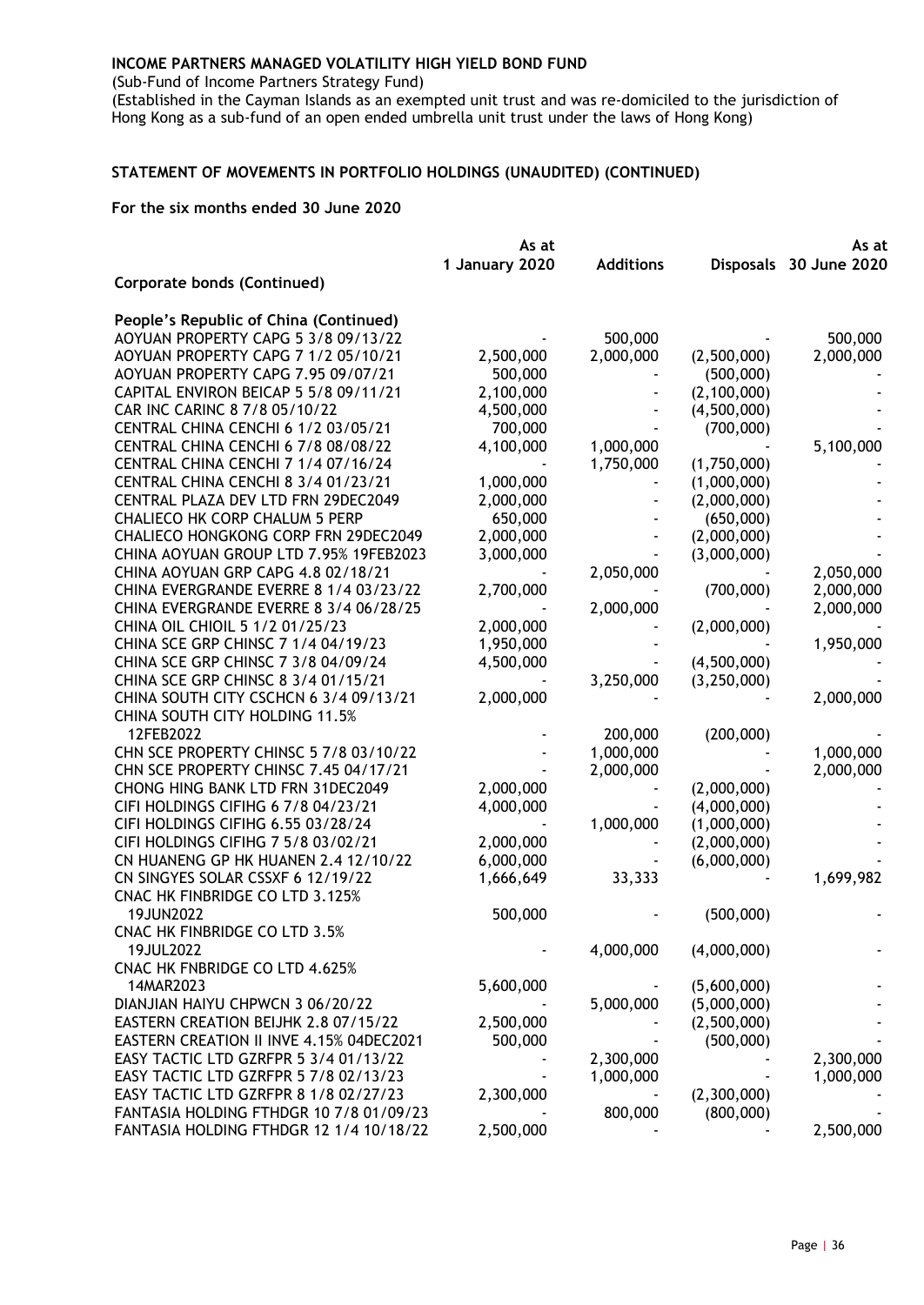(Sub-Fund of Income Partners Strategy Fund)

(Established in the Cayman Islands as an exempted unit trust and was re-domiciled to the jurisdiction of Hong Kong as a sub-fund of an open ended umbrella unit trust under the laws of Hong Kong)

#### **STATEMENT OF MOVEMENTS IN PORTFOLIO HOLDINGS (UNAUDITED) (CONTINUED)**

|                                         | As at          |                  | As at         |                        |
|-----------------------------------------|----------------|------------------|---------------|------------------------|
|                                         | 1 January 2020 | <b>Additions</b> |               | Disposals 30 June 2020 |
| <b>Corporate bonds (Continued)</b>      |                |                  |               |                        |
| People's Republic of China (Continued)  |                |                  |               |                        |
| FANTASIA HOLDING FTHDGR 8 3/8 03/08/21  | 2,000,000      |                  |               | 2,000,000              |
| FAR EAST HORIZON LTD 3.375% 18FEB2025   |                | 1,000,000        |               | 1,000,000              |
| FAR EAST HORIZON LTD FRN 29DEC2049      | 2,500,000      |                  |               | 2,500,000              |
| FORTUNE STAR FOSUNI 5 1/4 03/23/22      |                | 2,000,000        |               | 2,000,000              |
| FRANSHION BRILLA CHJMAO 4 1/4 07/23/29  |                | 1,936,000        |               | 1,936,000              |
| GET INTL INVEST GZGETH 3 3/4 07/18/22   | 4,600,000      |                  | (4,600,000)   |                        |
| GOLDEN WHEEL GWTH 12.95 03/14/22        |                | 2,000,000        | (1,000,000)   | 1,000,000              |
| HILONG HOLDING HILOHO 8 1/4 09/26/22    | 1,850,000      |                  | (1, 850, 000) |                        |
| ICBCIL FINANCE ICBCIL 3 1/8 11/15/22    | 2,500,000      |                  | (2,500,000)   |                        |
| ICBCIL FINANCE ICBCIL 3.65 03/05/22     | 3,650,000      |                  | (3,650,000)   |                        |
| JINGRUI HOLDINGS JINGRU 9.45 04/23/21   | 4,000,000      |                  |               | 4,000,000              |
| KAISA GROUP KAISAG 11.95 10/22/22       | 2,000,000      |                  |               | 2,000,000              |
| KAISA GROUP KAISAG 7 7/8 06/30/21       | 1,000,000      |                  |               | 1,000,000              |
| KAISA GROUP KAISAG 8 1/2 06/30/22       | 1,950,000      |                  |               | 1,950,000              |
| KING TALENT MANAGEMENT L FRN 31DEC2049  | 1,800,000      |                  |               | 1,800,000              |
| KWG GROUP KWGPRO 7 7/8 09/01/23         | 4,420,000      |                  | (4,420,000)   |                        |
| KWG GROUP KWGPRO 7.4 01/13/27           |                | 3,000,000        | (3,000,000)   |                        |
| KWG PROPERTY KWGPRO 5 7/8 11/10/24      | 2,000,000      | 3,000,000        | (5,000,000)   |                        |
| KWG PROPERTY KWGPRO 6 01/11/22          |                | 980,000          |               | 980,000                |
| LOGAN PROPERTY H LOGPH 6 3/8 03/07/21   | 1,000,000      |                  | (1,000,000)   |                        |
| LOGAN PROPERTY H LOGPH 6 7/8 04/24/21   | 1,400,000      |                  | (1,400,000)   |                        |
| MGM CHINA HOLDIN MGMCHI 5 1/4 06/18/25  |                | 500,000          | (500,000)     |                        |
| MODERN LAND CHN MOLAND 7.95 03/05/21    | 1,400,000      |                  | (1,400,000)   |                        |
| NEW METRO GLOBAL FTLNHD 6.8 08/05/23    |                | 600,000          | (600,000)     |                        |
| NEW METRO GLOBAL FTLNHD 7 1/2 12/16/21  | 2,000,000      |                  |               | 2,000,000              |
| NWD FINANCE (BVI) LTD FRN 31DEC2049     |                | 1,700,000        | (1,700,000)   |                        |
| POSTAL SAVINGS BK CHINA FRN 29DEC2049   | 4,000,000      |                  | (4,000,000)   |                        |
| POWERLONG PWRLNG 4 7/8 09/15/21         | 1,000,000      |                  |               | 1,000,000              |
| POWERLONG PWRLNG 6.95 04/17/21          | 4,100,000      |                  | (4, 100, 000) |                        |
| POWERLONG PWRLNG 6.95 07/23/23          |                | 4,100,000        |               | 4,100,000              |
| RADIANCE CAPITAL INV 10.5% 16JAN2022    |                | 1,000,000        |               | 1,000,000              |
| RED SUN PROPERTI REDSUN 11 1/2 03/04/21 | 3,000,000      |                  |               | 3,000,000              |
| RED SUN PROPERTIES GRP 9.7% 16APR2023   |                | 200,000          | (200,000)     |                        |
| RED SUN PROPERTIES GRP 9.95% 11APR2022  | 400,000        |                  |               | 400,000                |
| RKI FIN 2016 B ROADKG 4.7 09/06/21      | 3,000,000      |                  | (3,000,000)   |                        |
| RKPF 2019 A LTD ROADKG 6.7 09/30/24     |                | 2,000,000        |               | 2,000,000              |
| RKPF 2019 E LTD ROADKG 7 3/4 PERP       |                | 2,300,000        |               | 2,300,000              |
| RONSHINE CHINA 8.75% 25OCT2022          | 3,000,000      |                  |               | 3,000,000              |
| RONSHINE CHINA RONXIN 8 1/4 02/01/21    | 1,500,000      |                  | (1,500,000)   |                        |
| RONSHINE CHINA RONXIN 8.95 01/22/23     | 1,000,000      | 1,000,000        |               | 2,000,000              |
| SHUI ON DEVELOP SHUION 5 1/2 03/03/25   |                | 500,000          |               | 500,000                |
| SHUI ON DEVELOP SHUION 5 3/4 11/12/23   | 1,750,000      | 2,000,000        |               | 3,750,000              |
| SINO OCEAN LAND SINOCE 4 3/4 08/05/29   |                | 1,000,000        |               | 1,000,000              |
| STUDIO CITY FIN STCITY 7 1/4 02/11/24   |                | 2,000,000        | (2,000,000)   |                        |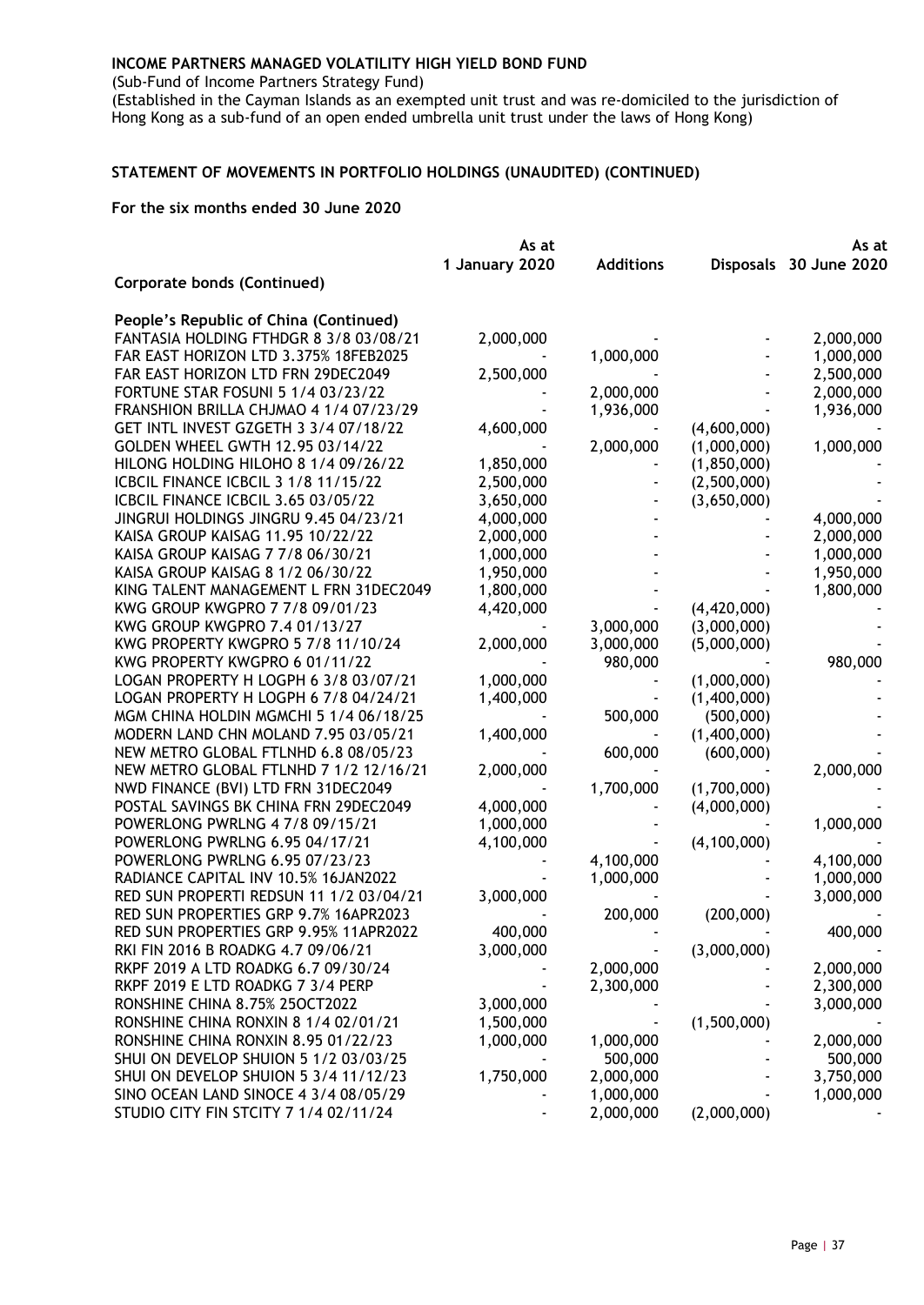(Sub-Fund of Income Partners Strategy Fund)

(Established in the Cayman Islands as an exempted unit trust and was re-domiciled to the jurisdiction of Hong Kong as a sub-fund of an open ended umbrella unit trust under the laws of Hong Kong)

#### **STATEMENT OF MOVEMENTS IN PORTFOLIO HOLDINGS (UNAUDITED) (CONTINUED)**

|                                                  | As at          |                  | As at       |                        |
|--------------------------------------------------|----------------|------------------|-------------|------------------------|
|                                                  | 1 January 2020 | <b>Additions</b> |             | Disposals 30 June 2020 |
| <b>Corporate bonds (Continued)</b>               |                |                  |             |                        |
| People's Republic of China (Continued)           |                |                  |             |                        |
| SUNAC CHINA HLDG SUNAC 7 1/4 06/14/22            | 2,500,000      |                  |             | 2,500,000              |
| SUNAC CHINA HLDG SUNAC 7.35 07/19/21             | 1,500,000      |                  |             | 1,500,000              |
| SUNAC CHINA HLDG SUNAC 7.95 08/08/22             | 1,000,000      |                  |             | 1,000,000              |
| TIMES CHINA HLDG LTD 6% 05MAY2021                |                | 3,250,000        |             | 3,250,000              |
| TIMES CN HLDG TPHL 7.85 06/04/21                 | 500,000        |                  |             | 500,000                |
| TIMES PROPERTY TPHL 6 1/4 01/17/21               | 5,500,000      |                  | (5,500,000) |                        |
| TSINGHUA UNIC TSINGH 5 3/8 01/31/23              | 3,500,000      |                  |             | 3,500,000              |
| VIROROUR CHAMP PINGIN 2 3/4 06/02/25             |                | 4,500,000        |             | 4,500,000              |
| WANDA PROPERTIES DALWAN 6 7/8 07/23/23           |                | 2,750,000        |             | 2,750,000              |
| WANDA PROPERTIES DALWAN 6.95 12/05/22            | 1,000,000      |                  |             | 1,000,000              |
| YANCOAL INTL YZCOAL 5 3/4 PERP                   | 2,000,000      |                  | (2,000,000) |                        |
| YANGO JUSTICE INTL 8.25% 25NOV2023               |                | 2,000,000        |             | 2,000,000              |
| YANGO JUSTICE SUNSHI 9 1/4 04/15/23              |                | 2,000,000        |             | 2,000,000              |
| YUZHOU PROPERTIE YUZHOU 7 3/8 01/13/26           |                | 2,000,000        |             | 2,000,000              |
| YUZHOU PROPERTIE YUZHOU 7.7 02/20/25             |                | 750,000          | (750,000)   |                        |
| YUZHOU PROPERTIE YUZHOU 8 1/2 02/04/23           | 6,350,000      |                  | (6,350,000) |                        |
| YUZHOU PROPERTIE YUZHOU 8 3/8 10/30/24           |                | 4,000,000        | (1,000,000) | 3,000,000              |
| ZHENRO PROPERTIE ZHPRHK 7 7/8 04/14/24           |                | 1,000,000        | (1,000,000) |                        |
| ZHENRO PROPERTIE ZHPRHK 8.3 09/15/23             |                | 500,000          | (500,000)   |                        |
| ZHENRO PROPERTIE ZHPRHK 8.65 01/21/23            |                | 1,500,000        |             | 1,500,000              |
| ZHENRO PROPERTIE ZHPRHK 8.7 08/03/22             | 2,500,000      |                  |             | 2,500,000              |
| <b>Philippines</b>                               |                |                  |             |                        |
| INT CONTAINER ICTPM 4 3/4 06/17/30               |                | 1,200,000        |             | 1,200,000              |
| JOLLIBEE WORLDWI JFCPM 4 3/4 06/24/30            |                | 2,000,000        |             | 2,000,000              |
| SMC GLOBAL POWER SMCGL 5.7 PERP                  |                | 900,000          | (900,000)   |                        |
| SMC GLOBAL POWER SMCGL 5.95 PERP                 | 2,000,000      | 1,000,000        |             | 3,000,000              |
|                                                  |                |                  |             |                        |
| Singapore                                        |                |                  |             |                        |
| ABJA INVESTMENT TATAIN 5.45 01/24/28             |                | 1,000,000        | (1,000,000) |                        |
| GLOB LOGST PROP GLPSP 3 7/8 06/04/25             |                | 2,000,000        |             | 2,000,000              |
| <b>GLOBAL A&amp;T ELECT GATSP 8 1/2 01/12/23</b> | 1,000,000      |                  | (1,000,000) |                        |
| JOLLIBEE WORLDWIDE PTE L FRN 31DEC2049           |                | 1,800,000        | (1,800,000) |                        |
| LMIRT CAPITAL PTE LTD 7.25% 19JUN2024            | 2,800,000      | 2,000,000        | (2,800,000) | 2,000,000              |
| MEDCO BELL MEDCIJ 6 3/8 01/30/27                 |                | 400,000          | (400,000)   |                        |
| MEDCO OAK TREE PTE LTD 7.375% 14MAY2026          |                | 2,000,000        | (2,000,000) |                        |
| Switzerland                                      |                |                  |             |                        |
| <b>CREDIT SUISSE CS 5.1 PERP</b>                 |                | 250,000          | (250,000)   |                        |
| FINANCIAL SERVICES FRN 31DEC2049                 | 3,400,000      | 2,000,000        | (5,400,000) |                        |
| UBS GROUP FUNDIN UBS 7 PERP                      | 2,000,000      | 2,000,000        | (4,000,000) |                        |